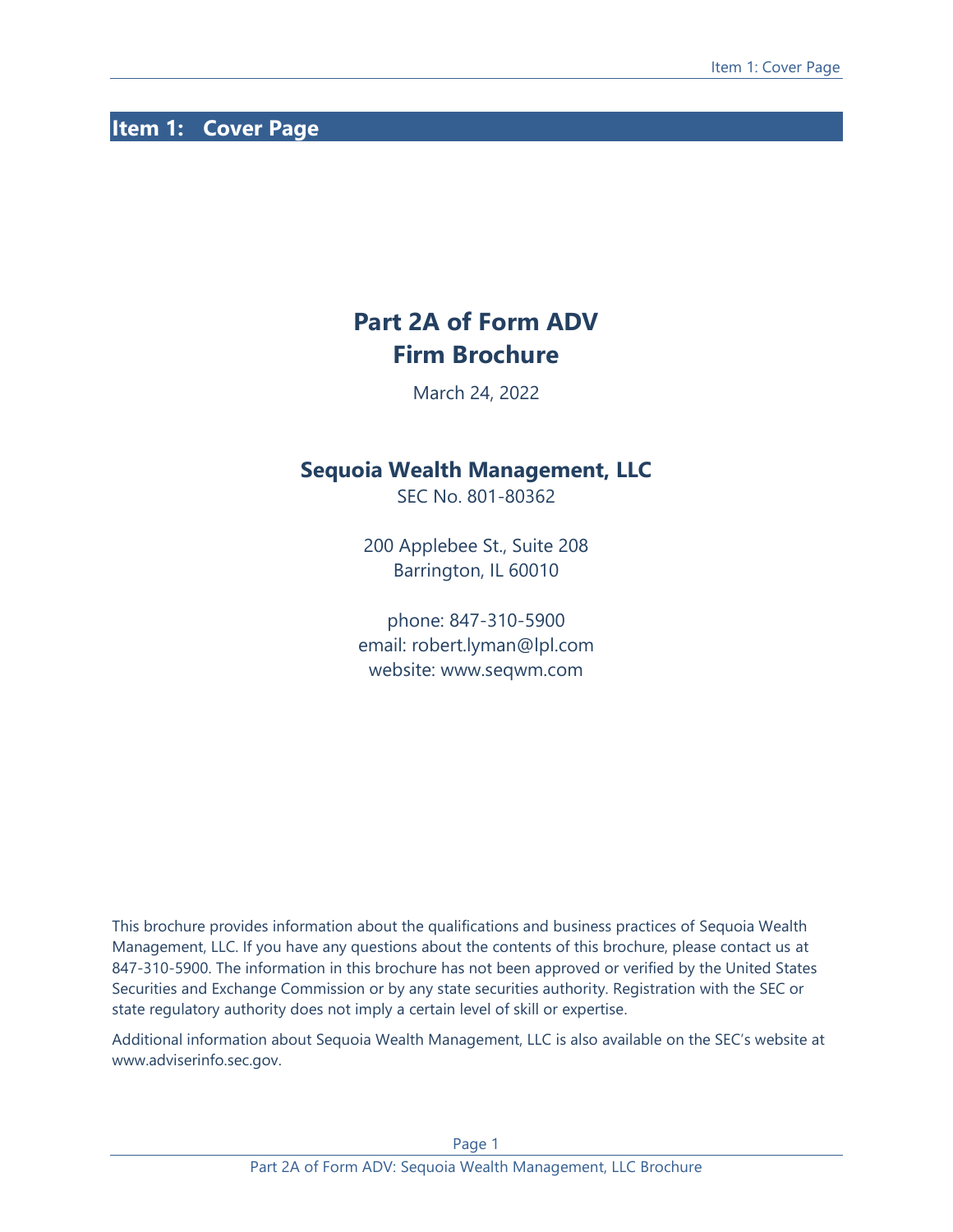## <span id="page-1-0"></span>**Item 2: Material Changes**

This Firm Brochure is our disclosure document prepared according to regulatory requirements and rules. Consistent with the rules, we will ensure that you receive a summary of any material changes to this and subsequent Brochures within 120 days of the close of our business fiscal year. Furthermore, we will provide you with other interim disclosures about material changes as necessary. At this time there are no material changes from the last update of this disclosure statement issued on August 17, 2021.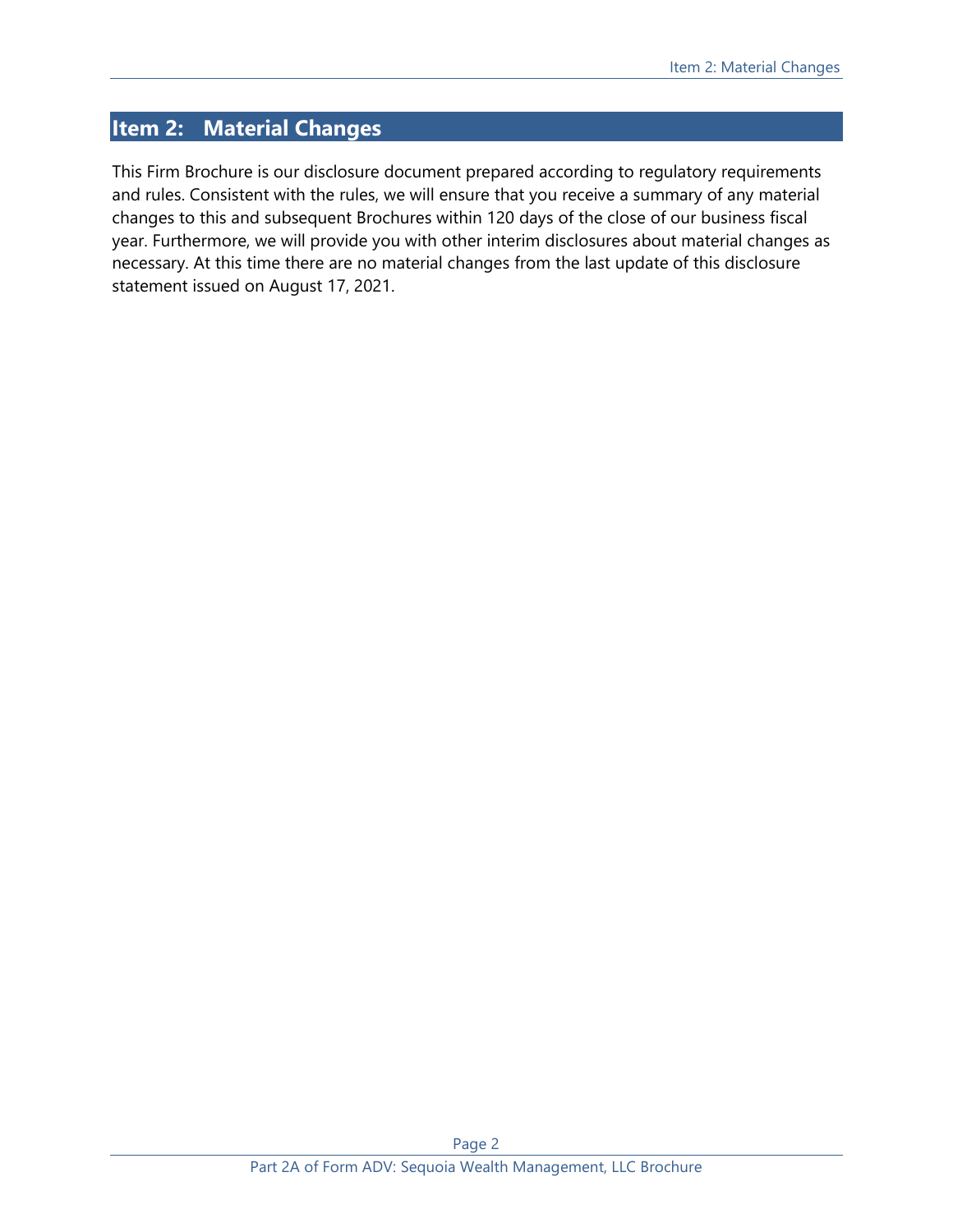# <span id="page-2-0"></span>Item 3: Table of Contents

| Item $1$ : |                                                                                        |  |
|------------|----------------------------------------------------------------------------------------|--|
| Item 2:    |                                                                                        |  |
| Item 3:    |                                                                                        |  |
| Item 4:    |                                                                                        |  |
| Item 5:    |                                                                                        |  |
| Item 6:    |                                                                                        |  |
| Item 7:    |                                                                                        |  |
| Item 8:    |                                                                                        |  |
| Item 9:    |                                                                                        |  |
|            |                                                                                        |  |
|            | Item 11: Code of Ethics, Participation or Interest in Client Transactions and Personal |  |
|            |                                                                                        |  |
|            |                                                                                        |  |
|            |                                                                                        |  |
|            |                                                                                        |  |
|            |                                                                                        |  |
|            |                                                                                        |  |
|            |                                                                                        |  |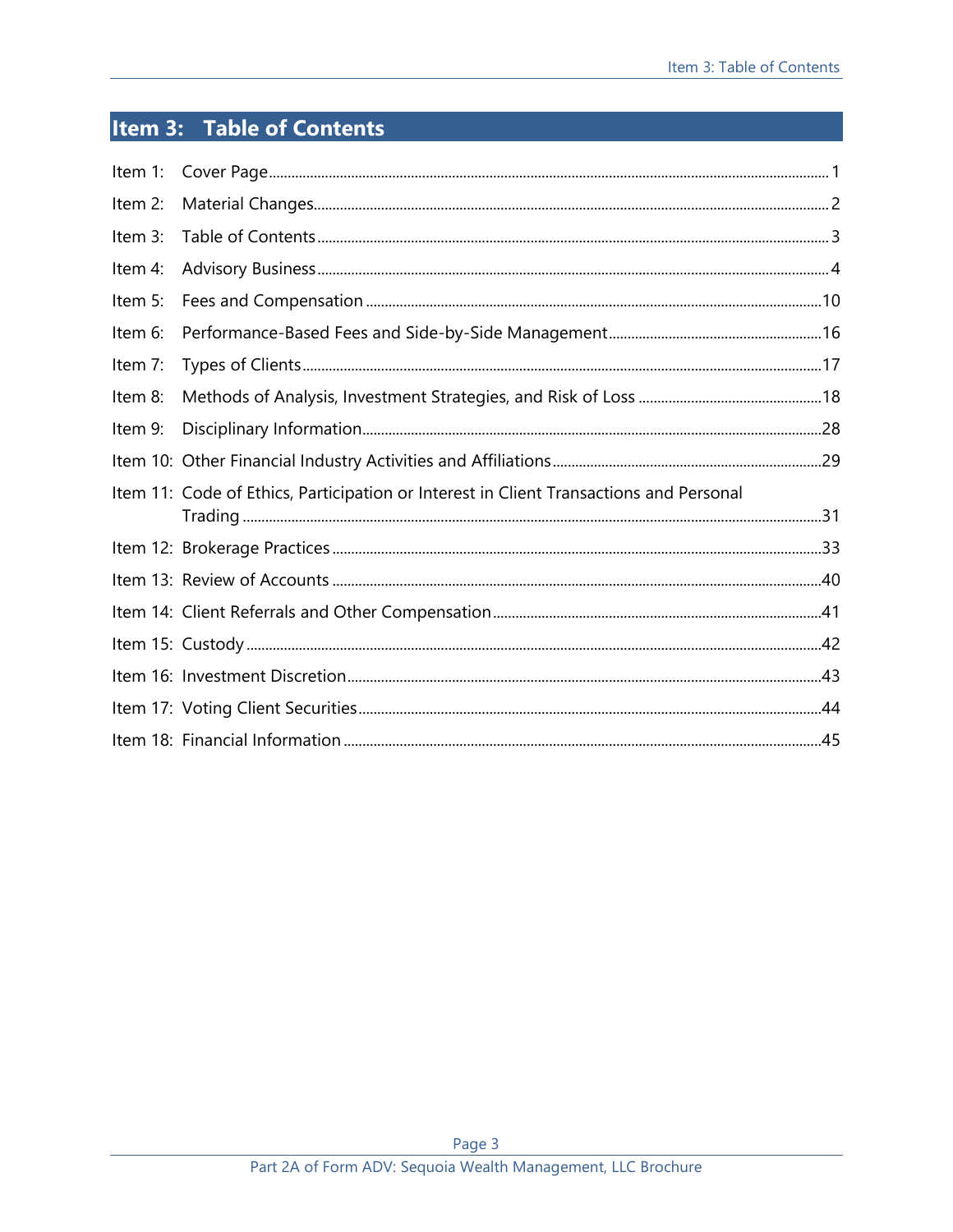# <span id="page-3-0"></span>**Item 4: Advisory Business**

## **A. Ownership/Advisory History**

Sequoia Wealth Management, LLC ("Sequoia Wealth," "we," "us," "our," and/or the "firm") is an Illinois limited liability company. Sequoia Wealth has been in business as an investment adviser since 2014 and is solely owned by Robert Lyman, who is also the Managing Member, Chief Compliance Officer, and an Investment Adviser Representative of the firm.

# **B. Advisory Services Offered**

## **Asset Management Services**

We emphasize continuous and regular account supervision. As part of our asset management service, we generally create a portfolio consisting of securities and strategies described in Item 8 of this brochure. Each portfolio will be initially designed to meet a particular investment goal, which we determine to be suitable to the client's circumstances. Once the appropriate portfolio has been determined, we review the portfolio no less frequently than annually and if necessary, rebalance the portfolio based upon the client's individual needs, stated goals, and objectives.

Clients have the right to provide us with any reasonable investment restrictions that should be imposed on the management of their portfolio, and should promptly notify us in writing of any changes in such restrictions or in the client's personal financial circumstances, investment objectives, goals, and tolerance for risk. We will remind clients of their obligation to inform us of any such changes or any restrictions that should be imposed on the management of their account. We will also contact clients at least annually to determine whether there have been any changes in personal financial circumstances, investment objectives, and tolerance for risk.

### **Third-Party Money Managers**

As part of our investment advisory services, we may recommend, through certain platform providers with whom Sequoia Wealth has engaged, a third-party money manager to manage all or a portion of the client's investment portfolio. Factors we take into consideration when making our recommendation include, but are not limited to, the money manager's performance, investment strategies, methods of analysis, advisory fees and other fees, assets under management, and the client's financial objectives and risk tolerance. We would generally retain authority to hire/fire the third-party money manager, and we regularly monitor the performance of the money manager to ensure its management and investment style remain aligned with the client's objectives and risk tolerance. Each third-party money manager maintains a separate disclosure document that will be provided directly to the client by Sequoia Wealth.

### **Third-Party Strategists**

As part of our investment advisory services, we may recommend third-party strategists offered through certain platform providers with whom Sequoia Wealth has engaged. Such strategists effectively provide recommendations to Sequoia Wealth for certain models the strategists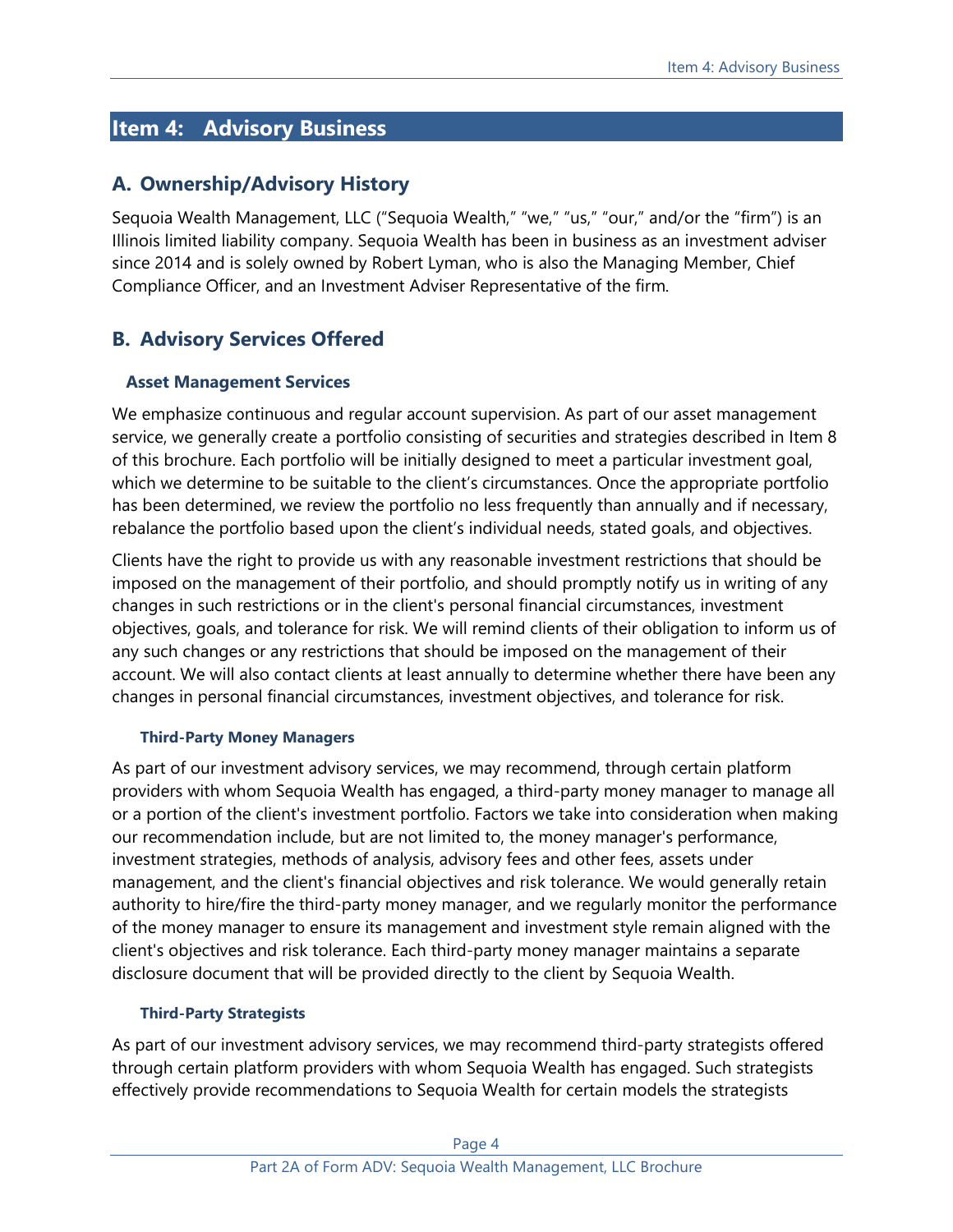manage. For strategist arrangements, upon receipt of the updated model information, we will implement the model and associated changes for applicable clients. Factors we take into consideration when making our recommendation include, but are not limited to, the strategist's performance, investment strategies, methods of analysis, advisory fees and other fees, and the client's financial objectives and risk tolerance. We would generally retain authority to hire/fire the strategist, and we regularly monitor the performance of the strategist to ensure its management and investment style remain aligned with the client's objectives and risk tolerance.

### **LPL Financial–Sponsored Advisory Programs**

Our firm may provide advisory services through certain programs sponsored by LPL Financial ("LPL"), a registered investment adviser and broker-dealer. Below is a brief description of each LPL advisory program available to our firm. For more information regarding the LPL programs, including more information on the advisory services and fees that apply, the types of investments available in the programs, and the potential conflicts of interest presented by the programs, please see the LPL Financial Form ADV Part 2 or the applicable program's Appendix 1 (wrap fee program brochure) and the applicable client agreement. Please note that Sequoia Wealth's use of the LPL Sponsored Advisory Programs creates certain conflicts of interest which you should be aware of. LPL makes available mutual funds in its programs which are categorized as either full-participating funds, in which no transaction fee is assessed, and non-participating funds, in which a transaction fee is assessed. As such, Sequoia Wealth has an economic incentive to invest advisory assets in LPL full participating funds within the wrap fee program to avoid the cost and enhance the profitability of the wrap fee arrangement.

### *Optimum Market Portfolios Program ("OMP")*

OMP offers clients the ability to participate in a professionally managed asset allocation program using Optimum Funds Class I shares. Under OMP, client will authorize LPL on a discretionary basis to purchase and sell Optimum Funds pursuant to investment objectives chosen by the client. Advisor will assist the client in determining the suitability of OMP for the client and assist the client in setting an appropriate investment objective. Advisor will have discretion to select a mutual fund asset allocation portfolio designed by LPL consistent with the client's investment objective. LPL will have discretion to purchase and sell Optimum Funds pursuant to the portfolio selected for the client. LPL will also have authority to rebalance the account.

### *Personal Wealth Portfolios Program ("PWP")*

PWP offers clients an asset management account using asset allocation model portfolios designed by LPL. Advisor will have discretion for selecting the asset allocation model portfolio based on client's investment objective. Advisor will also have discretion for selecting thirdparty money managers (PWP Advisors) or mutual funds within each asset class of the model portfolio. LPL will act as the overlay portfolio manager on all PWP accounts and will be authorized to purchase and sell on a discretionary basis mutual funds and equity and fixed income securities.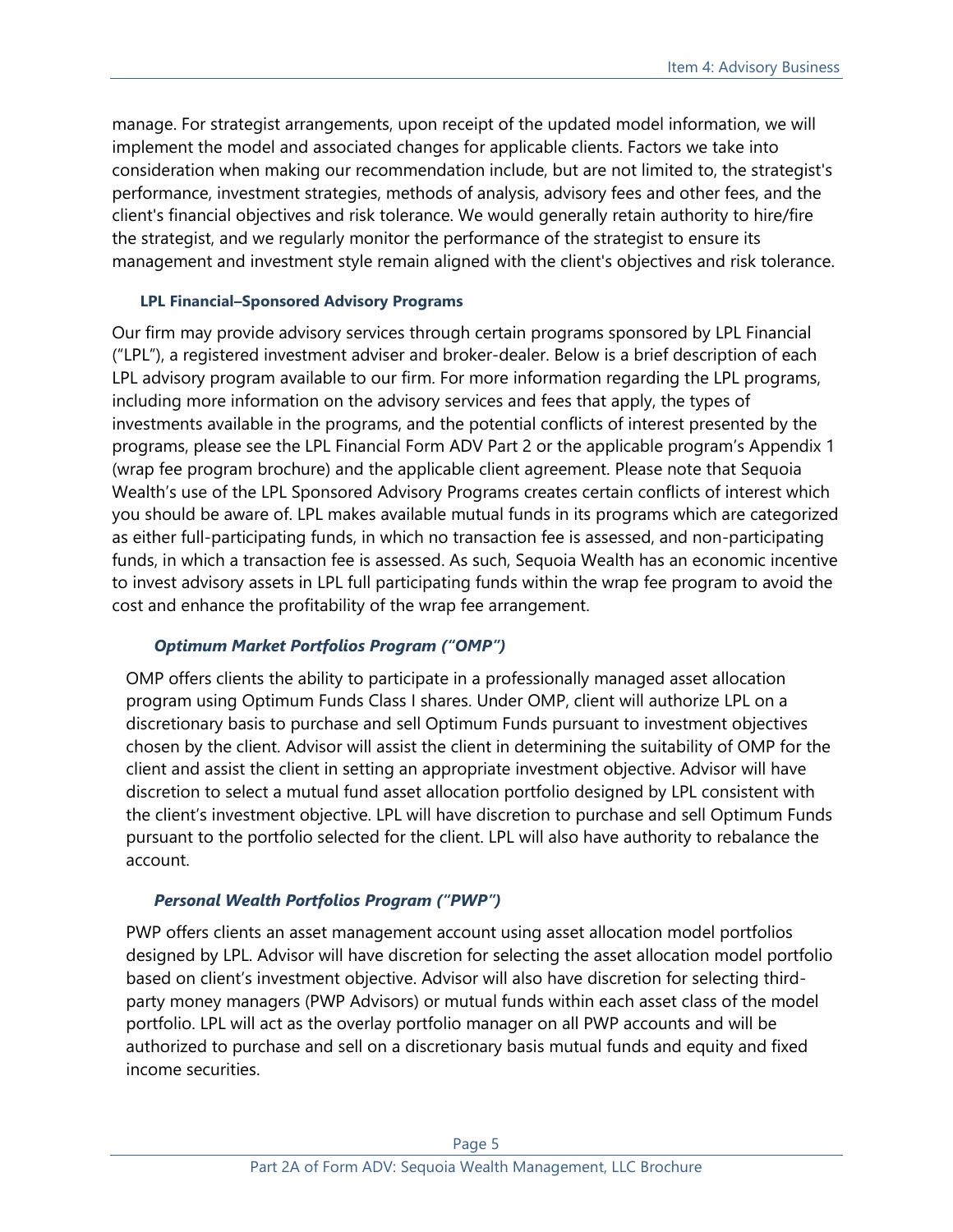### *Model Wealth Portfolios Program ("MWP")*

MWP offers clients a professionally managed mutual fund asset allocation program. We will obtain the necessary financial data from the client, assist the client in determining the suitability of the MWP program, and assist the client in setting an appropriate investment objective. Advisor will initiate the steps necessary to open an MWP account and have discretion to select a model portfolio designed by LPL's Research Department consistent with the client's stated investment objective. LPL's Research Department is responsible for selecting the mutual funds within a model portfolio and for making changes to the mutual funds selected.

The client will authorize LPL to act on a discretionary basis to purchase and sell mutual funds (including in certain circumstances exchange-traded funds) and to liquidate previously purchased securities. The client will also authorize LPL to effect rebalancing for MWP accounts.

The MWP program makes available model portfolios designed by strategists other than LPL's Research Department. Advisor will have discretion to choose among the available models designed by LPL and outside strategists.

### *Manager Access Select Program ("MAS")*

MAS provides clients access to the investment advisory services of professional portfolio management firms for the individual management of client accounts. Advisor will assist client in identifying a third-party portfolio manager portfolio manager from a list of portfolio managers made available by LPL. The portfolio manager manages client's assets on a discretionary basis. Advisor will provide initial and ongoing assistance regarding the portfolio manager selection process.

## *Guided Wealth Portfolios Program ("GWP")*

GWP is a centrally managed, algorithm-based investment program which is made available to users and clients through a web-based, interactive account management portal. Investment recommendations to buy and sell exchange-traded funds and open-end mutual funds are generated through proprietary, automated, computer algorithms (collectively, the "Algorithm") of FutureAdvisor, Inc. ("FutureAdvisor"), based upon model portfolios constructed by LPL Financial and selected for the account. Communications concerning GWP are intended to occur primarily through electronic means, although we will be available to discuss investment strategies, objectives, or the account in general in person or over the phone.

A preview of the Program (the "Educational Tool") is provided for a period of up to 45 days to help users determine whether they would like to become advisory clients and receive ongoing financial advice from LPL Financial, FutureAdvisor, and our firm by enrolling in the advisory service (the "Managed Service"). The Educational Tool and Managed Service are described in more detail in the GWP Program Brochure. Users of the Educational Tool are not considered to be advisory clients of LPL Financial, FutureAdvisor, or our firm; do not enter into an advisory agreement with LPL Financial, FutureAdvisor, or our firm; do not receive ongoing investment advice or supervisions of their assets; and do not receive any trading services.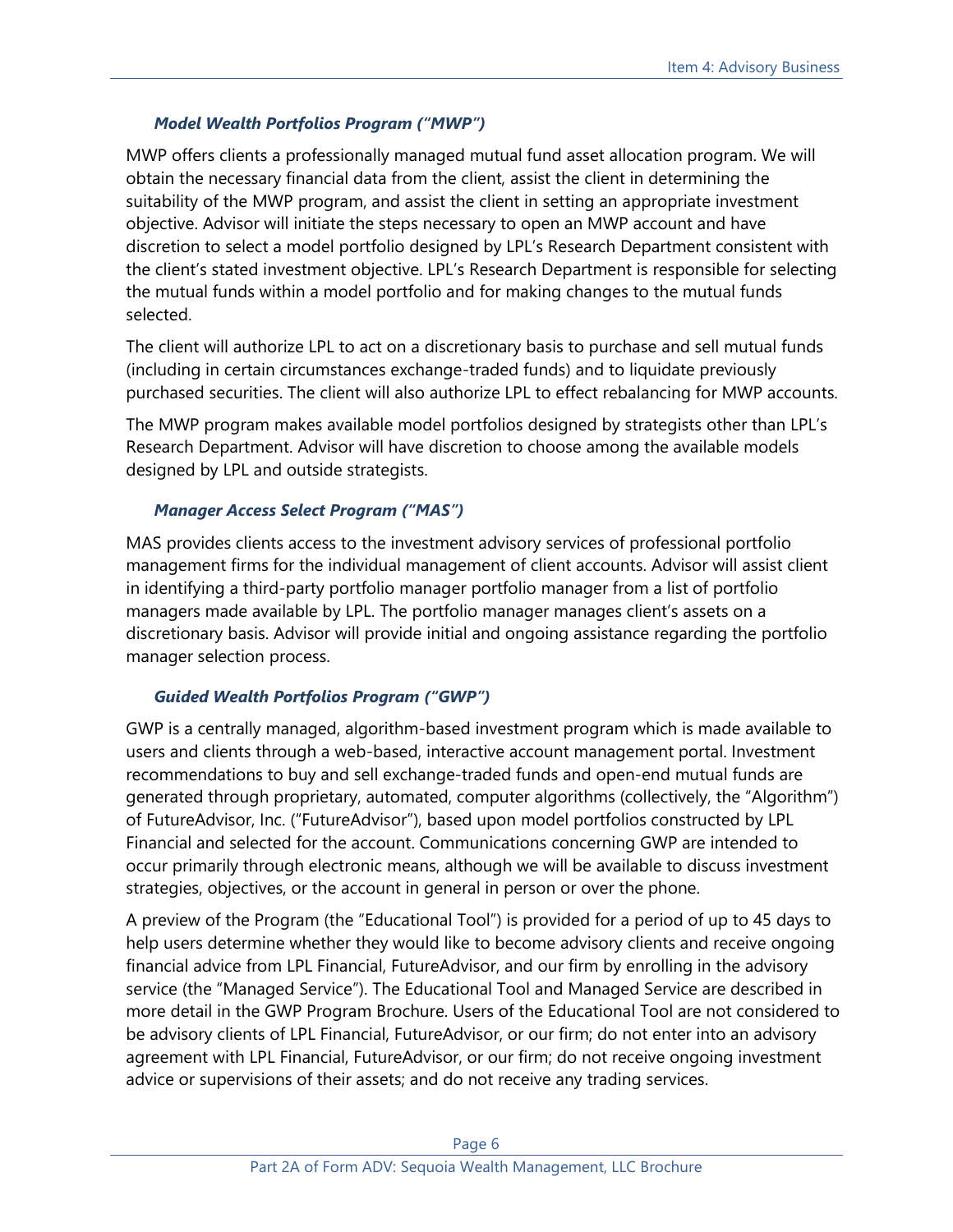## **Financial Planning and Consulting Services**

We provide a variety of financial planning and consulting services to individuals, families, and other clients regarding the management of their financial resources based upon an analysis of the client's current situation, goals, and objectives. Generally, such financial planning services will involve preparing a financial plan or rendering a financial consultation for clients based on the client's financial goals and objectives. This planning or consulting may encompass one or more of the following areas:

- Investment Planning
- Retirement Planning
- Estate Planning
- Charitable Planning
- Education Planning
- Corporate and Personal Tax Planning
- Cost Segregation Study
- Corporate Structure
- Real Estate Analysis
- Mortgage/Debt Analysis
- Insurance Analysis
- Lines of Credit Evaluation
- Business and Personal Financial Planning

Our financial plan services or financial consultations rendered to clients usually include general recommendations for a course of activity or specific actions to be taken by the clients. For example, recommendations may be made that the clients begin or revise investment programs, create or revise wills or trusts, obtain or revise insurance coverage, commence or alter retirement savings, or establish education or charitable giving programs. It should also be noted that we refer clients to an accountant, attorney, or other specialist as necessary for non-advisory related services.

For written financial planning engagements, we provide our clients with a written summary of their financial situation, observations, and recommendations. For financial consulting engagements, we usually do not provide our clients with a written summary of our observations and recommendations, as the process is less formal than our planning service. Plans or consultations are completed within six (6) months of the client signing a contract with us, assuming that all the information and documents we request from the client are provided to us promptly. Implementation of the recommendations will be at the discretion of the client.

## **Retirement Plan Consulting**

Our firm provides retirement plan consulting services to employer plan sponsors on an ongoing basis. Generally, such consulting services consist of assisting employer plan sponsors in establishing, monitoring, and reviewing their company's participant-directed retirement plan. As the needs of the plan sponsor dictate, areas of advising could include investment options, plan structure, and participant education.

Retirement plan consulting services typically include:

- Establishing an Investment Policy Statement Our firm will assist in developing a statement that summarizes the investment goals and objectives along with the broad strategies to be employed to meet the objectives.
- $\blacksquare$  Investment Options Our firm will work with the plan sponsor to evaluate existing investment options and make recommendations for appropriate changes.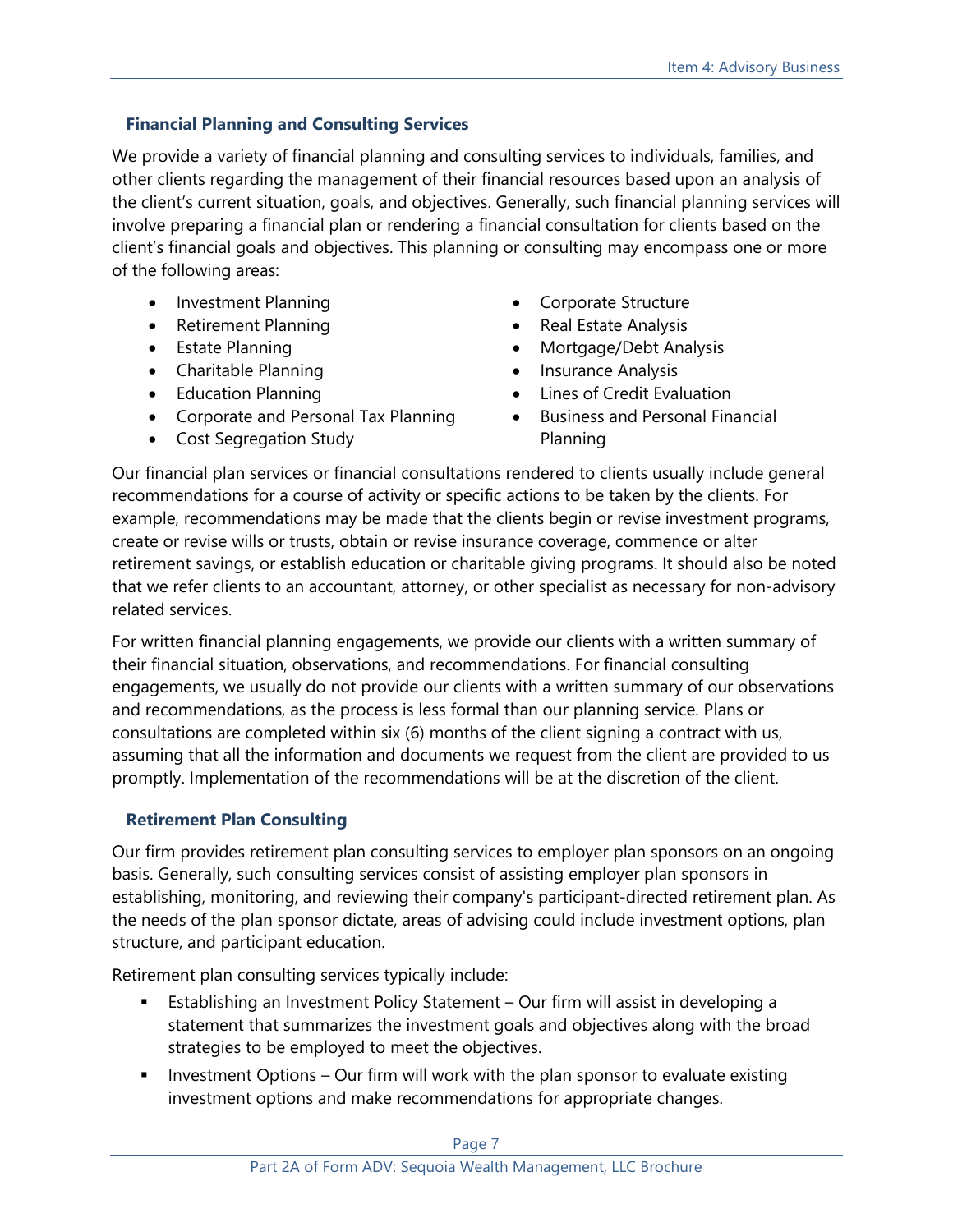- **■** Asset Allocation and Portfolio Construction Our firm will develop strategic asset allocation models to aid participants in developing strategies to meet their investment objectives, time horizon, financial situation, and tolerance for risk.
- Investment Monitoring Our firm will monitor the performance of the investments and notify the client in the event of over/underperformance and in times of market volatility.

In providing services for retirement plan consulting, our firm does not provide any advisory services with respect to the following types of assets: employer securities, real estate (excluding real estate funds and publicly traded REITS), participant loans, non-publicly traded securities or assets, other illiquid investments, or brokerage window programs (collectively, "Excluded Assets").

All retirement plan consulting services shall be in compliance with the applicable state laws regulating retirement consulting services. This applies to client accounts that are retirement or other employee benefit plans ("Plan") governed by the Employee Retirement Income Security Act of 1974, as amended ("ERISA"). If the client accounts are part of a Plan, and our firm accepts appointment to provide services to such accounts, our firm acknowledges its fiduciary standard within the meaning of Section 3(21) of ERISA as designated by the Retirement Plan Consulting Agreement with respect to the provision of services described therein.

# **C. Client-Tailored Services and Client-Imposed Restrictions**

We offer individualized investment advice to clients utilizing our Asset Management service. Additionally, we offer general investment advice to clients utilizing our Financial Planning & Consulting, and Retirement Plan Consulting services.

Each client's account will be managed on the basis of the client's financial situation and investment objectives and in accordance with any reasonable restrictions imposed by the client on the management of the account—for example, restricting the type or amount of security to be purchased in the portfolio. Restrictions on investments in certain securities or types of securities may not be possible due to the level of difficulty this would entail in managing the account. Restrictions would be limited to our Asset Management service. We do not manage assets through our other service.

# **D. Wrap Fee Programs**

We offer wrap fee programs as further described in Appendix 1 of Part 2A (the "Wrap Fee Program Brochure"). Our wrap fee and non-wrap fee accounts are managed on an individualized basis according to the client's investment objectives, financial goals, risk tolerance, etc. We do not manage wrap fee accounts in a different fashion than non-wrap fee accounts. As further described in our Wrap Fee Program Brochure, we receive a portion of the wrap fee for our services.

Please see Item 5.A. of this Brochure for important disclosure regarding custodian investment programs.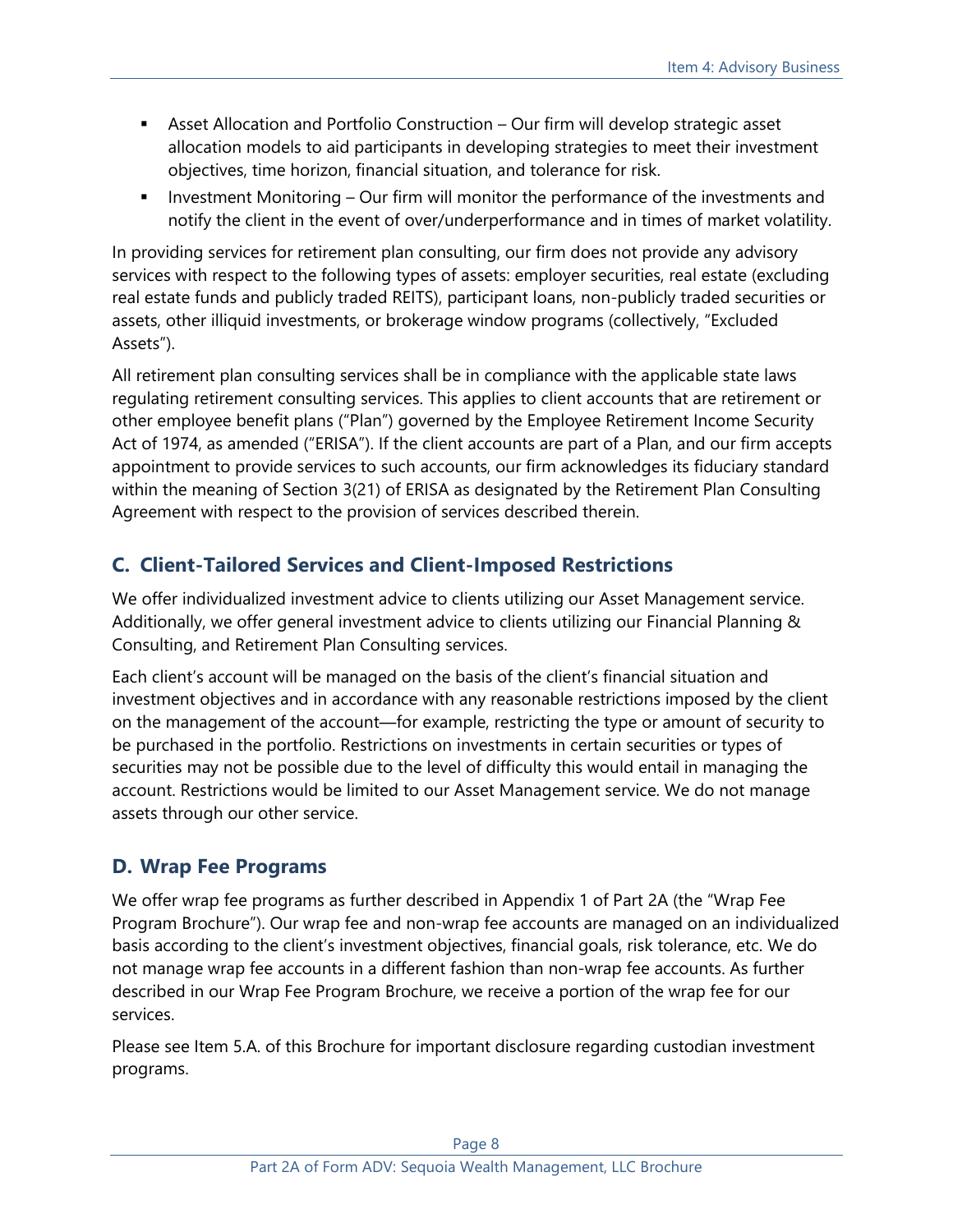# **E. Client Assets Under Management**

Our firm manages \$240,320,268 on a discretionary basis and \$255,775,771 on a nondiscretionary basis for a total of \$496,096,039 in assets under management as of December 31, 2021.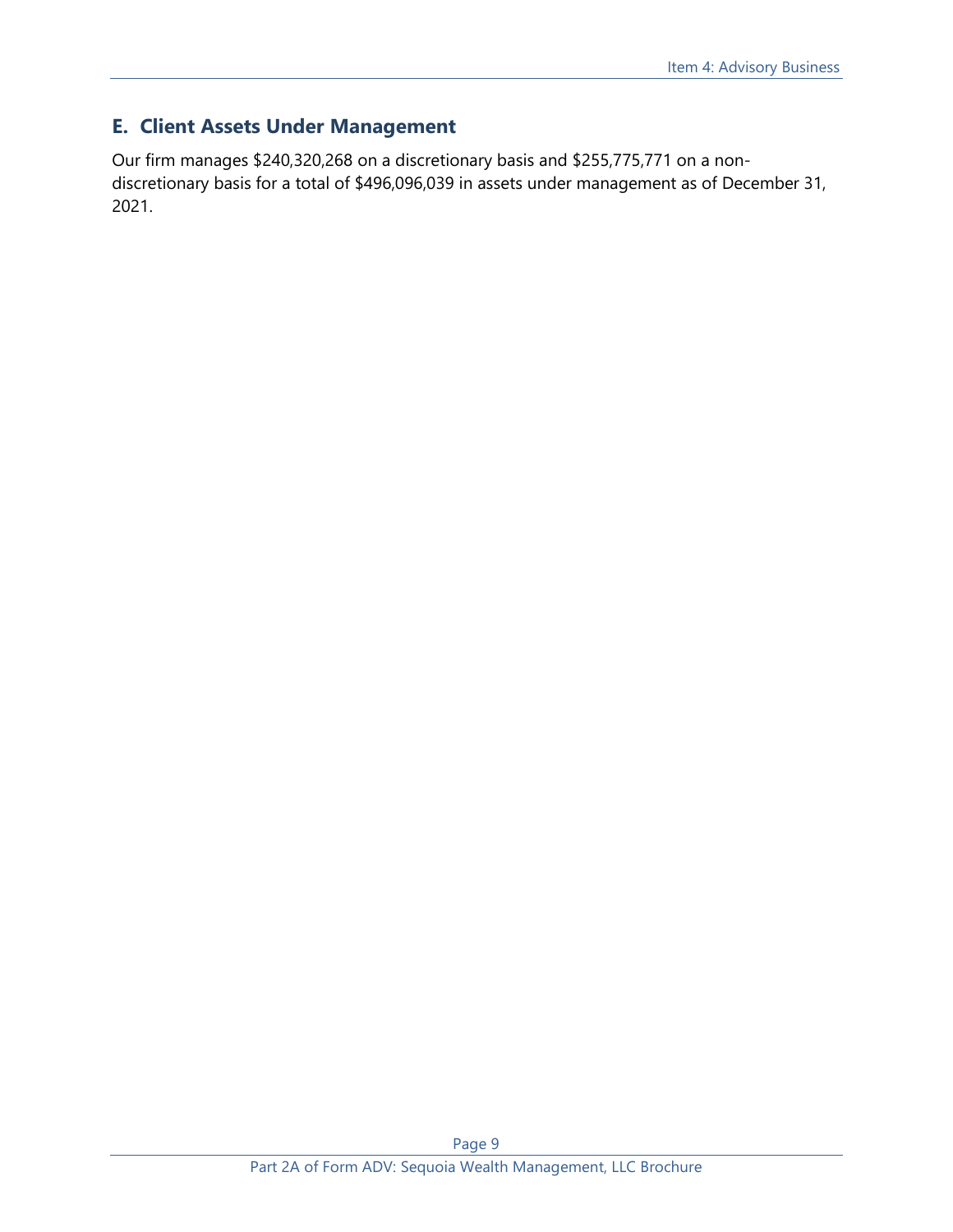# <span id="page-9-0"></span>**Item 5: Fees and Compensation**

## **A. Methods of Compensation and Fee Schedule**

#### **Asset Management Fees**

#### **Non-Wrap Fee Accounts**

We offer our services to our clients for an annual maximum advisory fee of 2.50%. The ultimate fee we charge will be based on the scope and complexity of the engagement and will be listed under Schedule A of the client agreement. Fees will be automatically deducted from your managed account. Adjustments are made for deposits and withdrawals in client accounts.

Please be advised that non-wrap program fees (those where the client pays trading costs in addition to the advisory fee) should, all things being equal, have the same overall net cost to the client as a comparable investment account in a wrap fee program. For example, if a client has a \$100,000 investment account and utilizes a non-wrap program for an advisory fee of 2.25% and pays \$250 in additional trading costs, a comparable arrangement on a wrap fee program basis (where the advisory fees include both the trading costs and advisory fee) would be 2.5%. In this way, the client understands the concept of fee parity when comparing wrap vs. non-wrap fee programs. In other words, if you are comparing a non-wrap program at 2.5% to a wrap free program at 2.5%, it would always be in your best interest to use the wrap fee in this example. The size of the portfolio or the frequency of trading may influence the use of a non-wrap program versus a wrap fee program, which are factors you should consider in selecting a particular investment program type. As a result, it is important to understand that the firm has an economic incentive to trade infrequently within a wrap fee program, because frequent trading lowers the firm's profitability. Of course, it is your decision to utilize the specific fee arrangement and this disclosure is to help you understand the relationship between the cost components of non-wrap fee programs versus wrap fee programs and the related conflicts of interest.

Per the discretionary investment advisory agreement, clients agree to pay in advance a fee charged to the Account(s) on the last day of each quarter which is based on the market value of the assets in the Account(s) on the last day of that quarter. If Sequoia Wealth serves for less than the whole of any quarterly period, compensation will be calculated on a pro-rata basis for the period of the quarter for which we have served as an adviser. We may modify the fee at any time upon 30 days' written notice to the client. In the event the client has an ERISAgoverned plan, fee modifications must be approved in writing by the client.

#### **Wrap Fee Accounts**

Please refer to Appendix 1 of Part 2A (the "Wrap Fee Program Brochure") for wrap program fees.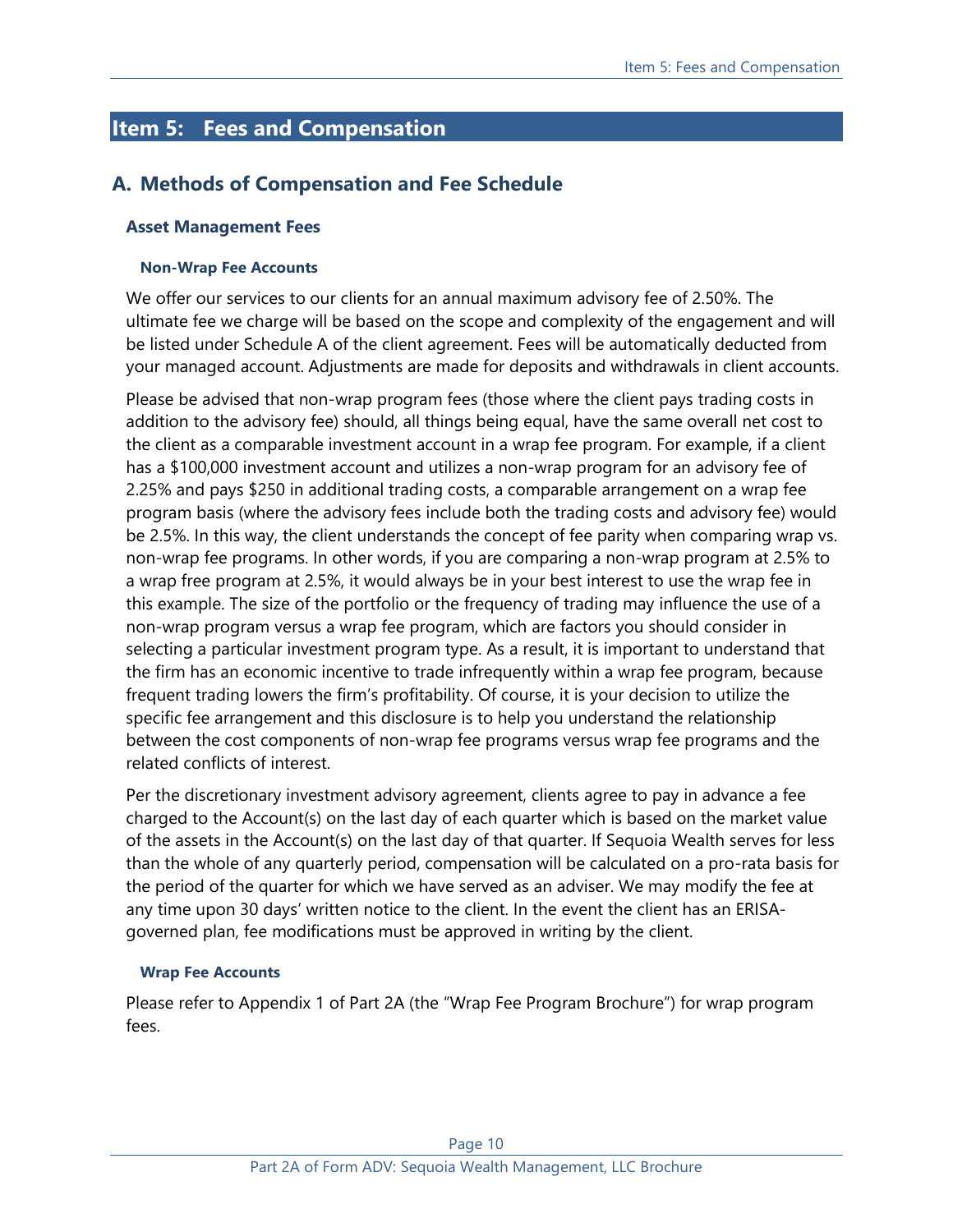### **Third-Party Money Managers**

Sequoia Wealth may recommend the use of third-party managers that are available either through the LPL or AssetMark asset management platform. The platform sponsor would charge the client account pursuant to the platform agreement. After deducting the platform fee from the client's account, the platform sponsor will keep its portion of the fee and pay the third-party manager and Sequoia Wealth their fees. The maximum fees for these programs are described below. In no event will Sequoia Wealth's portion of the LPL-sponsored program fees exceed 2.5%.

### **LPL Sponsored Programs**

The maximum fees for the LPL sponsored advisory programs (which include Sequoia Wealth and any third-party manager fees) are as follows:

| <b>LPL Sponsored Advisory Program</b>    | <b>Annual Percentage of</b> |  |
|------------------------------------------|-----------------------------|--|
|                                          | <b>Assets Charge</b>        |  |
| Optimum Market Portfolios Program (OMP)  | 2.50%                       |  |
| Personal Wealth Portfolios Program (PWP) | 2.50%                       |  |
| Model Wealth Portfolios Program (MWP)    | 2.50%                       |  |
| Manager Access Select Program (MAS)      | 3.00%                       |  |
| Guided Wealth Portfolios Program (GWMP)  | 1.00%                       |  |

The fees are billed on a pro-rata annualized basis quarterly in advance based on the value of your account on the last day of the previous quarter. LPL serves as program sponsor, investment adviser, and broker-dealer for the LPL advisory programs. Our firm and LPL may share in the account fee and other fees associated with program accounts.

Management fees will be deducted from the client's managed account, upon a signed Account Application Form. The ultimate management fee is indicated on the Account Application Form. Our firm does not have the authority to instruct LPL to change or deduct fees without written client consent. LPL sends a quarterly statement showing all fees deducted from the clients' accounts. Please be advised there is a conflict of interest in that we are economically incented to recommend the program that yields the highest economic benefit to the firm.

GWP Managed Service is an algorithm-based service designed for clients with a smaller amount of investable assets to manage. FutureAdvisor is compensated directly by LPL for its services, including the Algorithm and related software, through an annual sub-advisory fee (tiered based on assets under management by FutureAdvisor, at a rate ranging from 0.10% to 0.17%). As each asset tier is reached, LPL's share of the compensation shall increase and clients will not benefit from such asset tiers.

GWP Educational Tool provides access to sample recommendations at no charge to users. However, if users decide to implement sample recommendations by executing trades, they will be charged fees, commissions, or expenses by the applicable broker or adviser, as well as underlying investment fees and expenses.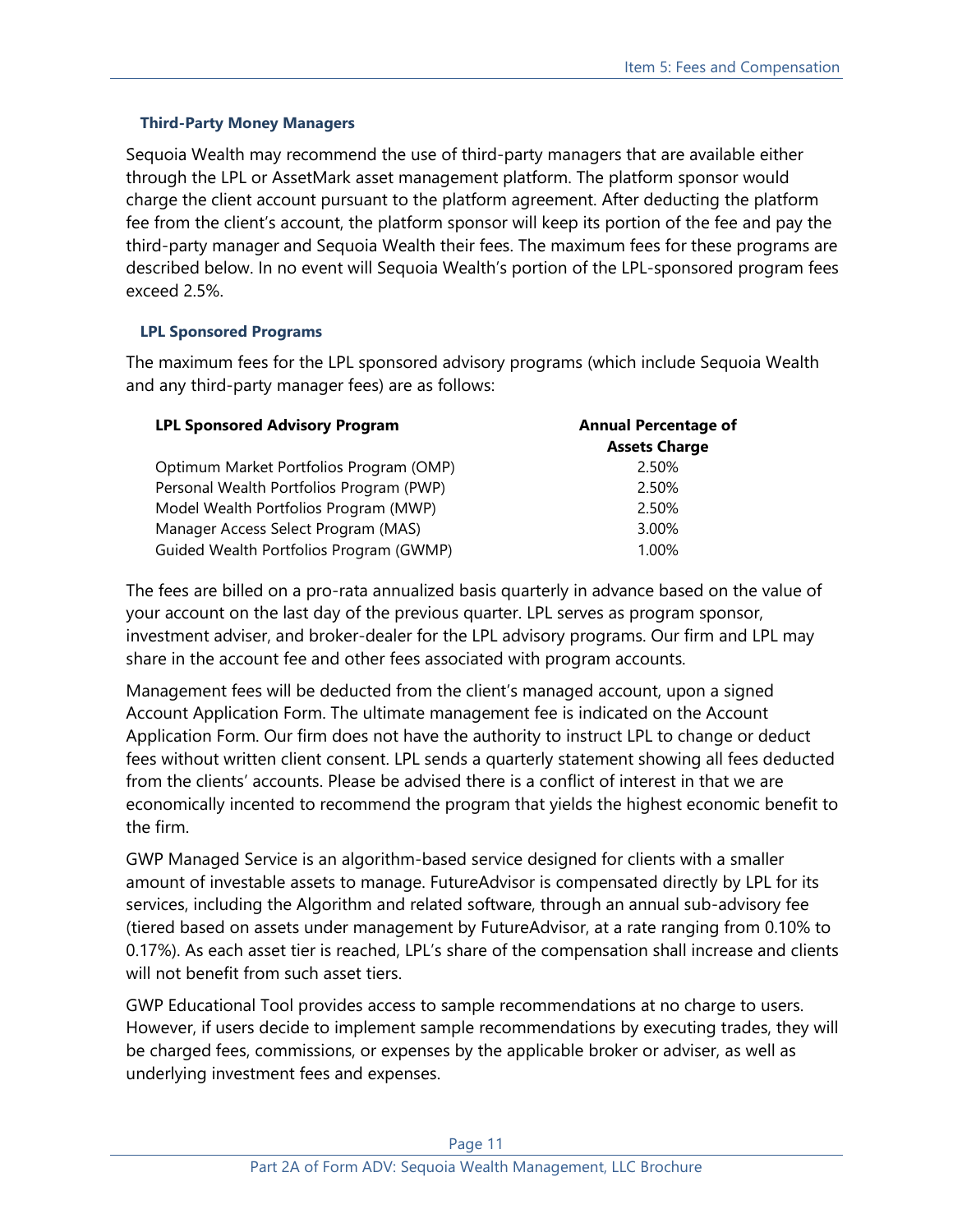### **Financial Planning & Consulting Fees**

We charge on an hourly or flat fee basis for financial planning and consulting services. Our maximum hourly fee is \$500, and our flat fees range from \$500 to \$25,000. The total estimated fee, as well as the ultimate fee that we charge you, is based on the scope and complexity of our engagement with you. For flat fee arrangements, we will provide you with an estimate of the fixed charges prior to finalizing the financial planning agreement. Estimates will be based upon a good faith estimate of the number of hours to complete the assignment multiplied by the hourly rate and re-evaluated at a later point as discussed above.

The ultimate fee we charge you will be due to us within thirty (30) days of signing the Financial Planning and Consulting Agreement. In all cases, we will not require a retainer exceeding \$1,200 when services cannot be rendered within 6 (six) months.

### **Retirement Plan Consulting**

Our Retirement Plan Consulting services are billed a fee based on the percentage of Plan assets under management. The total estimated fee, as well as the ultimate fee charged, is based on the scope and complexity of our engagement with the client. Fees based on a percentage of managed Plan assets will not exceed 1.00%. The fee-paying arrangements for Retirement Plan Consulting service will be determined on a case-by-case basis and will be detailed in the signed consulting agreement. Clients will be invoiced directly for the fees.

## **B. Client Payment of Fees**

For our asset management services, we generally require fees to be prepaid on a quarterly basis. Clients will be required to authorize the direct debit of fees from their accounts. Exceptions may be granted subject to our firm's consent for clients to be billed directly for our fees. For directly debited fees, the custodian's periodic statements will show each fee deduction from the account. Clients may withdraw this authorization for direct billing of these fees at any time by notifying us or their custodian in writing.

We will deduct advisory fees directly from the client's account provided that (i) the client provides written authorization to the qualified custodian, and (ii) the qualified custodian sends the client a statement, at least quarterly, indicating all amounts disbursed from the account. The client is responsible for verifying the accuracy of the fee calculation, as the client's custodian will not verify the calculation.

A client investment advisory agreement may be terminated by either party for any reason upon receipt of written notice. Upon termination, any unearned, prepaid fees will be promptly refunded.

Financial Planning and Consulting clients may terminate their agreement at any time before the delivery of a financial plan by providing written notice. For purposes of calculating refunds, all work performed by us up to the point of termination shall be calculated at the hourly fee currently in effect. Clients will receive a pro-rata refund of unearned fees based on the time and effort expended by our firm.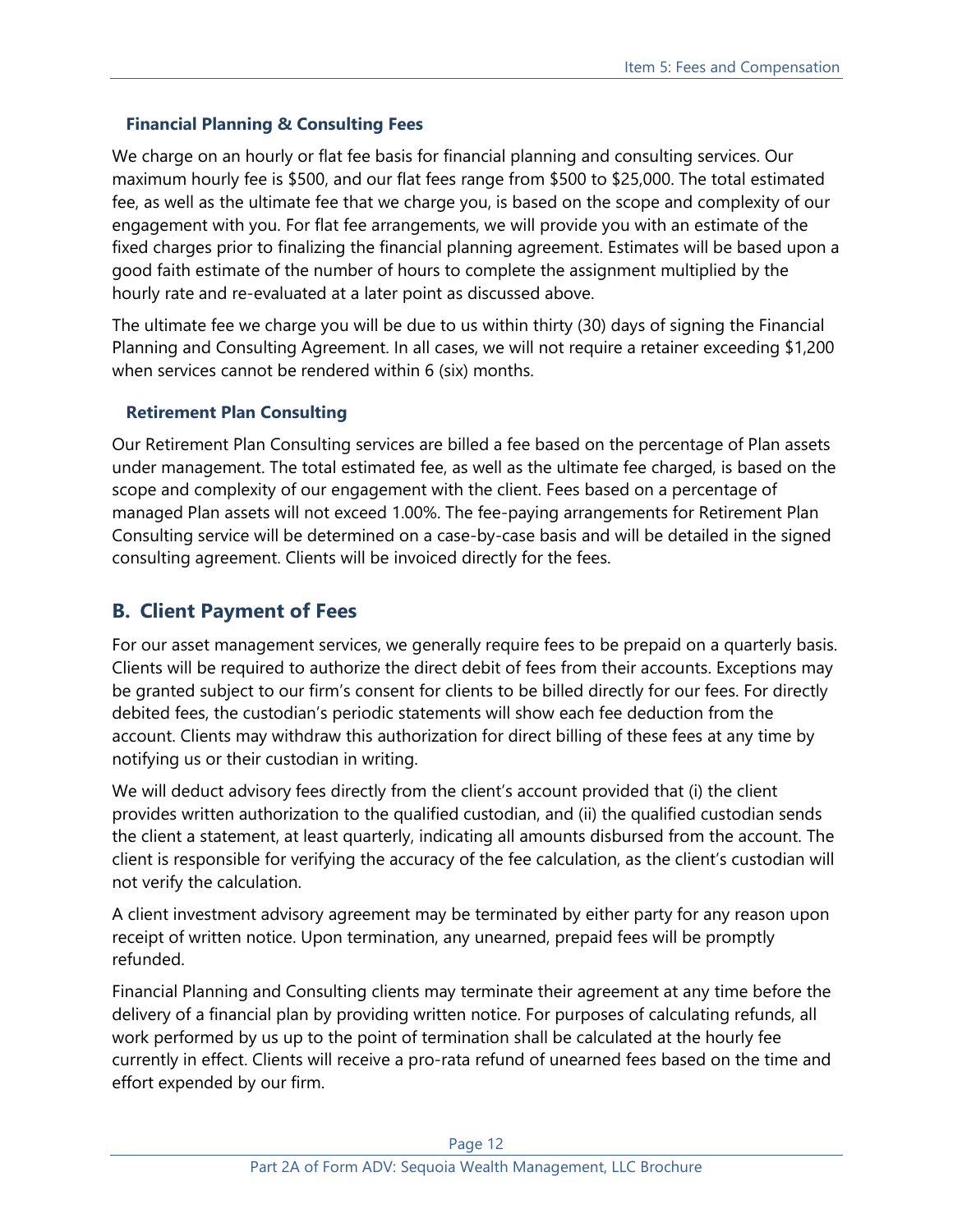Either party to a Retirement Plan Consulting Agreement may terminate at any time by providing written notice to the other party. Full refunds will only be made in cases where cancellation occurs within five (5) business days of signing an agreement. After five (5) business days from initial signing, either party must provide the other party thirty (30) days written notice to terminate billing. Billing will terminate 30 days after receipt of termination notice. Clients will be charged on a pro-rata basis, which takes into account work completed by our firm on behalf of the client. Clients will incur charges for bona fide advisory services rendered up to the point of termination (determined as 30 days from receipt of said written notice) and such fees will be due and payable.

## **C. Additional Client Fees Charged**

All fees paid for investment advisory services are separate and distinct from the fees and expenses charged by exchange-traded funds, mutual funds, separate account managers, brokerdealers, and custodians retained by clients. Such fees and expenses are described in each exchange-traded fund and mutual fund's prospectus, each separate account manager's Form ADV and Brochure and Brochure Supplement or similar disclosure statement, and by any broker-dealer or custodian retained by the client. Clients are advised to read these materials carefully before investing. If a mutual fund also imposes sales charges, a client may pay an initial or deferred sales charge as further described in the mutual fund's prospectus. A client using Sequoia Wealth may be precluded from using certain mutual funds or separate account managers because they may not be offered by the client's custodian.

Please refer to the Brokerage Practices section (Item 12) for additional information regarding the firm's brokerage practices.

## **D. External Compensation for the Sale of Securities to Clients**

Sequoia Wealth's advisory professionals are compensated primarily through a percentage of advisory fees charged to clients. Sequoia Wealth advisory professionals may be paid sales, service or administrative fees for the sale of mutual funds or other investment products. Sequoia Wealth advisory professionals may receive commission-based compensation for the sale of insurance products. In addition, Sequoia Wealth advisory professionals, in their capacity as LPL Financial registered representatives, may receive commission-based compensation for the sale of securities. Sequoia Wealth advisory professionals are prohibited from earning an advisory fee on the securities value transferred from an advisory client's LPL Financial brokerage account unless commissions earned on such securities transactions occurred at least a 12–18 months prior to the transfer. Please see Item 10.C. for detailed information and conflicts of interest.

## **E. Important Disclosure – Custodian Investment Programs**

Please be advised that certain of the firm's investment adviser representatives are registered with a broker-dealer and/or the firm is a broker-dealer or affiliated with a broker-dealer. Under these arrangements, we can access certain investment programs offered through the brokerdealer that offer certain compensation and fee structures that create conflicts of interest of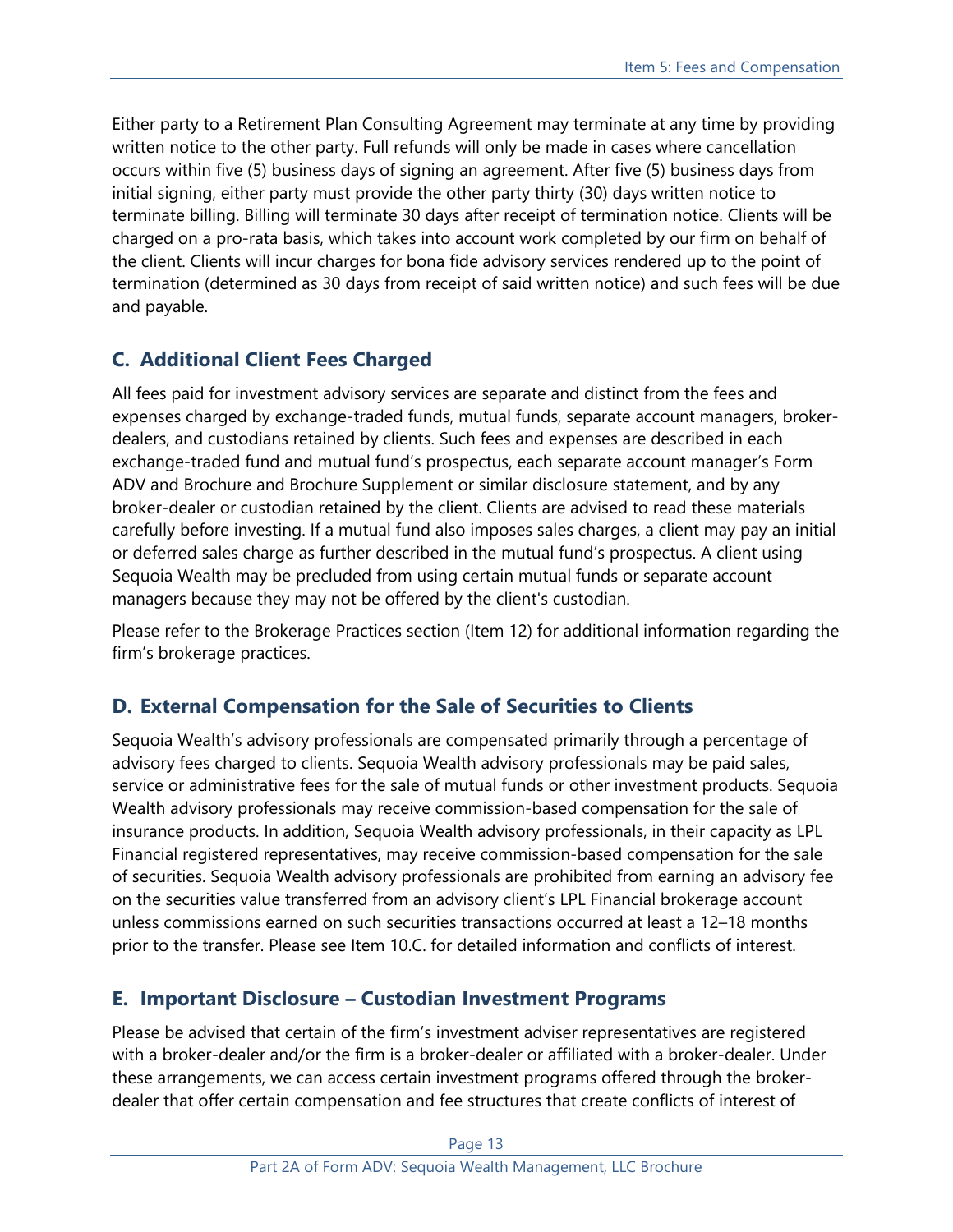which clients need to be aware. As such, the investment adviser representative and/or the firm may have an economic incentive to recommend the purchase of 12b-1 or revenue share class mutual funds offered through the broker-dealer platform rather than from the investment adviser platform. Please note the following:

*Limitation on Mutual Fund Universe for Custodian Investment Programs:* Please note that as a matter of policy we prohibit the receipt of revenue share fees from any mutual funds utilized for our advisory clients' portfolios. There are certain programs in which we participate where a client's investment options may be limited in certain of these programs to those mutual funds and/or mutual fund share classes that pay 12b-1 fees and other revenue sharing fee payments, and the client should be aware that the firm is not selecting from among all mutual funds available in the marketplace when recommending mutual funds to the client.

*Conflict Between Revenue Share Class (12b-1) and Non-Revenue Share Class Mutual Funds:*

Revenue share class/12b-1 fees are deducted from the net asset value of the mutual fund and generally, all things being equal, cause the fund to earn lower rates of return than those mutual funds that do not pay revenue sharing fees. The client is under no obligation to utilize such programs or mutual funds. Although many factors will influence the type of fund to be used, the client should discuss with their investment adviser representative whether a share class from a comparable mutual fund with a more favorable return to investors is available that does not include the payment of any 12b-1 or revenue sharing fees given the client's individual needs and priorities and anticipated transaction costs. In addition, the receipt of such fees can create conflicts of interest in instances (i) where our adviser representative is also licensed as a registered representative of a broker-dealer and receives a portion of 12b-1 and or revenue sharing fees as compensation – such compensation creates an incentive for the investment adviser representative to use programs which utilize funds that pay such additional compensation; and (ii) where the custodian receives the entirety of the 12b-1 and/or revenue sharing fees and takes the receipt of such fees into consideration in terms of benefits it may elect to provide to the firm, even though such benefits may or may not benefit some or all of the firm clients.

*Additional Disclosure Concerning Wrap Programs:* To the extent that we either sponsor or recommend wrap fee programs, please be advised that certain wrap fee programs may (i) allow our investment adviser representatives to select mutual fund classes that either have no transaction fee costs associated with them but include embedded 12b-1 fees that lower the investor's return ("sometimes referred to as "A-Shares," depending on the mutual fund issuer), or (ii) allow the use of mutual fund classes that have transaction fees associated with them but do not carry embedded 12b-1 fees (sometimes referred to as "I-Shares," depending on the mutual fund sponsor). Wrap fee programs offer investment services and related transaction services for one all-inclusive fee (except as may be described in the applicable wrap fee program brochure). The trading costs are typically absorbed by the firm and/or the investment representative. If a client's account holds A-Shares within a wrap fee program, the firm and/or its investment adviser representative avoids paying the transaction fees charged by other mutual fund classes, which in effect decreases the firm's costs and increases its revenues from the account. Effectively, the cost is transferred to the client from the firm in the form of a lower rate of return on the specific mutual fund. This creates an incentive for the firm or investment adviser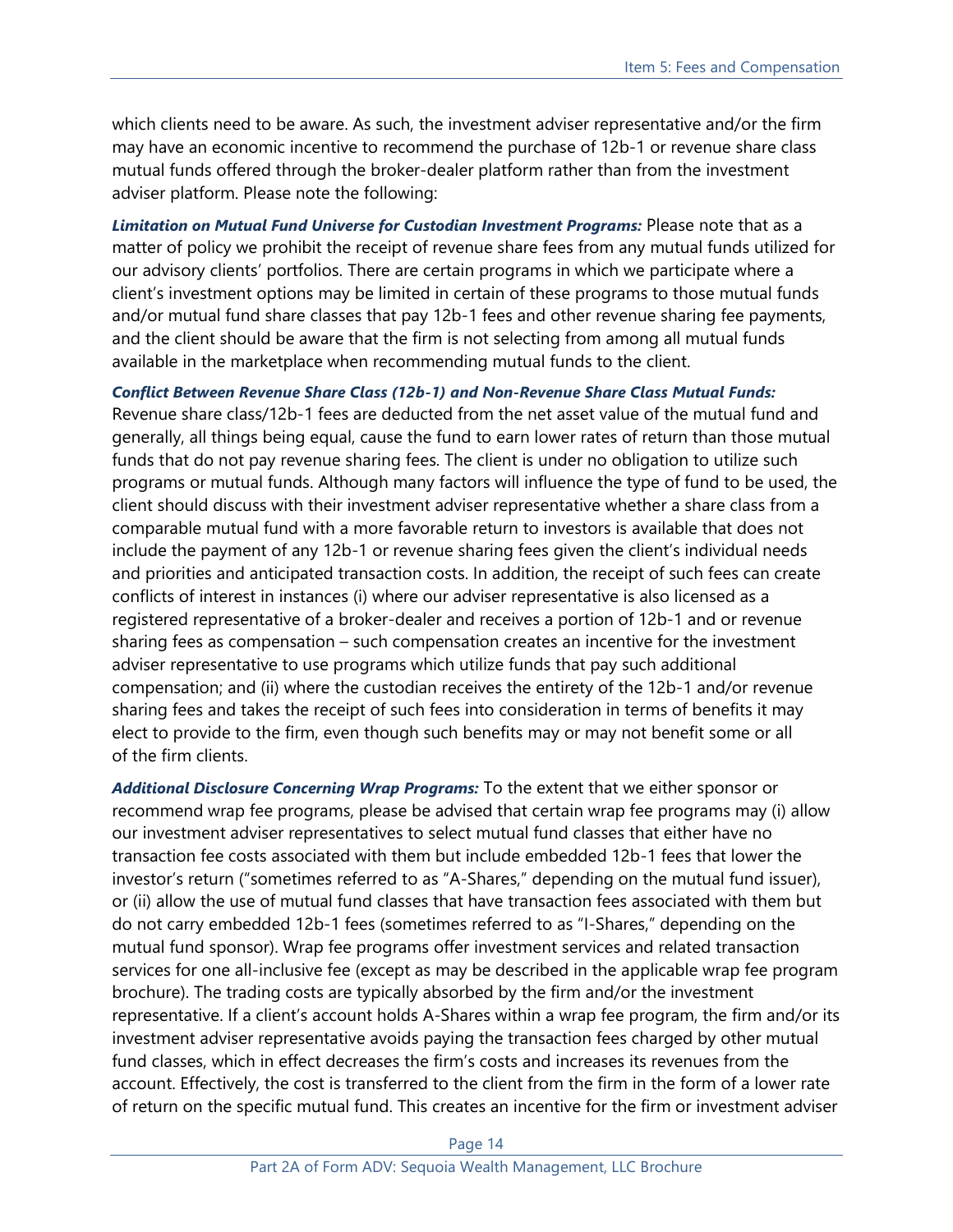representative to utilize such funds as opposed to those funds that may be equally appropriate for a client but do not carry the additional cost of 12b-1 fees. As a policy matter, the firm does not allow funds that impose 12b-1 or revenue sharing fees on the client's investment within its wrap fee programs. Clients should understand and discuss with their investment adviser representative the types of mutual fund share classes available in the wrap fee program and the basis for using one share class over another in accordance with their individual circumstances and priorities.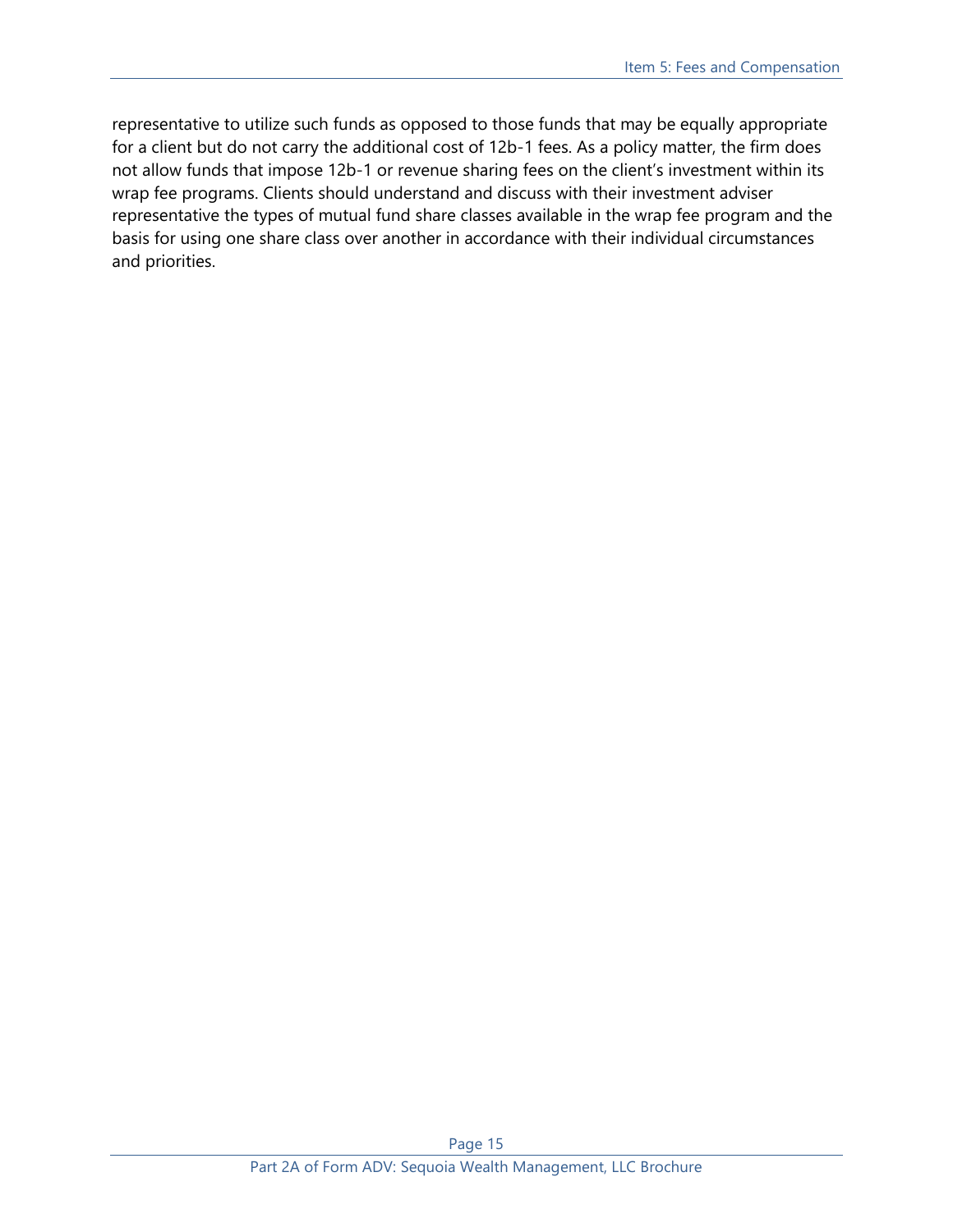# <span id="page-15-0"></span>**Item 6: Performance-Based Fees and Side-by-Side Management**

Sequoia Wealth does not charge performance-based fees and therefore has no economic incentive to manage clients' portfolios in any way other than what is in their best interests.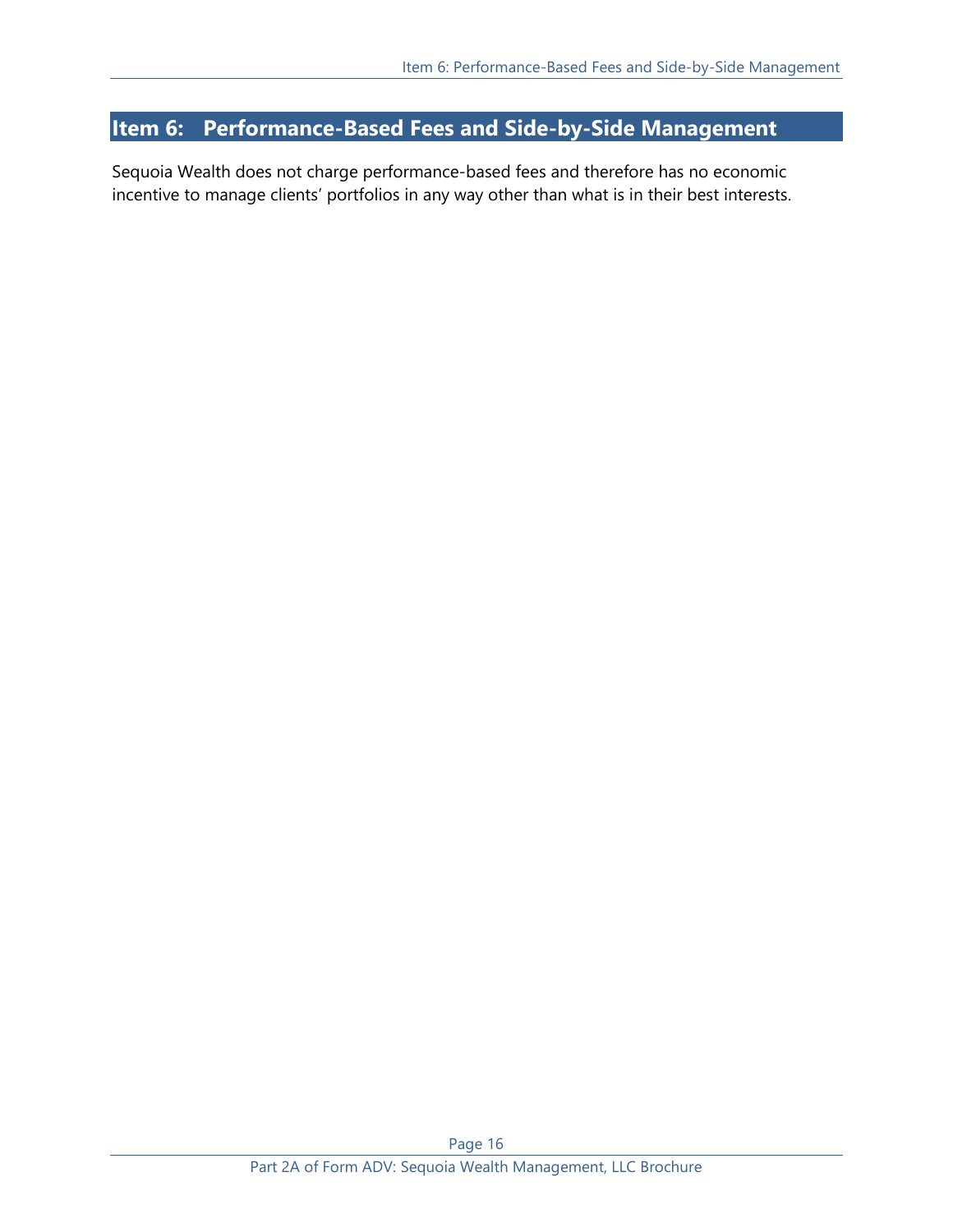# <span id="page-16-0"></span>**Item 7: Types of Clients**

We have the following types of clients:

- **■** Individuals and High Net Worth Individuals
- **EXEC** Trusts, Estates or Charitable Organizations
- Corporations, Limited Liability Companies and/or Other Business Types
- **ERISA Plans**

Our requirements for opening and maintaining accounts or otherwise engaging us are as follows:

- We require a minimum household balance of \$100,000 for our Asset Management service. This minimum household balance requirement is negotiable depending on the client's extenuating circumstance.
- A minimum account value of \$15,000 is required for OMP.
- A minimum account value of \$250,000 is required for PWP.
- A minimum account value of \$50,000 is required for MWP.
- A minimum account value of \$100,000 is required for MAS; however, in certain instances, the minimum account size may be lower or higher.
- A minimum account value of \$5,000 is required for GWP.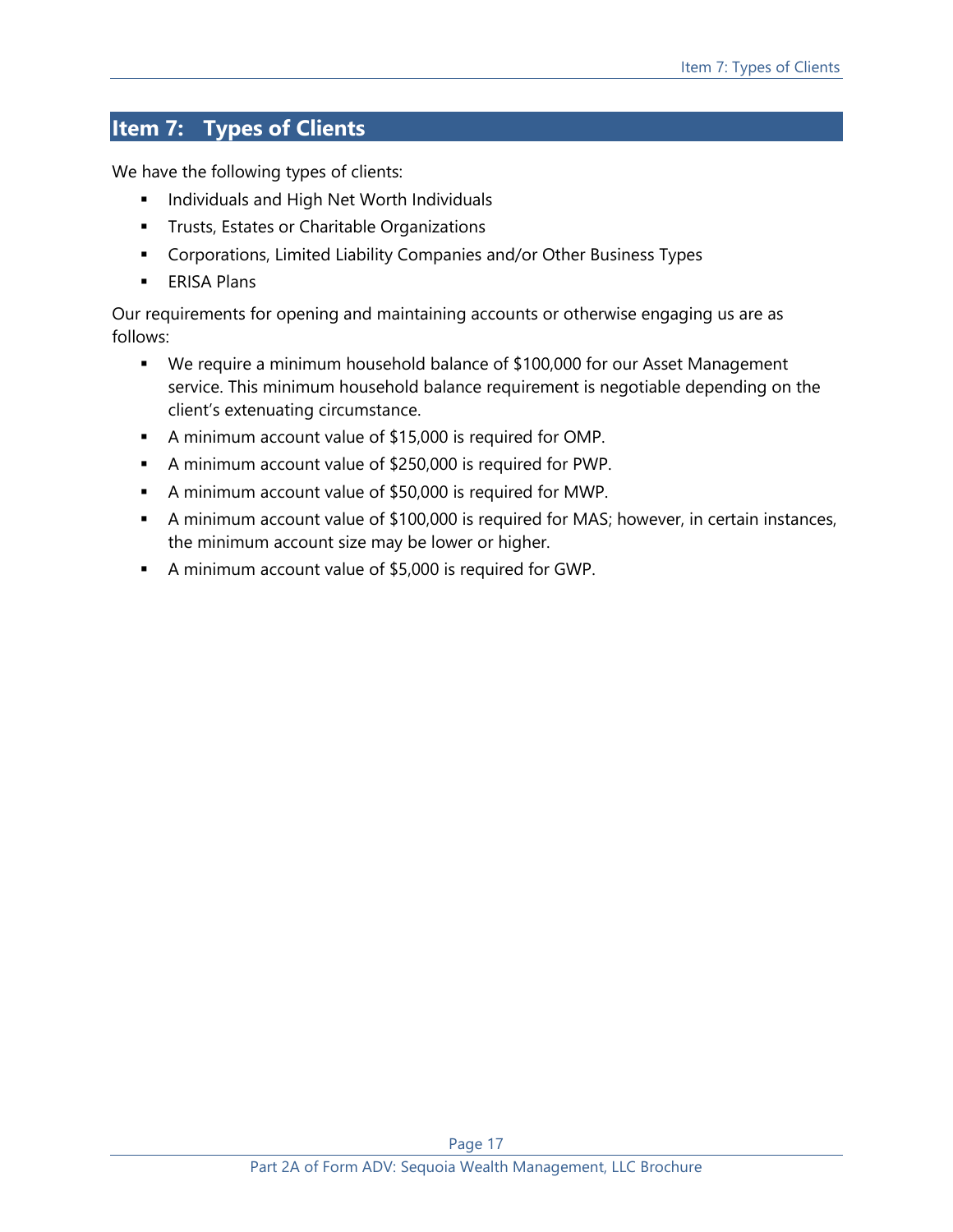# <span id="page-17-0"></span>**Item 8: Methods of Analysis, Investment Strategies, and Risk of Loss**

## **A. Methods of Analysis and Investment Strategies**

**Investing in securities involves a risk of loss that you, as a client, should be prepared to bear. There is no guarantee that any specific investment or strategy will be profitable for a particular client.**

### **Methods of Analysis**

We use a variety of sources of data to conduct economic, investment, and market analysis, which may include economic and market research materials prepared by others, conference calls hosted by individual companies or mutual funds, corporate rating services, annual reports, prospectuses, and company press releases, and financial newspapers and magazines. It is important to keep in mind that there is no specific approach to investing that guarantees success or positive returns; investing in securities involves risk of loss that clients should be prepared to bear.

Sequoia Wealth and its investment adviser representatives are responsible for identifying and implementing the methods of analysis used in formulating investment recommendations to clients. The methods of analysis may include quantitative methods for optimizing client portfolios, computer-based risk/return analysis, technical analysis, and statistical and/or computer models utilizing long-term economic criteria.

- **•** Optimization involves the use of mathematical algorithms to determine the appropriate mix of assets given the firm's current capital market rate assessment and a particular client's risk tolerance.
- Quantitative methods include analysis of historical data such as price and volume statistics, performance data, standard deviation and related risk metrics, how the security performs relative to the overall stock market, earnings data, price to earnings ratios, and related data.
- **•** Technical analysis involves charting price and volume data as reported by the exchange where the security is traded to look for price trends.
- Computer models may be used to derive the future value of a security based on assumptions of various data categories such as earnings, cash flow, profit margins, sales, and a variety of other company specific metrics.

In addition, we review research material prepared by others, as well as corporate filings, corporate rating services, and a variety of financial publications. We may employ outside vendors or utilize third-party software to assist in formulating investment recommendations to clients.

## **Mutual Funds and Exchange-Traded Funds; Individual Securities; and Third-Party Separate Account Managers**

We may recommend "institutional share class" mutual funds and individual securities (including fixed income instruments). We may also assist the client in selecting one or more appropriate

Page 18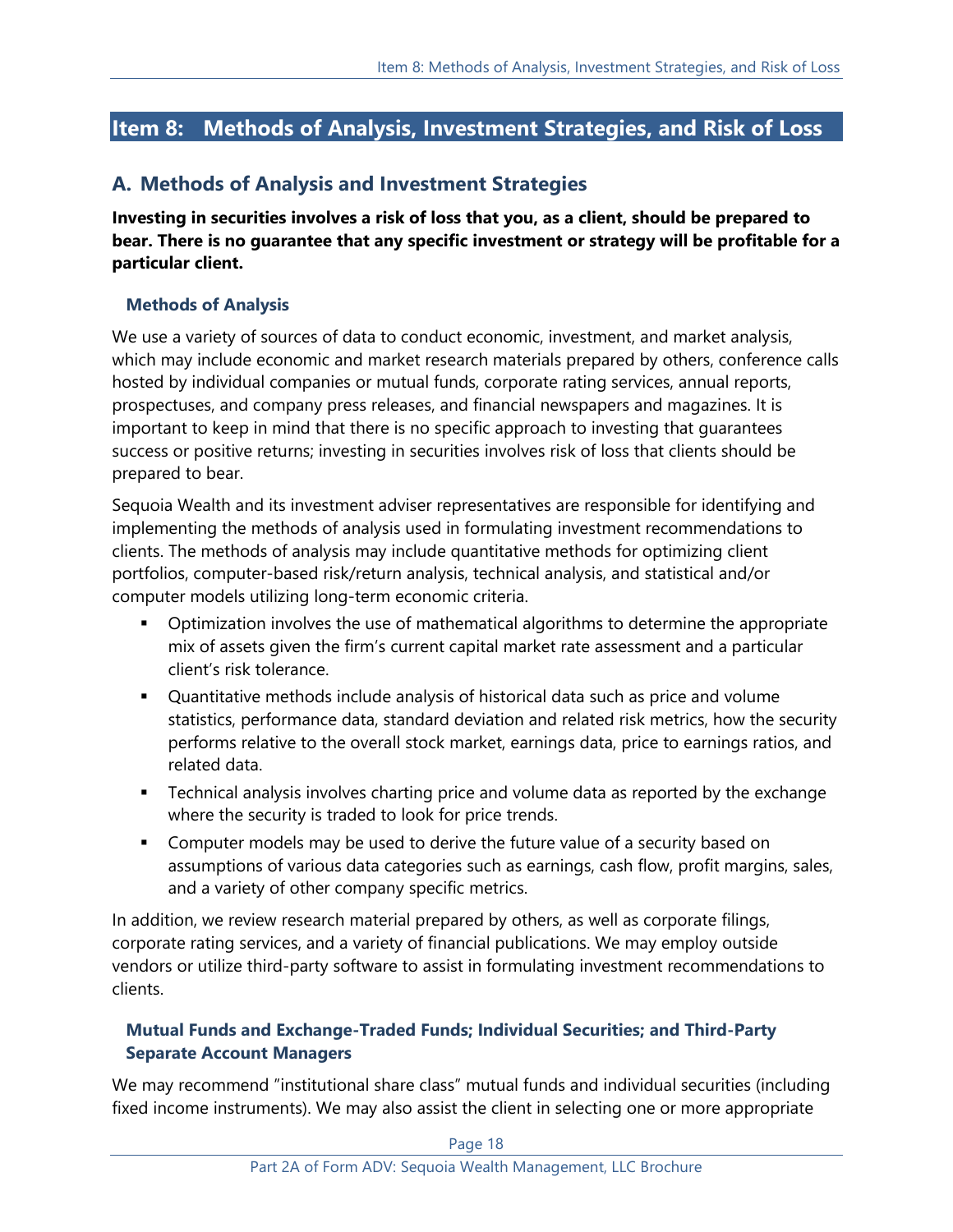manager(s) for all or a portion of the client's portfolio. Such managers will typically manage assets for clients who commit to the manager a minimum amount of assets established by that manager—a factor that we will take into account when recommending managers to clients.

A description of the criteria to be used in formulating an investment recommendation for mutual funds, ETFs, individual securities (including fixed-income securities), and managers is set forth below.

Sequoia Wealth has formed relationships with third-party vendors that

- **•** provide a technological platform for separate account management
- **·** prepare performance reports
- perform or distribute research of individual securities
- perform billing and certain other administrative tasks

We may utilize additional independent third parties to assist us in recommending and monitoring individual securities, mutual funds, and managers to clients as appropriate under the circumstances.

We review certain quantitative and qualitative criteria related to mutual funds and managers and to formulate investment recommendations to our clients. Quantitative criteria may include

- the performance history of a mutual fund or manager evaluated against that of its peers and other benchmarks
- an analysis of risk-adjusted returns
- an analysis of the manager's contribution to the investment return (e.g., manager's alpha), standard deviation of returns over specific time periods, sector and style analysis
- the fund, sub-advisor or manager's fee structure
- the relevant portfolio manager's tenure

Qualitative criteria used in selecting/recommending mutual funds or managers include the investment objectives and/or management style and philosophy of a mutual fund or manager; a mutual fund or manager's consistency of investment style; and employee turnover and efficiency and capacity.

Quantitative and qualitative criteria related to mutual funds and managers are reviewed by us on a quarterly basis or such other interval as appropriate under the circumstances. In addition, mutual funds or managers are reviewed to determine the extent to which their investments reflect efforts to time the market, or evidence style drift such that their portfolios no longer accurately reflect the particular asset category attributed to the mutual fund or manager by Sequoia Wealth (both of which are negative factors in implementing an asset allocation structure).

We may negotiate reduced account minimum balances and reduced fees with managers under various circumstances (e.g., for clients with minimum level of assets committed to the manager for specific periods of time, etc.). There can be no assurance that clients will receive any reduced account minimum balances or fees, or that all clients, even if apparently similarly situated, will receive any reduced account minimum balances or fees available to some other clients. Also,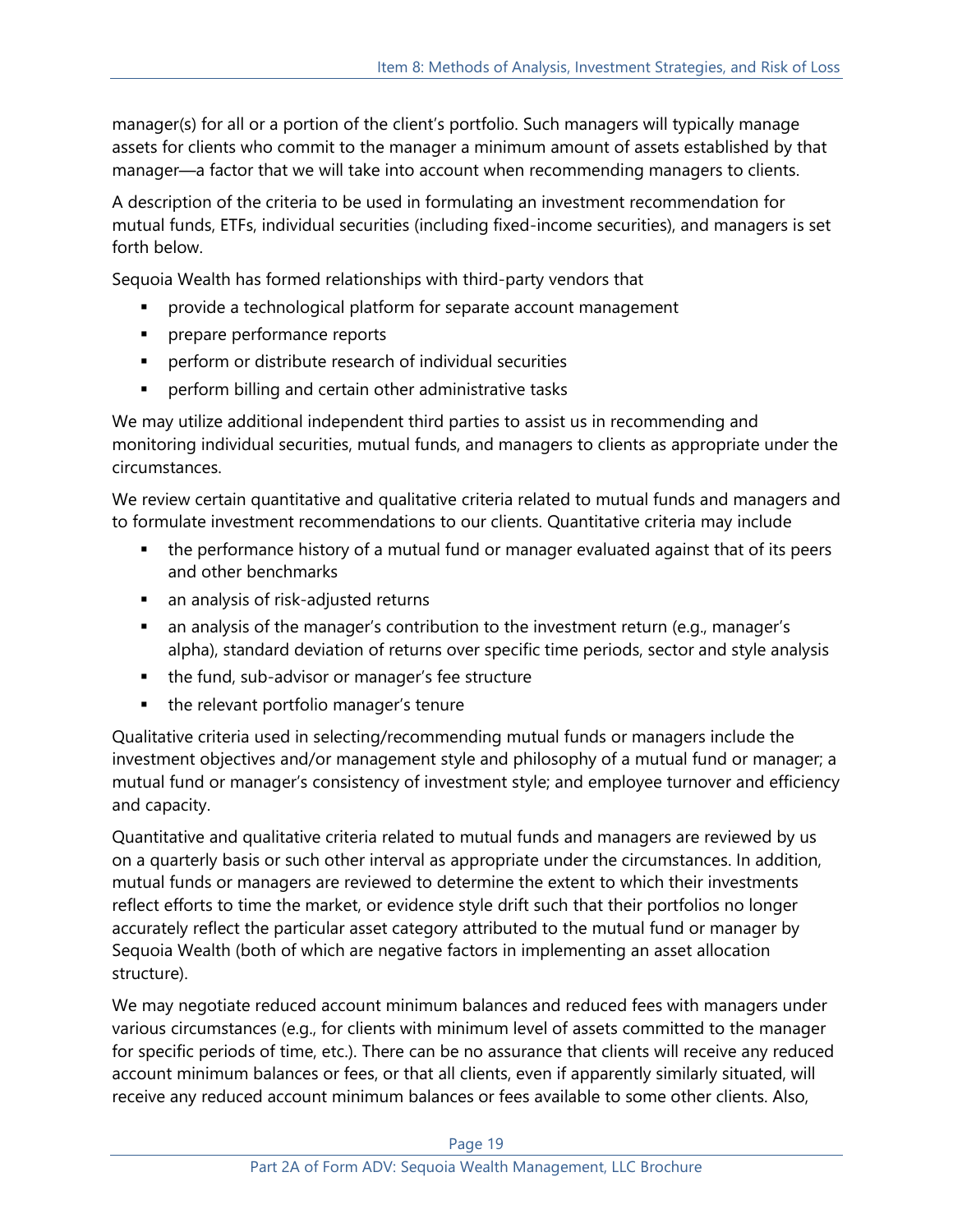account minimum balances and fees may significantly differ between clients. Each client's individual needs and circumstances will determine portfolio weighting, which can have an impact on fees given the funds or managers utilized. We will endeavor to obtain equal treatment for its clients with funds or managers, but cannot assure equal treatment.

We will regularly review the activities of mutual funds and managers utilized for the client. Clients that engage managers or who invest in mutual funds should first review and understand the disclosure documents of those managers or mutual funds, which contain information relevant to such retention or investment, including information on the methodology used to analyze securities, investment strategies, fees and conflicts of interest.

## **Material Risks of Investment Instruments**

We generally invest in the following types of securities:

- **Equity securities**
- Warrants and rights
- Mutual fund securities
- Exchange-traded funds
- Leveraged and inverse exchange-traded funds
- Exchange-traded notes
- Fixed income securities
- **■** Municipal securities
- Corporate debt obligations
- **EXECUTE:** Fixed equity annuities
- Fixed equity indexed annuities
- Variable annuities

### **Equity Securities**

Investing in individual companies involves inherent risk. The major risks relate to the company's capitalization, quality of the company's management, quality and cost of the company's services, the company's ability to manage costs, efficiencies in the manufacturing or service delivery process, management of litigation risk, and the company's ability to create shareholder value (i.e., increase the value of the company's stock price). Foreign securities, in addition to the general risks of equity securities, have geopolitical risk, financial transparency risk, currency risk, regulatory risk and liquidity risk.

### **Warrants and Rights**

Warrants are securities, typically issued with preferred stock or bonds that give the holder the right to purchase a given number of shares of common stock at a specified price and time. The price of the warrant usually represents a premium over the applicable market value of the common stock at the time of the warrant's issuance. Warrants have no voting rights with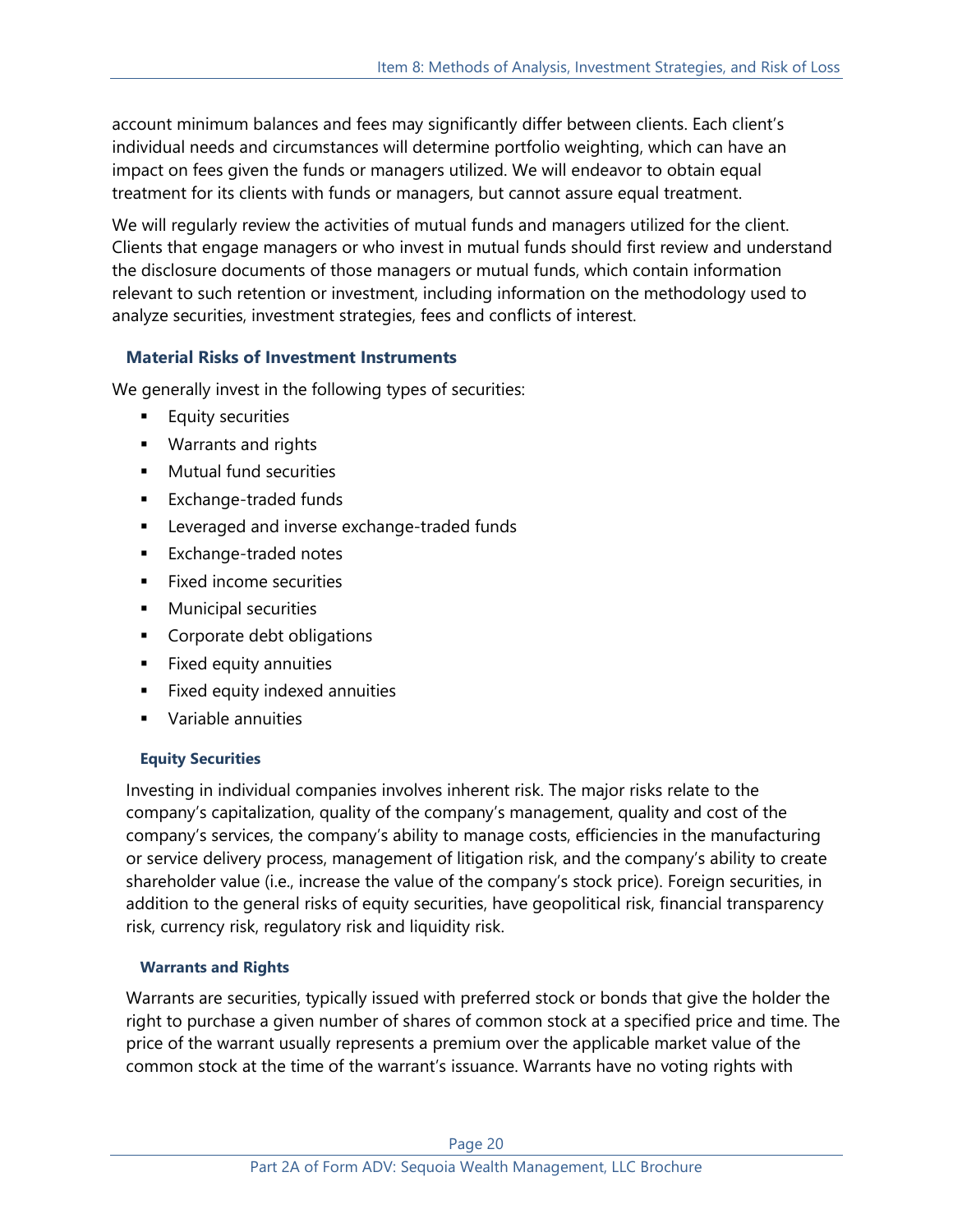respect to the common stock, receive no dividends and have no rights with respect to the assets of the issuer.

Investments in warrants and rights involve certain risks, including the possible lack of a liquid market for the resale of the warrants and rights, potential price fluctuations due to adverse market conditions or other factors and failure of the price of the common stock to rise. If the warrant is not exercised within the specified time period, it becomes worthless.

### **Mutual Fund Securities**

Investing in mutual funds carries inherent risk. The major risks of investing in a mutual fund include the quality and experience of the portfolio management team and its ability to create fund value by investing in securities that have positive growth, the amount of individual company diversification, the type and amount of industry diversification, and the type and amount of sector diversification within specific industries. In addition, mutual funds tend to be tax inefficient and therefore investors may pay capital gains taxes on fund investments while not having yet sold the fund.

### **Exchange-Traded Funds ("ETFs")**

ETFs are investment companies whose shares are bought and sold on a securities exchange. An ETF holds a portfolio of securities designed to track a particular market segment or index. Some examples of ETFs are SPDRs®, streetTRACKS®, DIAMONDSSM, NASDAQ 100 Index Tracking Stock<sup>SM</sup> ("QQQs<sup>SM</sup>") iShares<sup>®</sup> and VIPERs<sup>®</sup>. ETFs have embedded expenses that the client indirectly bears.

Investing in ETFs involves risk. Specifically, ETFs, depending on the underlying portfolio and its size, can have wide price (bid and ask) spreads, thus diluting or negating any upward price movement of the ETF or enhancing any downward price movement. Also, ETFs require more frequent portfolio reporting by regulators and are thereby more susceptible to actions by hedge funds that could have a negative impact on the price of the ETF. Certain ETFs may employ leverage, which creates additional volatility and price risk depending on the amount of leverage utilized, the collateral and the liquidity of the supporting collateral.

Further, the use of leverage (i.e., employing the use of margin) generally results in additional interest costs to the ETF. Certain ETFs are highly leveraged and therefore have additional volatility and liquidity risk. Volatility and liquidity can severely and negatively impact the price of the ETF's underlying portfolio securities, thereby causing significant price fluctuations of the ETF.

### **Leveraged and Inverse Exchange-Traded Funds ("ETFs")**

Leveraged ETFs employ financial derivatives and debt to try to achieve a multiple (for example two or three times) of the return or inverse return of a stated index or benchmark over the course of a single day. The use of leverage typically increases risk for an investor. However, unlike utilizing margin or shorting securities in your own account, you cannot lose more than your original investment. An inverse ETF is designed to track, on a daily basis, the inverse of its benchmark. Inverse ETFs utilize short selling, derivatives trading, and other leveraged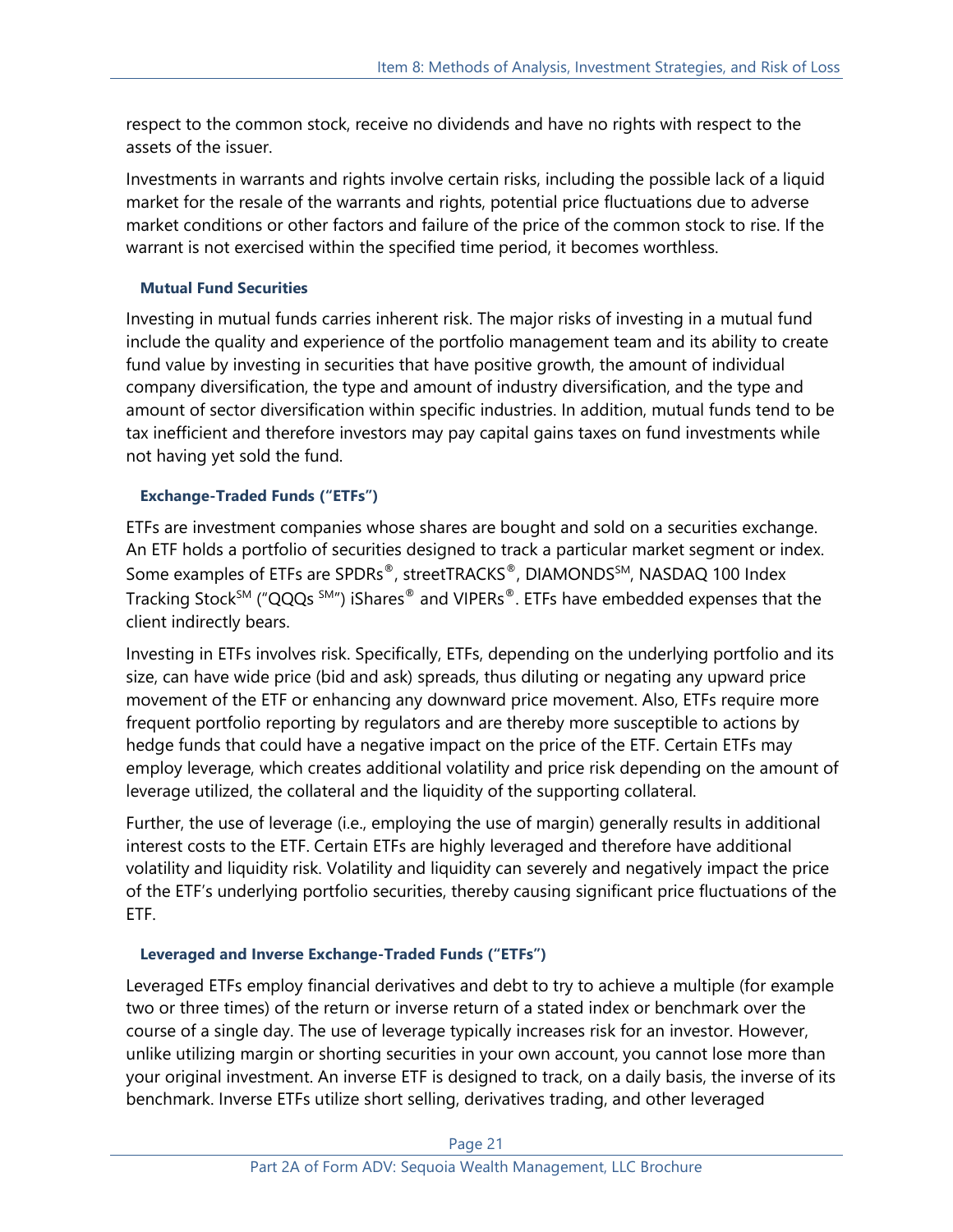investment techniques, such as futures trading to achieve their objectives. Leverage and inverse ETFs reset each day; as such, their performance can quickly diverge from the performance of the underlying index or benchmark. An investor could suffer significant losses even if the long-term performance of the index showed a gain. Engaging in short sales and using swaps, futures, contracts, and other derivatives can expose the ETF.

There is always a risk that not every leveraged or inverse ETF will meet its stated objective on any given trading day. An investor should understand the impact an investment in the ETF could have on the performance of their portfolio, taking into consideration goals and tolerance for risk. Leveraged or inverse ETFs may be less tax-efficient than traditional ETFs, in part because daily resets can cause the ETF to realize significant short-term capital gains that may not be offset by a loss. Be sure to check with your tax advisor about the consequences of investing in a leveraged or inverse ETF. Leveraged and Inverse ETFs are not suited for longterm investment strategies. These are not appropriate for buy-and-hold or conservative investors and are more suitable for investors who understand leverage and are willing to assume the risk of magnified potential losses. These funds tend to carry higher fees, due to active management, that can also affect performance.

### **Exchange-Traded Notes ("ETN")**

ETNs are structured debt securities. ETN liabilities are unsecured general obligations of the issuer. Most ETNs are designed to track a particular market segment or index. ETNs have expenses associated with their operation. When a fund invests in an ETN, in addition to directly bearing expenses associated with its own operations, it will bear its pro rata portion of the ETN's expenses. The risks of owning an ETN generally reflect the risks of owning the underlying securities the ETN is designed to track, although lack of liquidity in an ETN could result in it being more volatile than the underlying portfolio of securities. In addition, because of ETN expenses, compared to owning the underlying securities directly it may be more costly to own an ETN. The value of an ETN security should also be expected to fluctuate with the credit rating of the issuer.

### **Fixed Income Securities**

Fixed income securities carry additional risks than those of equity securities described above. These risks include the company's ability to retire its debt at maturity, the current interest rate environment, the coupon interest rate promised to bondholders, legal constraints, jurisdictional risk (U.S or foreign) and currency risk. If bonds have maturities of ten years or greater, they will likely have greater price swings when interest rates move up or down. The shorter the maturity the less volatile the price swings. Foreign bonds have liquidity and currency risk.

### **Municipal Securities**

Municipal securities carry additional risks than those of corporate and bank-sponsored debt securities described above. These risks include the municipality's ability to raise additional tax revenue or other revenue (in the event the bonds are revenue bonds) to pay interest on its debt and to retire its debt at maturity. Municipal bonds are generally tax free at the federal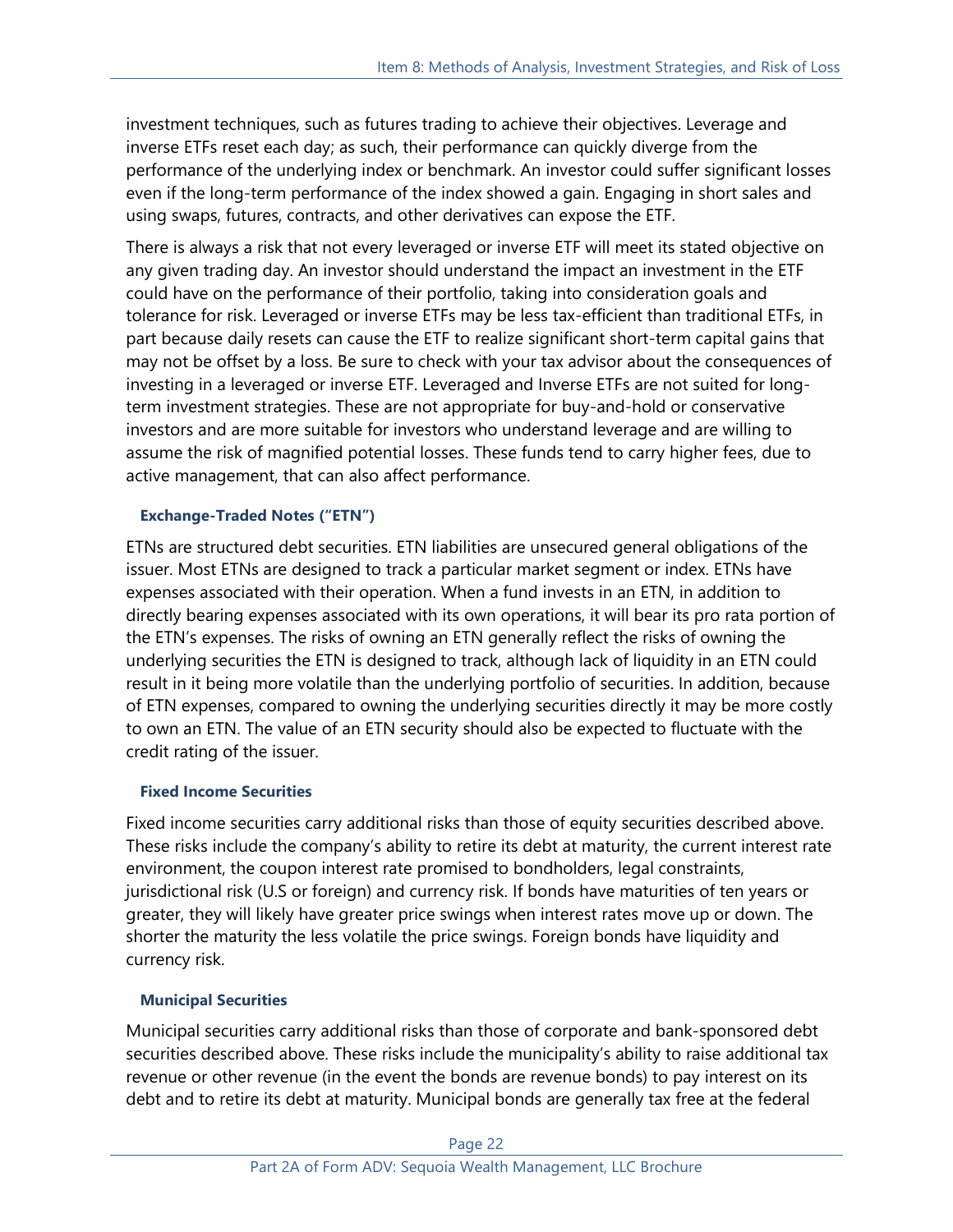level, but may be taxable in individual states other than the state in which both the investor and municipal issuer is domiciled.

### **Corporate Debt Obligations**

Corporate debt obligations include corporate bonds, debentures, notes, commercial paper and other similar corporate debt instruments. Companies use these instruments to borrow money from investors. The issuer pays the investor a fixed or variable rate of interest and must repay the amount borrowed at maturity. Commercial paper (short-term unsecured promissory notes) is issued by companies to finance their current obligations and normally has a maturity of less than nine months. In addition, the firm may also invest in corporate debt securities registered and sold in the United States by foreign issuers (Yankee bonds) and those sold outside the U.S. by foreign or U.S. issuers (Eurobonds).

### **Fixed Equity Annuities**

A fixed annuity is a contract between an insurance company and a customer, typically called the annuitant. The contract obligates the company to make a series of fixed annuity payments to the annuitant for the duration of the contract. The annuitant surrenders a lump sum of cash in exchange for monthly payments that are guaranteed by the insurance company. Please note the following risks: (i) Spending power risk. Social Security retirement benefits have cost-ofliving adjustments. Most fixed annuities do not. Consequently, the spending power provided by the monthly payment may decline significantly over the life of the annuity contract because of inflation, (ii) Death and survivorship risk. In a conventional fixed annuity, once the annuitant has turned over a lump sum premium to the insurance company, it will not be returned. The annuitant could die after receiving only a few monthly payments, but the insurance company may not be obligated to give the annuitant's estate any of the money back. A related risk is based on the financial consequences for a surviving spouse. In a standard single-life annuity contract, a survivor receives nothing after the annuitant dies. That may put a severe dent in a spouse's retirement income. To counteract this risk, consider a joint life annuity. (iii) Company failure risk. Private annuity contracts are not guaranteed by the FDIC, SIPC, or any other federal agency. If the insurance company that issues an annuity contract fails, no one in the federal government is obligated to protect the annuitant from financial loss. Most states have guaranty associations that provide a level of protection to citizens in that state if an insurance company also doing business in that state fails. A typical limit of state protection, if it applies at all, is \$100,000. To control this risk, contact the state insurance commissioner to confirm that your state has a guaranty association and to learn the guarantee limits applicable to a fixed annuity contract. Based on that information, consider dividing fixed annuity contracts among multiple insurance companies to obtain the maximum possible protection. Also check the financial stability and credit ratings of the annuity insurance companies being considered. A.M. Best and Standard & Poor's publish ratings information.

### **Fixed Equity Indexed Annuities**

An equity-indexed annuity is a type of fixed annuity that is distinguished by the interest yield return being partially based on an equities index, typically the S&P 500.The returns (in the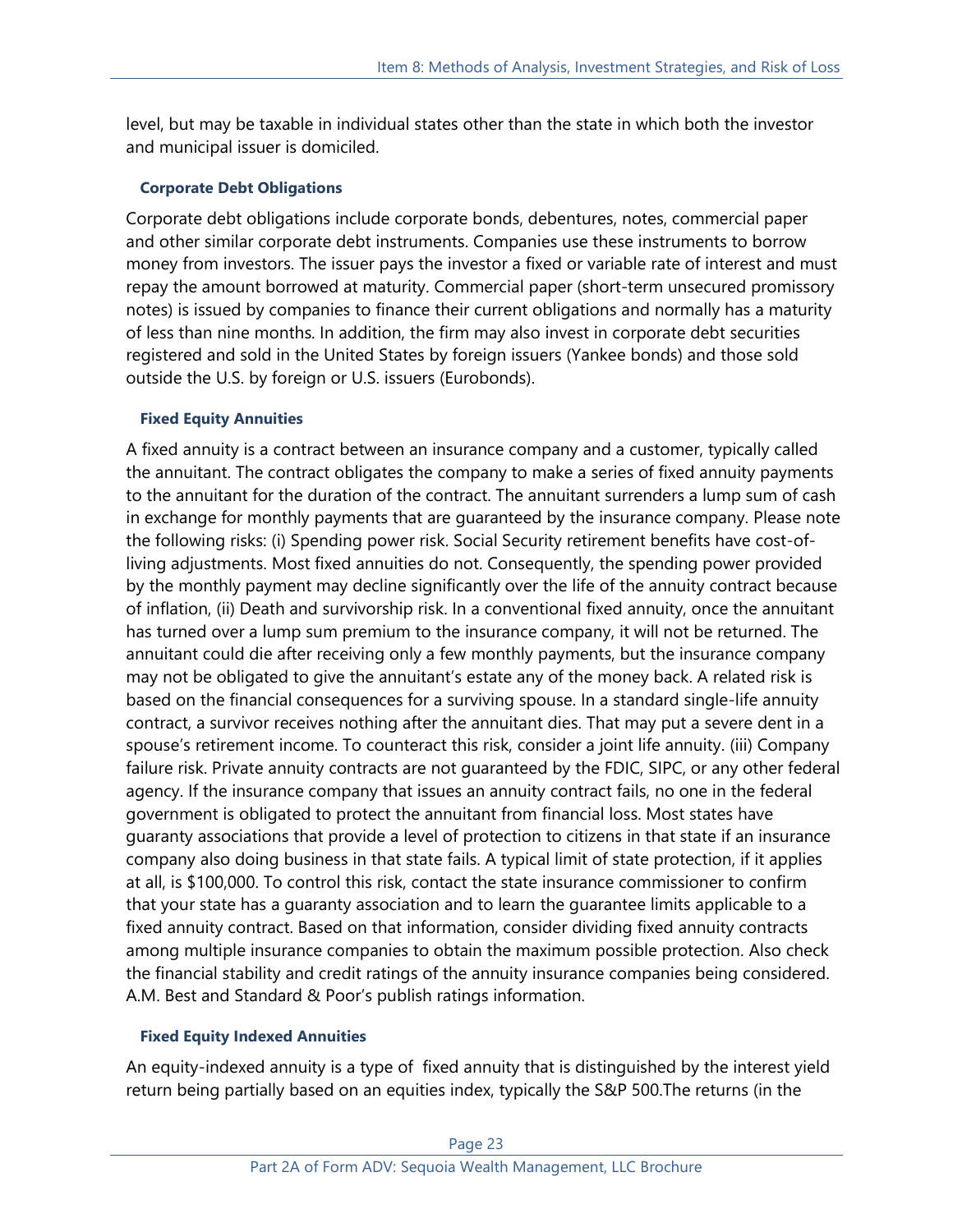form of interest credited to the contract) can consist of a guaranteed minimum interest rate and an interest rate linked to a market index. The guaranteed minimum interest rate usually ranges from 1 to 3 percent on at least 87.5 percent of the premium paid. As long as the company offering the annuity is fiscally sound enough to meet its obligations, you will be guaranteed to receive this return no matter how the market performs. Your index-linked returns will depend on how the index performs but, generally speaking, an investor with an indexed annuity will not see his or her rate of return fully match the positive rate of return of the index to which the annuity is linked — and could be significantly less. One major reason for this is that returns are subject to contractual limitations in the form of caps and participation rates. Participation rates are the percentage of an index's returns that are credited to the annuity. For instance, if your annuity has a participation rate of 75 percent, then your index-linked returns would only amount to 75 percent of the gains associated with the index. Interest caps, meanwhile, essentially mean that during big bull markets, investors won't see their returns go sky-high. For instance, if an index rises 12 percent, but an investor's annuity has a cap of 7 percent, his or her returns will be limited to 7 percent.

Some indexed annuity contracts allow the issuer to change these fees, participation rates and caps from time to time. Investors should also be aware that trying to withdraw the principal amount from a fixed indexed annuity during a certain period — usually within the first 9 or 10 years after the annuity was purchased — can result in fees known as surrender charges, and could also trigger tax penalties. In fact, under some contracts if withdrawals are taken amounts already credited will be forfeited. After paying surrender charges an investor could lose money by surrendering their indexed annuity too soon.

### **Variable Annuities**

Variable Annuities are long-term financial products designed for retirement purposes. In essence, annuities are contractual agreements in which payment(s) are made to an insurance company, which agrees to pay out an income or a lump sum amount at a later date. There are contract limitations and fees and charges associated with annuities, administrative fees, and charges for optional benefits. They also may carry early withdrawal penalties and surrender charges, and carry additional risks such as the insurance carrier's ability to pay claims. Moreover, variable annuities carry investment risk similar to mutual funds. Investors should carefully review the terms of the variable annuity contract before investing.

## **B. Investment Strategy and Method of Analysis Material Risks**

Our investment strategy is custom-tailored to the client's goals, investment objectives, risk tolerance, and personal and financial circumstances.

### **Margin Leverage**

Although we, as a general business practice, do not utilize leverage, there may be instances in which exchange-traded funds, other separate account managers and, in very limited circumstances, we will utilize leverage. In this regard please review the following: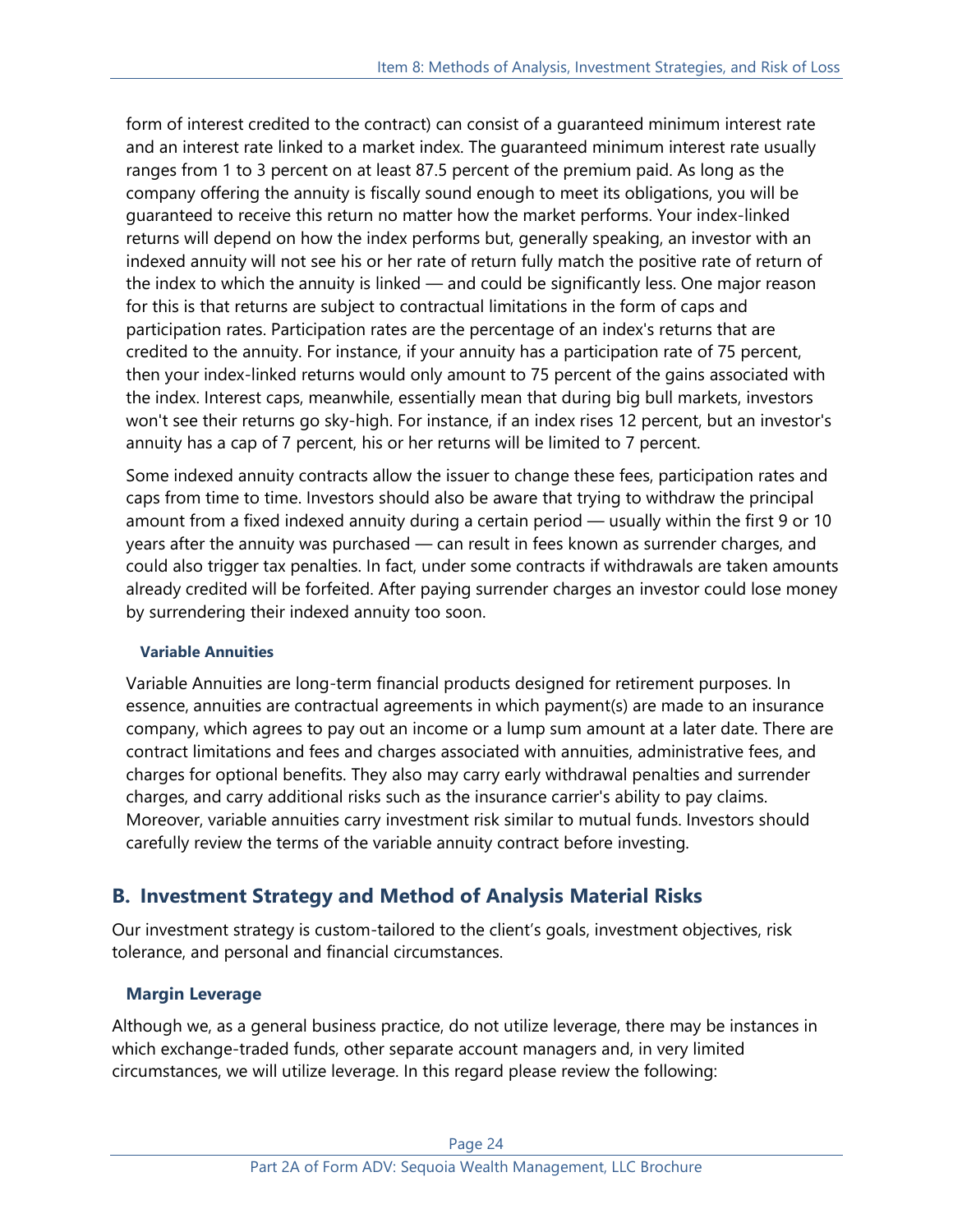The use of margin leverage enhances the overall risk of investment gain and loss to the client's investment portfolio. For example, investors are able to control \$2 of a security for \$1. So if the price of a security rises by \$1, the investor earns a 100% return on their investment. Conversely, if the security declines by \$.50, then the investor loses 50% of their investment.

The use of margin leverage entails borrowing, which results in additional interest costs to the investor.

Broker-dealers who carry customer accounts require a minimum equity requirement when clients utilize margin leverage. The minimum equity requirement is stated as a percentage of the value of the underlying collateral security with an absolute minimum dollar requirement. For example, if the price of a security declines in value to the point where the excess equity used to satisfy the minimum requirement dissipates, the broker-dealer will require the client to deposit additional collateral to the account in the form of cash or marketable securities. A deposit of securities to the account will require a larger deposit, as the security being deposited is included in the computation of the minimum equity requirement. In addition, when leverage is utilized and the client needs to withdraw cash, the client must sell a disproportionate amount of collateral securities to release enough cash to satisfy the withdrawal amount based upon similar reasoning as cited above.

Regulations concerning the use of margin leverage are established by the Federal Reserve Board and vary if the client's account is held at a broker-dealer versus a bank custodian. Broker-dealers and bank custodians may apply more stringent rules as they deem necessary.

### **Short-Term Trading**

Although we, as a general business practice, do not utilize short-term trading, there may be instances in which short-term trading may be necessary or an appropriate strategy. In this regard, please read the following:

There is an inherent risk for clients who trade frequently in that high-frequency trading creates substantial transaction costs that in the aggregate could negatively impact account performance.

## **Short Selling**

We generally do not engage in short selling but reserves the right to do so in the exercise of its sole judgment. Short selling involves the sale of a security that is borrowed rather than owned. When a short sale is effected, the investor is expecting the price of the security to decline in value so that a purchase or closeout of the short sale can be effected at a significantly lower price. The primary risks of effecting short sales is the availability to borrow the stock, the unlimited potential for loss, and the requirement to fund any difference between the short credit balance and the market value of the security.

## **Technical Trading Models**

Technical trading models are mathematically driven based upon historical data and trends of domestic and foreign market trading activity, including various industry and sector trading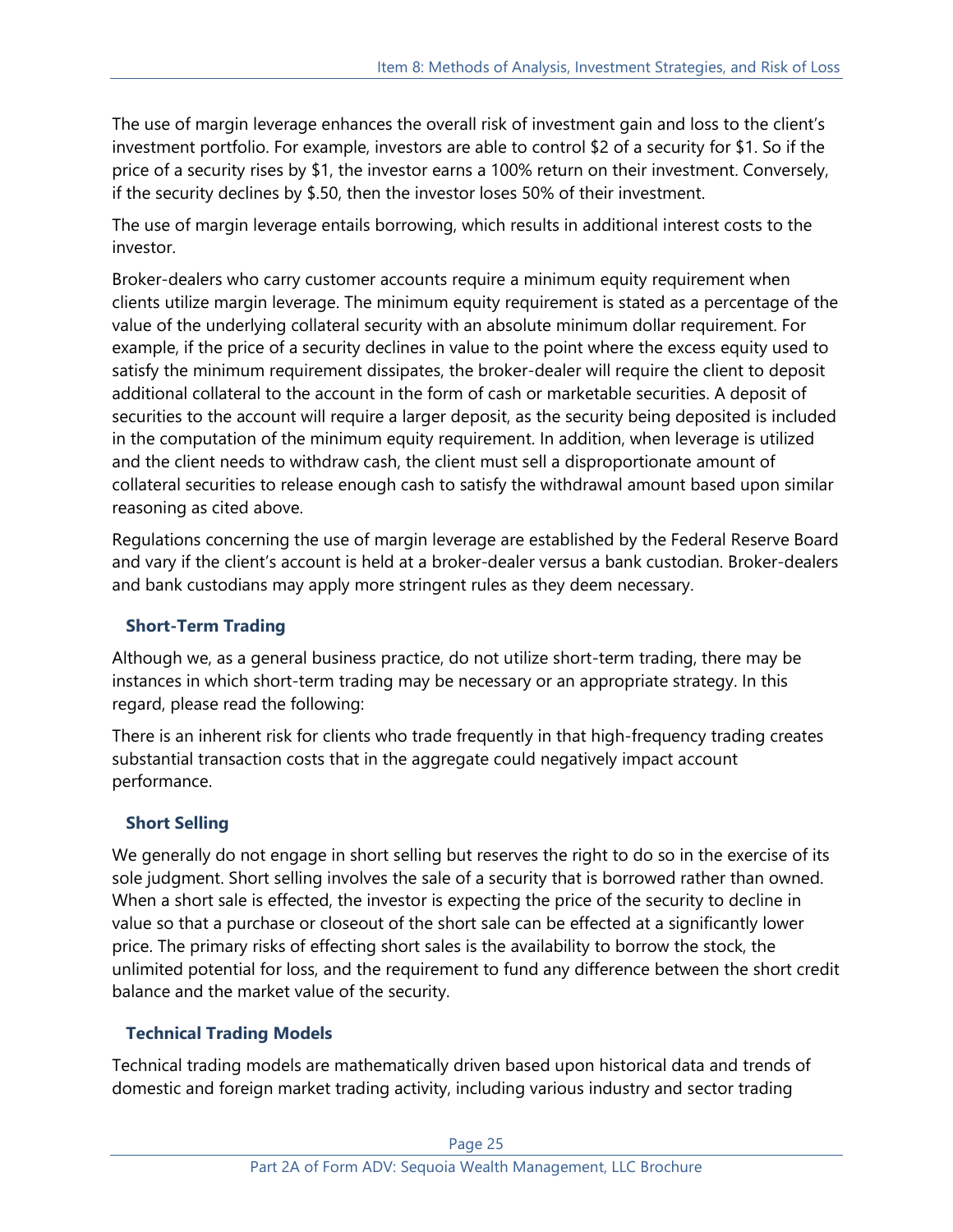statistics within such markets. Technical trading models, through mathematical algorithms, attempt to identify when markets are likely to increase or decrease and identify appropriate entry and exit points. The primary risk of technical trading models is that historical trends and past performance cannot predict future trends, and there is no assurance that the mathematical algorithms employed are designed properly, updated with new data, and can accurately predict future market, industry, and sector performance.

## **Option Strategies**

Various option strategies give the holder the right to acquire or sell underlying securities at the contract strike price up until expiration of the option. Each contract is worth 100 shares of the underlying security. Options entail greater risk but allow an investor to have market exposure to a particular security or group of securities without the capital commitment required to purchase the underlying security or groups of securities. In addition, options allow investors to hedge security positions held in the portfolio. For detailed information on the use of options and option strategies, please contact the Options Clearing Corporation for the current Options Risk Disclosure Statement.

As part of our investment strategy, we may employ the following option strategies:

- Covered call writing
- Long call options purchases
- Long put options purchases
- Option spreading

## **Covered Call Writing**

Covered call writing is the sale of in-, at-, or out-of-the-money call option against a long security position held in the client portfolio. This type of transaction is used to generate income. It also serves to create downside protection in the event the security position declines in value. Income is received from the proceeds of the option sale. Such income may be reduced to the extent it is necessary to buy back the option position prior to its expiration. This strategy may involve a degree of trading velocity, transaction costs and significant losses if the underlying security has volatile price movement. Covered call strategies are generally suited for companies with little price volatility.

### **Long Call Option Purchases**

Long call option purchases allow the option holder to be exposed to the general market characteristics of a security without the outlay of capital necessary to own the security. Options are wasting assets and expire (usually within nine months of issuance), and as a result can expose the investor to significant loss.

### **Long Put Option Purchases**

Long put option purchases allow the option holder to sell or "put" the underlying security at the contract strike price at a future date. If the price of the underlying security declines in value, the value of the long put option increases. In this way long puts are often used to hedge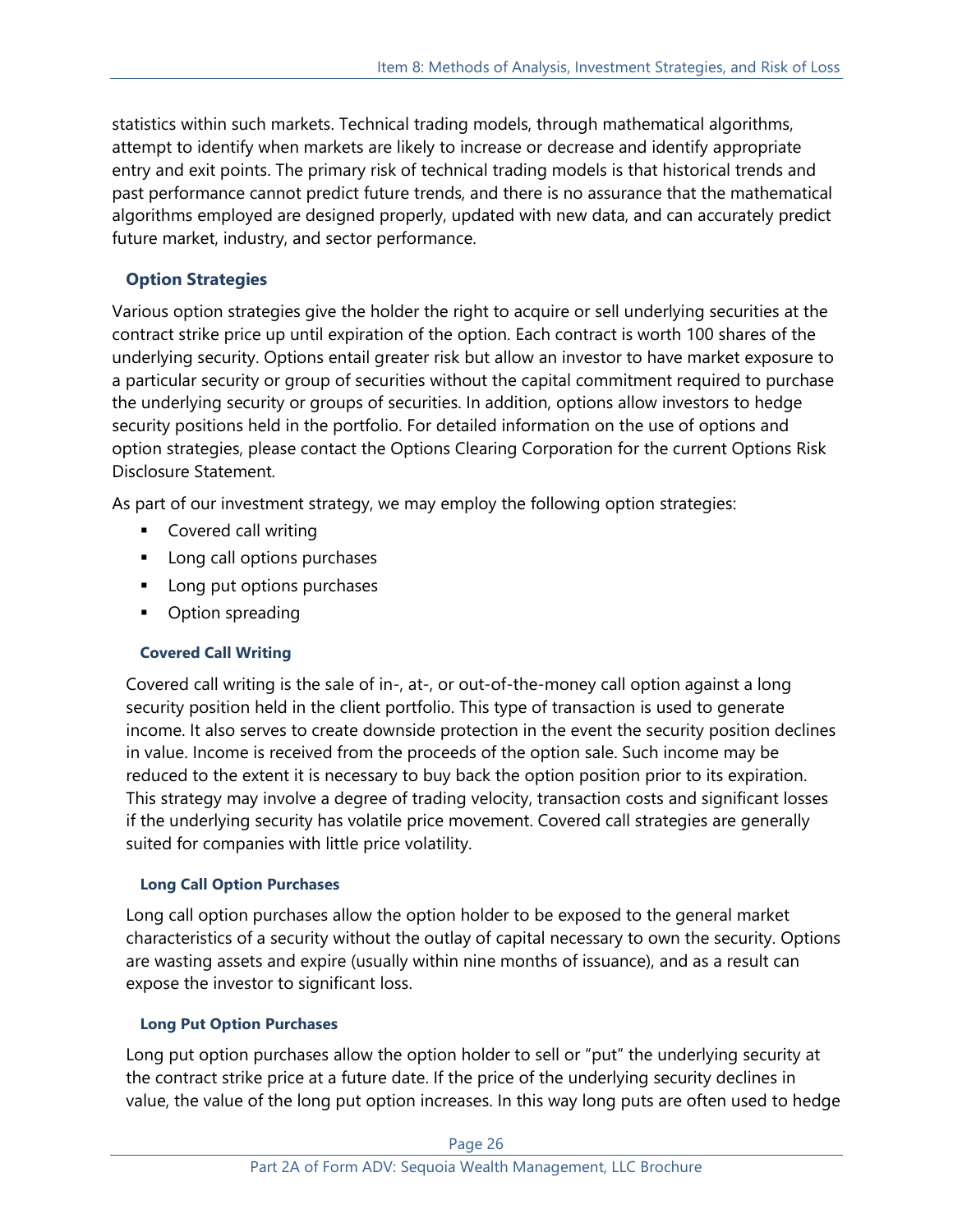a long stock position. Options are wasting assets and expire (usually within nine months of issuance), and as a result can expose the investor to significant loss.

### **Option Spreading**

Option spreading usually involves the purchase of a call option and the sale of a call option at a higher contract strike price, both having the same expiration month. The purpose of this type of transaction is to allow the holder to be exposed to the general market characteristics of a security without the outlay of capital to own the security, and to offset the cost by selling the call option with a higher contract strike price. In this type of transaction, the spread holder "locks in" a maximum profit, defined as the difference in contract prices reduced by the net cost of implementing the spread. There are many variations of option spreading strategies; please contact the Options Clearing Corporation for a current Options Risk Disclosure Statement that discusses each of these strategies.

## **C. Concentration Risks**

There is an inherent risk for clients who have their investment portfolios heavily weighted in one security, one industry or industry sector, one geographic location, one investment manager, one type of investment instrument (equities versus fixed income). Clients who have diversified portfolios, as a general rule, incur less volatility and therefore less fluctuation in portfolio value than those who have concentrated holdings. Concentrated holdings may offer the potential for higher gain, but also offer the potential for significant loss.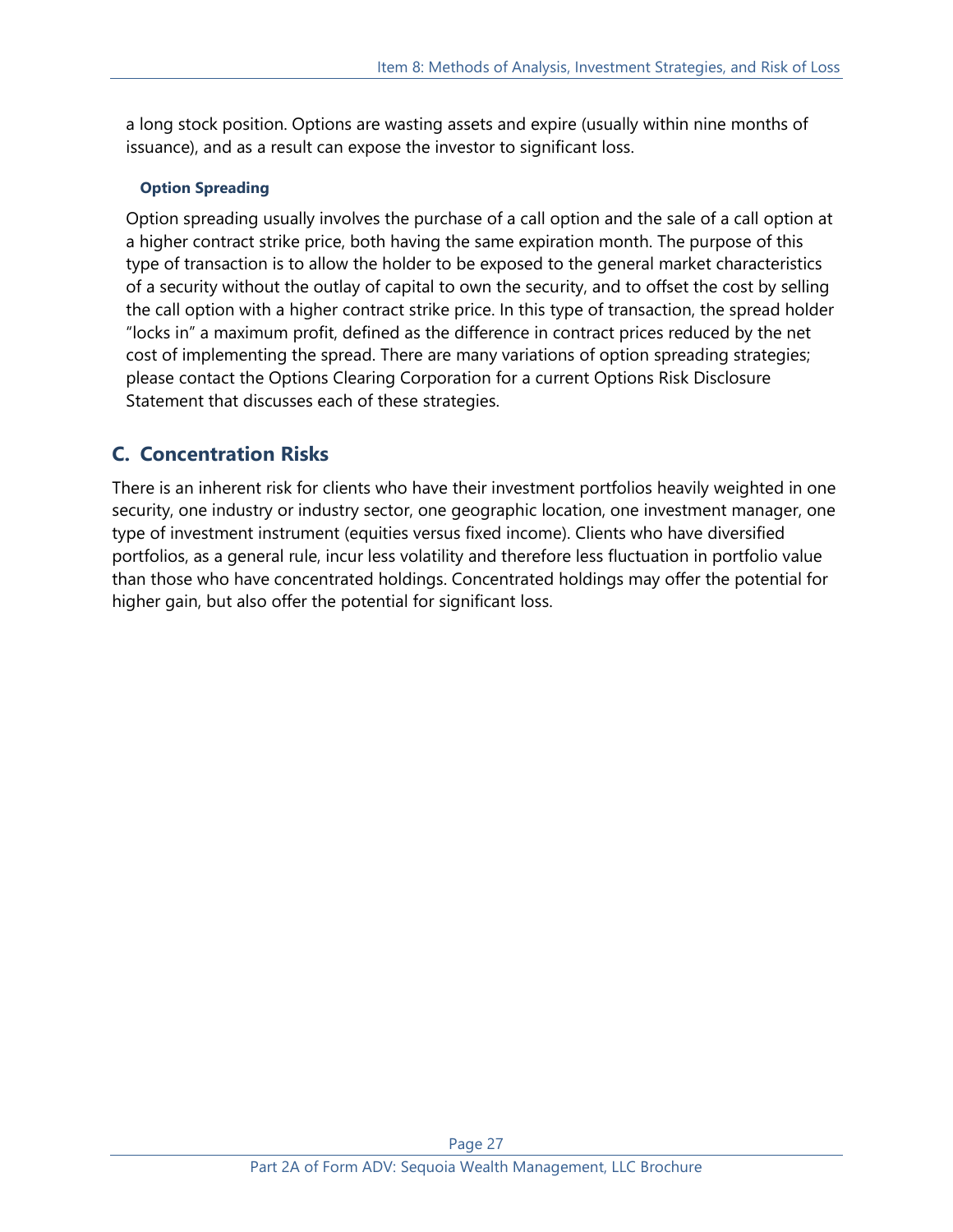# <span id="page-27-0"></span>**Item 9: Disciplinary Information**

## **A. Criminal or Civil Actions**

There is nothing to report on this item.

## **B. Administrative Enforcement Proceedings**

There is nothing to report on this item.

## **C. Self-Regulatory Organization Enforcement Proceedings**

There is nothing to report on this item.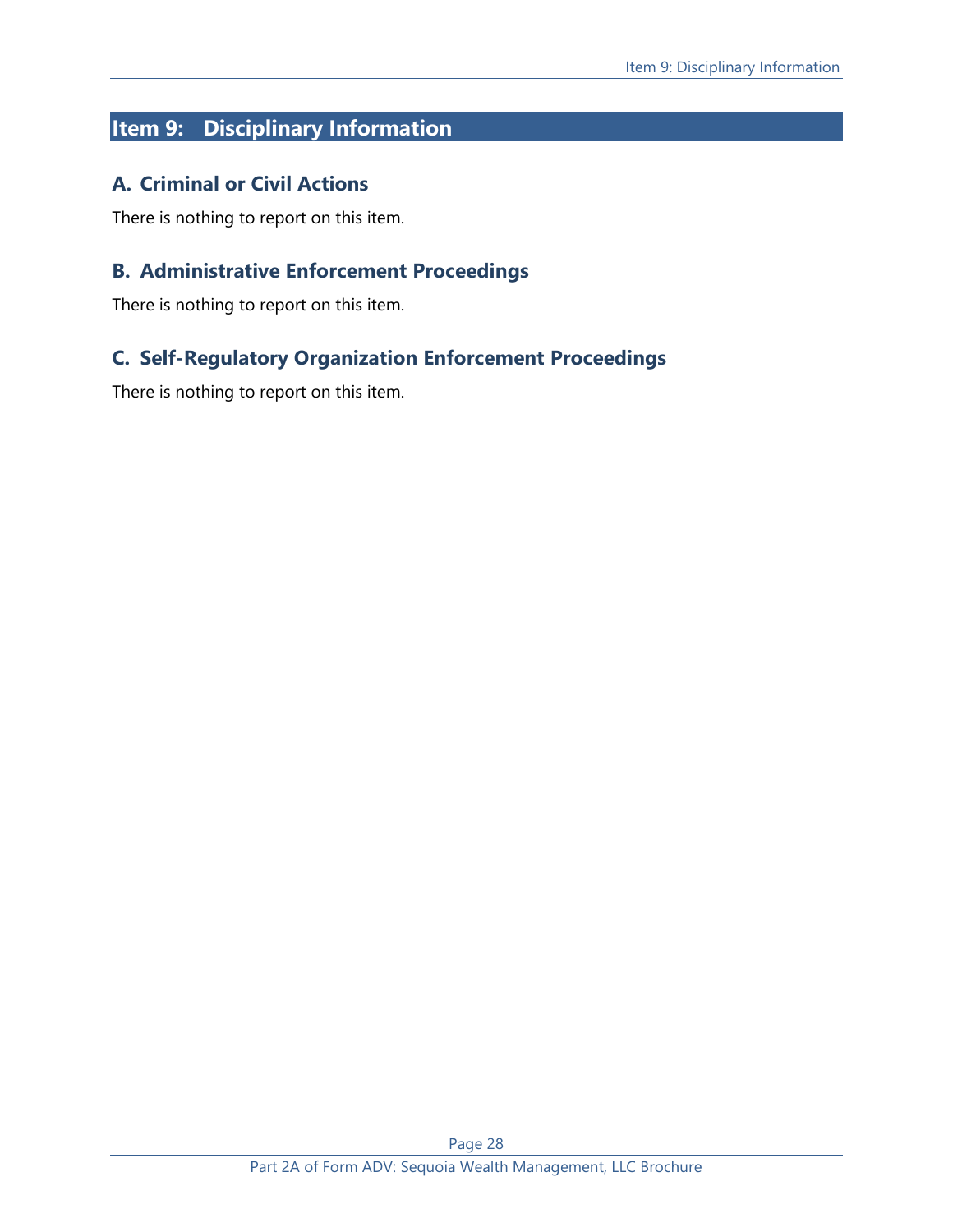# <span id="page-28-0"></span>**Item 10: Other Financial Industry Activities and Affiliations**

## **A. Broker-Dealer or Representative Registration**

Members and registered advisory personnel of Sequoia Wealth are registered representatives of LPL Financial, a FINRA-registered broker-dealer and member of SIPC. LPL Financial is a financial services company engaged in the sale of investment products.

As a result of Sequoia Wealth members and registered professionals' association with LPL Financial, such professionals, in their capacity as registered representatives of LPL Financial, are subject to the general oversight of LPL Financial and the Financial Industry Regulatory Authority Inc. ("FINRA"). As such, clients of Sequoia Wealth should understand that their personal and account information is available to FINRA and LPL Financial for the fulfillment of their regulatory oversight obligations and duties.

## **B. Futures or Commodity Registration**

Neither Sequoia Wealth nor its affiliates are registered as a commodity firm, futures commission merchant, commodity pool operator or commodity trading advisor and do not have an application to register pending.

# **C. Material Relationships Maintained by this Advisory Business and Conflicts of Interest**

### **LPL Financial**

Sequoia Wealth professionals who are also associated person of LPL Financial may effect transactions for advisory clients may receive transaction or commission compensation from LPL Financial. The recommendation of securities transactions for commission creates a conflict of interest in that Sequoia Wealth is economically incented to effect securities transactions for clients. Although Sequoia Wealth strives to put its clients' interests first, such recommendations may be viewed as being in the best interests of Sequoia Wealth rather than in the client's best interest. Sequoia Wealth advisory clients are not compelled to effect securities transactions through LPL Financial. Sequoia Wealth and LPL Financial are not affiliated.

### **Insurance Sales**

Certain managers, members, and registered employees of Sequoia Wealth are licensed insurance agents and may recommend insurance products offered by such carriers for whom they function as an agent and receive a commission for doing so. Please be advised there is a conflict of interest in that there is an economic incentive to recommend insurance and other products of such carriers. Please also be advised that Sequoia Wealth strives to put its clients' interests first and foremost. Other than for insurance products that require a securities license, such as variable insurance products, clients may utilize any insurance carrier or insurance agency they desire. For products requiring a securities and insurance license, clients may be limited to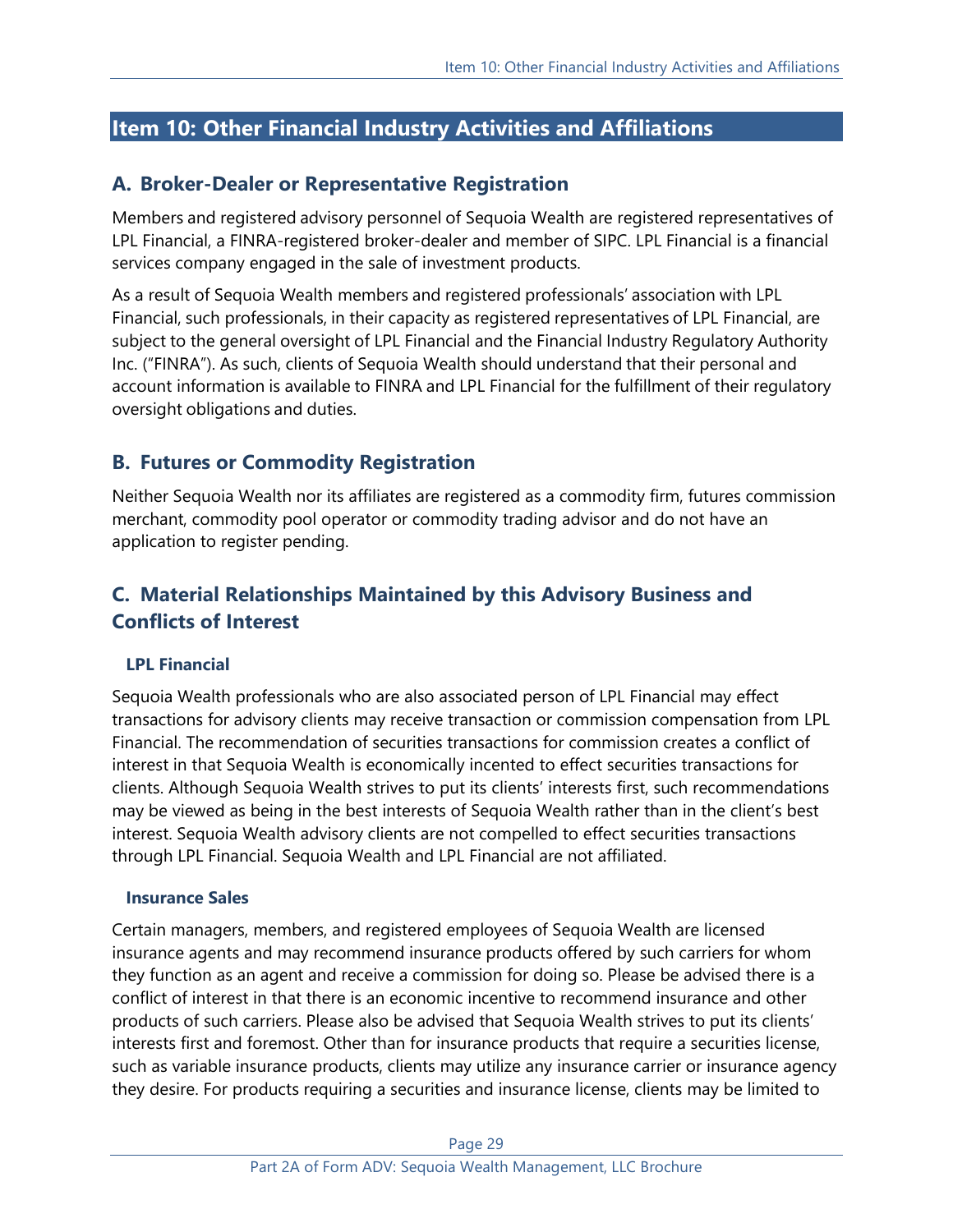those insurance carriers that have a selling agreement with Sequoia Wealth's employing brokerdealer.

### **Tax Preparation and Accounting Services**

Representatives of our firm are Certified Public Accountants. In such capacity, they may also provide income tax preparation or accounting services. These services are independent of our financial planning and investment advisory services and are governed under a separate engagement agreement. Our firm does not actively solicit clients to utilize these services.

### **Real Estate Services**

Representatives of our firm are licensed real estate agents. As a result, they may receive customary fees associated with real estate transactions. These services are independent of our advisory services and are governed under a separate engagement agreement. Clients are under no obligation to utilize this service and will not be actively solicited.

# **D. Recommendation or Selection of Other Investment Advisors and Conflicts of Interest**

The compensation paid to us by third-party money managers may vary, and thus, there may be a conflict of interest in recommending a manager who shares a larger portion of its advisory fees over another manager. Prior to referring clients to third-party advisors, we will ensure that third-party advisors are licensed or notice filed with the respective authorities. A potential conflict of interest in utilizing third-party advisors may be an incentive to us in selecting a particular advisor over another in the form of fees or services. In order to minimize this conflict, our firm will make our selections in the best interest of our clients.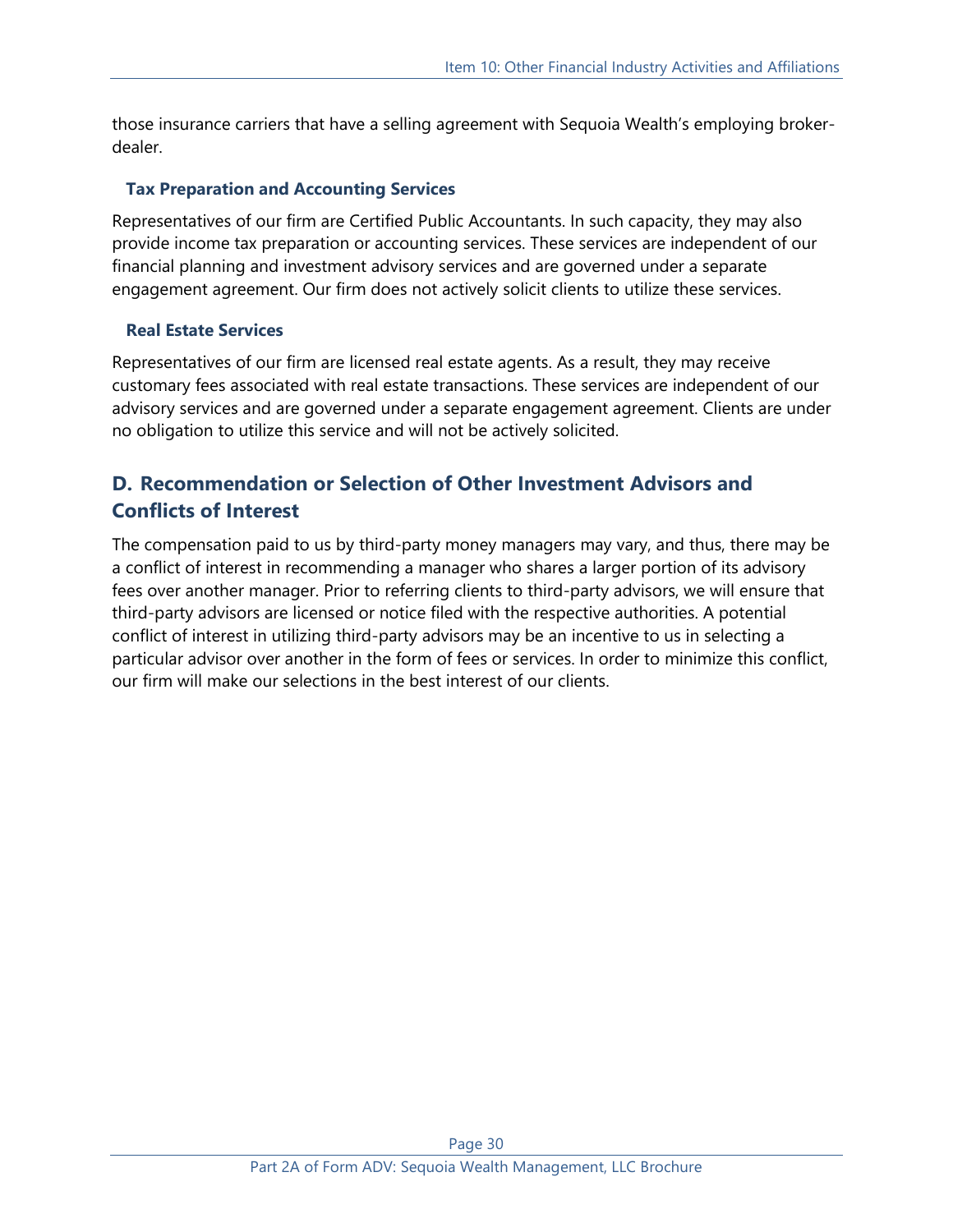# <span id="page-30-0"></span>**Item 11: Code of Ethics, Participation or Interest in Client Transactions and Personal Trading**

# **A. Code of Ethics Description**

In accordance with the Advisers Act, Sequoia Wealth has adopted policies and procedures designed to detect and prevent insider trading. In addition, we have adopted a Code of Ethics (the "Code"). Among other things, the Code includes written procedures governing the conduct of Sequoia Wealth advisory and access persons. The Code also imposes certain reporting obligations on persons subject to the Code. The Code and applicable securities transactions are monitored by our chief compliance officer. We will send clients a copy of its Code of Ethics upon written request.

Sequoia Wealth has policies and procedures in place to ensure that the interests of our clients are given preference over those of Sequoia Wealth, our affiliates, and our employees. For example, there are policies in place to prevent the misappropriation of material non-public information, and such other policies and procedures reasonably designed to comply with federal and state securities laws.

## **B. Investment Recommendations Involving a Material Financial Interest and Conflicts of Interest**

Sequoia Wealth does not engage in principal trading (i.e., the practice of selling stock to advisory clients from a firm's inventory or buying stocks from advisory clients into a firm's inventory). In addition, we do not recommend any securities to advisory clients in which we have some proprietary or ownership interest.

# **C. Advisory Firm Purchase or Sale of Same Securities Recommended to Clients and Conflicts of Interest**

Sequoia Wealth, its affiliates, employees and their families, trusts, estates, charitable organizations and retirement plans established by it may purchase or sell the same securities as are purchased or sold for clients in accordance with its Code of Ethics policies and procedures. The personal securities transactions by advisory representatives and employees may raise potential conflicts of interest when they trade in a security that is:

- owned by the client, or
- **•** considered for purchase or sale for the client.

Such conflict generally refers to the practice of front-running (trading ahead of the client), which we specifically prohibit. Sequoia Wealth has adopted policies and procedures that are intended to address these conflicts of interest. These policies and procedures:

- require our advisory representatives and employees to act in the client's best interest
- **•** prohibit fraudulent conduct in connection with the trading of securities in a client account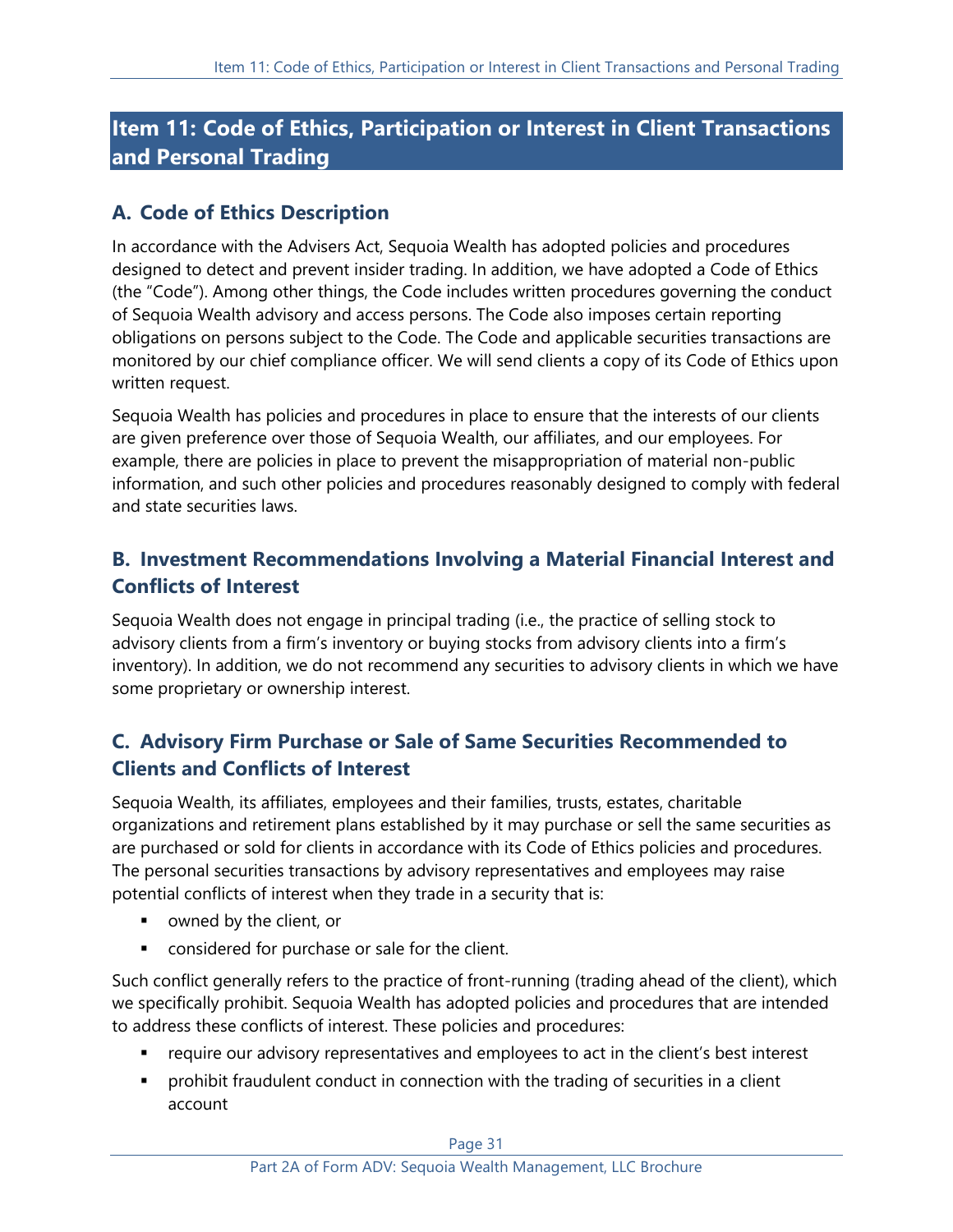- **•** prohibit employees from personally benefitting by causing a client to act, or fail to act in making investment decisions
- **•** prohibit the firm or its employees from profiting or causing others to profit on knowledge of completed or contemplated client transactions
- **EXEDEE** allocate investment opportunities in a fair and equitable manner
- **•** provide for the review of transactions to discover and correct any trades that result in an advisory representative or employee benefitting at the expense of a client.

Advisory representatives and employees must follow Sequoia Wealth's procedures when purchasing or selling the same securities purchased or sold for the client.

# **D. Client Securities Recommendations or Trades and Concurrent Advisory Firm Securities Transactions and Conflicts of Interest**

Sequoia Wealth, its affiliates, employees and their families, trusts, estates, charitable organizations, and retirement plans established by it may effect securities transactions for their own accounts that differ from those recommended or effected for other clients. We will make a reasonable attempt to trade securities in client accounts at or prior to trading the securities in its affiliate, corporate, employee or employee-related accounts. Trades executed the same day will likely be subject to an average pricing calculation. It is the policy of Sequoia Wealth to place the clients' interests above those of Sequoia Wealth and our employees.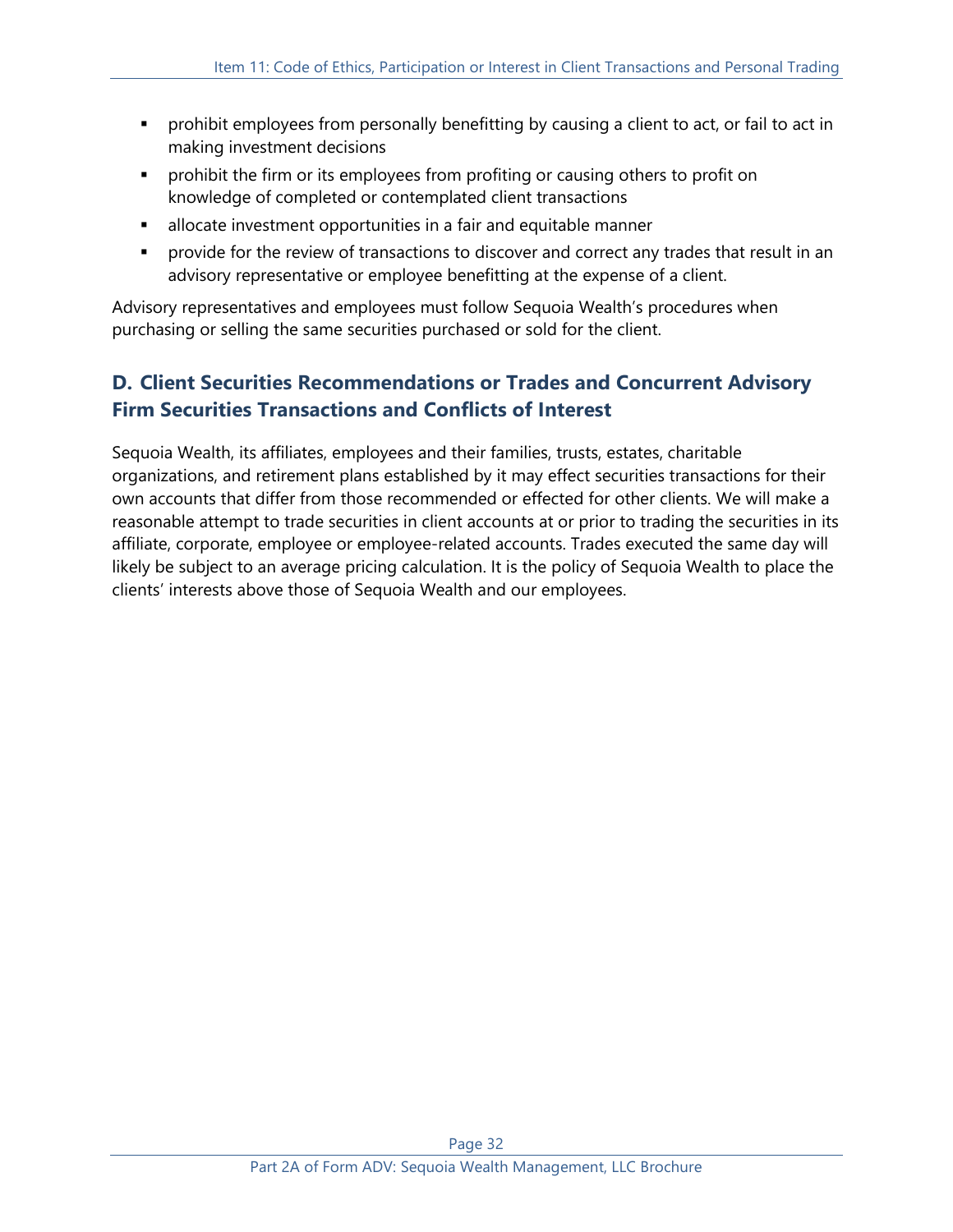# <span id="page-32-0"></span>**Item 12: Brokerage Practices**

## **A. Factors Used to Select Broker-Dealers for Client Transactions**

### **Custodian Recommendations**

We may recommend that clients establish brokerage accounts with LPL Financial or AssetMark (collectively, "custodian"), FINRA-registered broker-dealers, members SIPC, to maintain custody of clients' assets and to effect trades for their accounts. Although we may recommend that clients establish accounts at the custodian, it is the client's decision to custody assets with the custodian. Sequoia Wealth is independently owned and operated and not affiliated with custodian. For Sequoia Wealth client accounts maintained in its custody, the custodian generally does not charge separately for custody services but is compensated by account holders through commissions and other transaction-related or asset-based fees for securities trades that are executed through the custodian or that settle into custodian accounts.

Sequoia Wealth considers the financial strength, reputation, operational efficiency, cost, execution capability, level of customer service, and related factors in recommending brokerdealers or custodians to advisory clients.

In certain instances and subject to approval by Sequoia Wealth, we will recommend to clients certain other broker-dealers and/or custodians based on the needs of the individual client, and taking into consideration the nature of the services required, the experience of the broker-dealer or custodian, the cost and quality of the services, and the reputation of the broker-dealer or custodian. The final determination to engage a broker-dealer or custodian recommended by Sequoia Wealth will be made by and in the sole discretion of the client. The client recognizes that broker-dealers and/or custodians have different cost and fee structures and trade execution capabilities. As a result, there may be disparities with respect to the cost of services and/or the transaction prices for securities transactions executed on behalf of the client. Clients are responsible for assessing the commissions and other costs charged by broker-dealers and/or custodians.

#### **LPL Financial Transition Assistance and Forgivable Loans – Material Conflicts of Interest**

Certain investment adviser representatives of Sequoia Wealth may receive forgivable loans through our primary custodian, LPL Financial, in order to assist with transitioning their business onto the LPL Financial custodial platform. This loan may be forgiven by LPL Financial based on the scope of business such representatives engage in with LPL Financial, including the amount of their client assets with LPL Financial. This presents a conflict of interest in that such investment adviser representatives have a financial incentive to recommend that clients maintain their account with LPL Financial in order to benefit by having the loan forgiven. However, to the extent such representatives recommend clients use LPL Financial for such services, it is because the representatives believe it is in clients' best interest to do so based on the quality and pricing of the execution, benefits of an integrated platform for brokerage and advisory accounts, and other services provided by LPL Financial.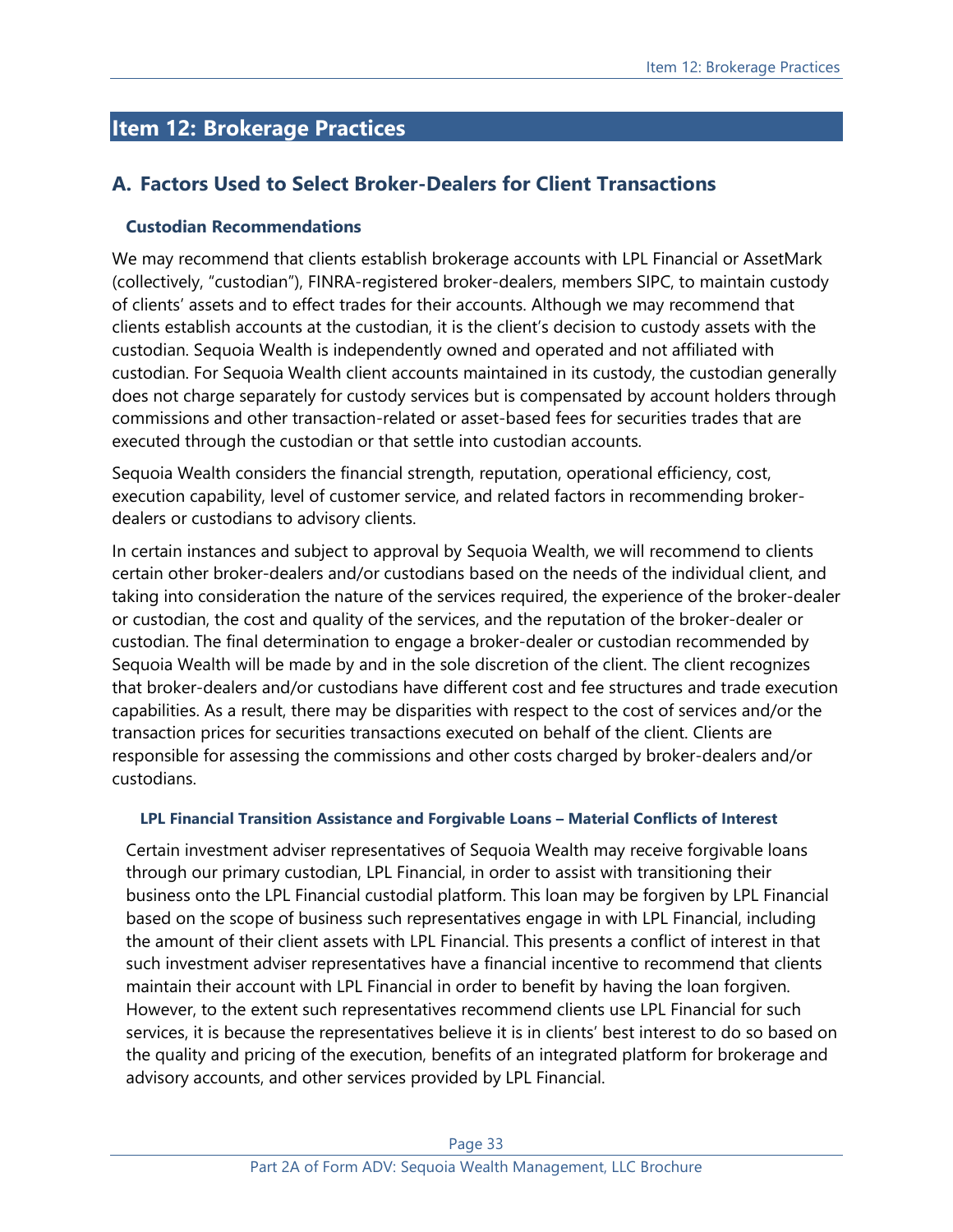### **How We Select Brokers/Custodians to Recommend**

Our firm seeks to recommend a custodian/broker who will hold client assets and execute transactions on terms that are overall most advantageous when compared to other available providers and their services. We consider a wide range of factors, including, among others, the following:

- **EXECOM** combination of transaction execution services along with asset custody services (generally without a separate fee for custody)
- capability to execute, clear, and settle trades (buy and sell securities for client accounts)
- **•** capabilities to facilitate transfers and payments to and from accounts (wire transfers, check requests, bill payment, etc.)
- breadth of investment products made available (stocks, bonds, mutual funds, exchangetraded funds (ETFs), etc.)
- availability of investment research and tools that assist us in making investment decisions
- quality of services
- **•** competitiveness of the price of those services (commission rates, margin interest rates, other fees, etc.) and willingness to negotiate them
- reputation, financial strength, and stability of the provider
- their prior service to us and our other clients
- **E** availability of other products and services that benefit us, as discussed below

### **Soft Dollar Arrangements**

Sequoia Wealth does not utilize soft dollar arrangements. Sequoia Wealth does not direct brokerage transactions to executing brokers for research and brokerage services.

### **Institutional Trading and Custody Services**

The custodian provides Sequoia Wealth with access to its institutional trading and custody services, which are typically not available to the custodian's retail investors. These services generally are available to independent investment advisors on an unsolicited basis, at no charge to them so long as a certain minimum amount of the advisor's clients' assets are maintained in accounts at a particular custodian. The custodian's brokerage services include the execution of securities transactions, custody, research, and access to mutual funds and other investments that are otherwise generally available only to institutional investors or would require a significantly higher minimum initial investment.

### **Other Products and Services**

Custodian also makes available to Sequoia Wealth other products and services that benefit our firm but may not directly benefit its clients' accounts. Many of these products and services may be used to service all or some substantial number of our accounts, including accounts not maintained at custodian. The custodian may also make available to our firm software and other technology that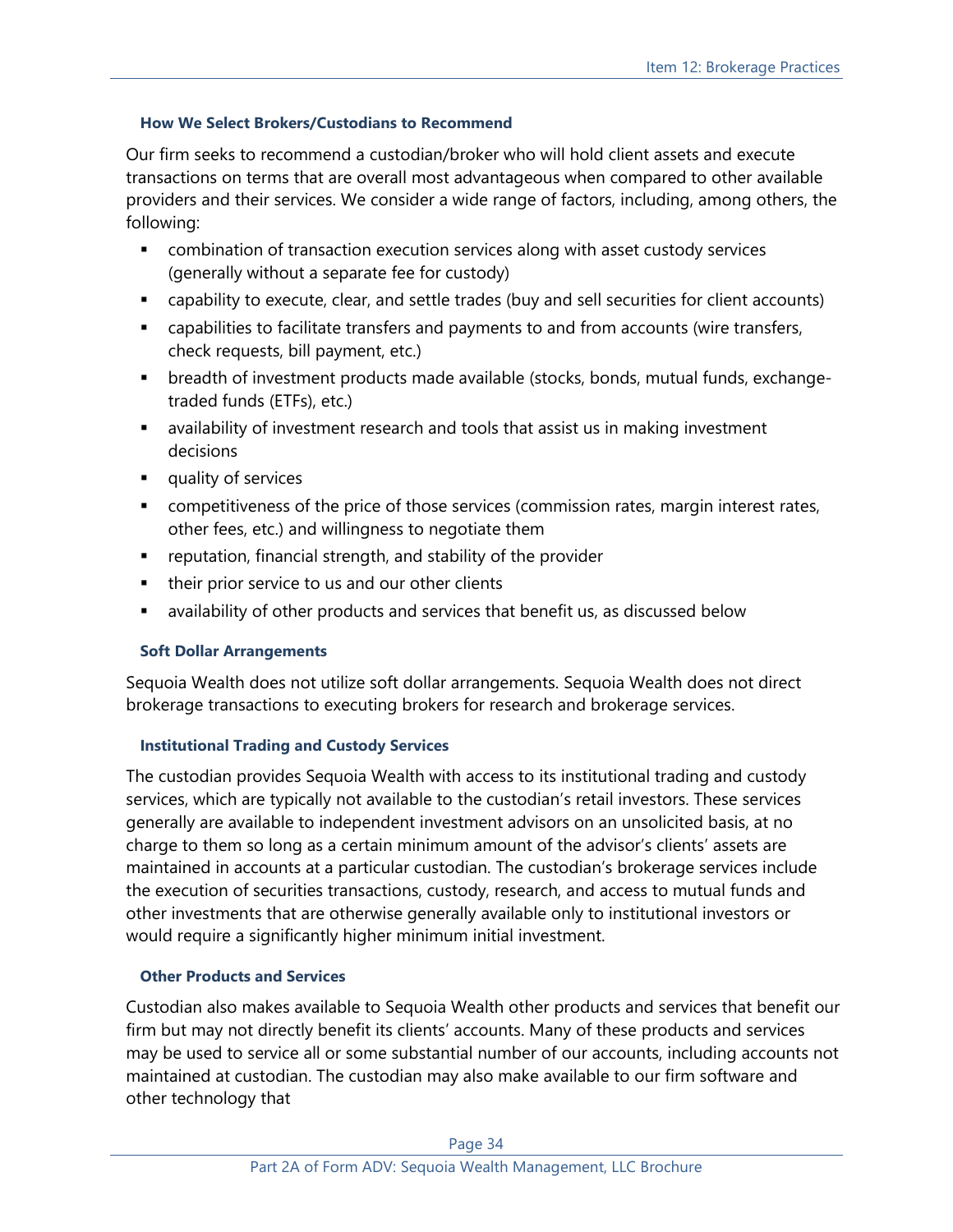- **•** provide access to client account data (such as trade confirmations and account statements)
- **■** facilitate trade execution and allocate aggregated trade orders for multiple client accounts
- **•** provide research, pricing and other market data
- facilitate payment of our fees from its clients' accounts
- assist with back-office functions, recordkeeping and client reporting

The custodian may also offer other services intended to help our firm manage and further develop its business enterprise. These services may include

- compliance, legal and business consulting
- **•** publications and conferences on practice management and business succession
- access to employee benefits providers, human capital consultants and insurance providers

The custodian may also provide other benefits such as educational events or occasional business entertainment of Sequoia Wealth personnel. In evaluating whether to recommend that clients custody their assets at the custodian. We may take into account the availability of some of the foregoing products and services and other arrangements as part of the total mix of factors it considers, and not solely the nature, cost or quality of custody and brokerage services provided by the custodian, which may create a potential conflict of interest.

### **Independent Third Parties**

The custodian may make available, arrange, and/or pay third-party vendors for the types of services rendered to Sequoia Wealth. The custodian may discount or waive fees it would otherwise charge for some of these services or all or a part of the fees of a third party providing these services to us.

## **Additional Compensation Received from Custodians**

Sequoia Wealth may participate in institutional customer programs sponsored by brokerdealers or custodians. Sequoia Wealth may recommend these broker-dealers or custodians to clients for custody and brokerage services. There is no direct link between Sequoia Wealth's participation in such programs and the investment advice it gives to its clients, although Sequoia Wealth receives economic benefits through its participation in the programs that are typically not available to retail investors. These benefits may include the following products and services (provided without cost or at a discount):

- Receipt of duplicate client statements and confirmations
- Research-related products and tools
- Consulting services
- Access to a trading desk serving Sequoia Wealth participants
- Access to block trading (which provides the ability to aggregate securities transactions for execution and then allocate the appropriate shares to client accounts)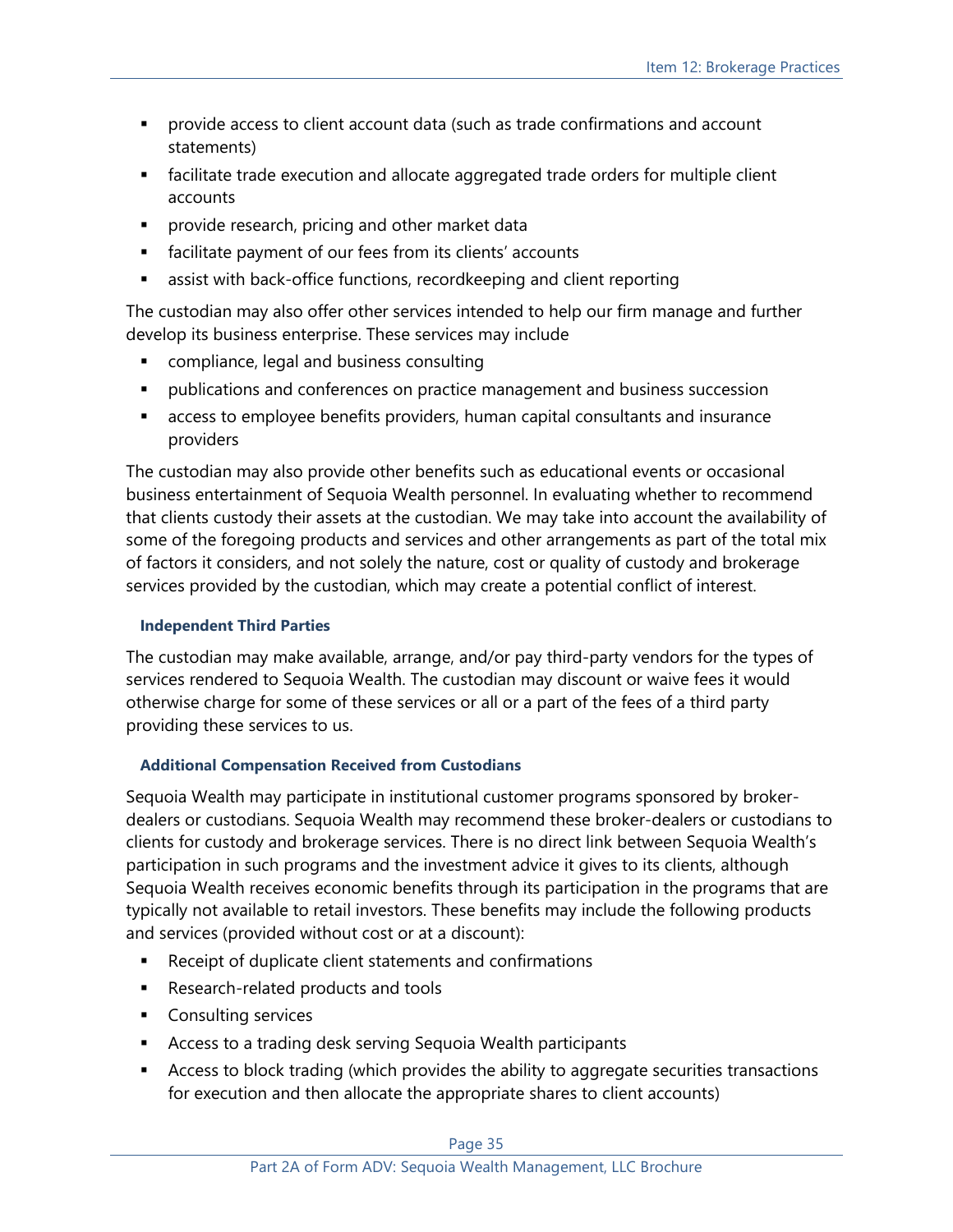- **•** The ability to have advisory fees deducted directly from client accounts
- **EXECO** Access to an electronic communications network for client order entry and account information
- **EXECO** FILM Access to mutual funds with no transaction fees and to certain institutional money managers
- **EXP** Discounts on compliance, marketing, research, technology, and practice management products or services provided to Sequoia Wealth by third-party vendors

The custodian may also pay for business consulting and professional services received by Sequoia Wealth's related persons, and may pay or reimburse expenses (including client transition expenses, travel, lodging, meals and entertainment expenses for Sequoia Wealth's personnel to attend conferences). Some of the products and services made available by such custodian through its institutional customer programs may benefit Sequoia Wealth but may not benefit its client accounts. These products or services may assist Sequoia Wealth in managing and administering client accounts, including accounts not maintained at the custodian as applicable. Other services made available through the programs are intended to help Sequoia Wealth manage and further develop its business enterprise. The benefits received by Sequoia Wealth or its personnel through participation in these programs do not depend on the amount of brokerage transactions directed to the broker-dealer.

Sequoia Wealth participates in similar institutional advisor programs offered by other independent broker-dealers or trust companies, and its continued participation may require Sequoia Wealth to maintain a predetermined level of assets at such firms. In connection with its participation in such programs, Sequoia Wealth will typically receive benefits similar to those listed above, including research, payments for business consulting and professional services received by Sequoia Wealth's related persons, and reimbursement of expenses (including travel, lodging, meals and entertainment expenses for Sequoia Wealth's personnel to attend conferences sponsored by the broker-dealer or trust company).

As part of its fiduciary duties to clients, Sequoia Wealth endeavors at all times to put the interests of its clients first. Clients should be aware, however, that the receipt of economic benefits by Sequoia Wealth or its related persons in and of itself creates a potential conflict of interest and may indirectly influence Sequoia Wealth's recommendation of broker-dealers for custody and brokerage services.

### **Brokerage for Client Referrals**

We do not engage in the practice of directing brokerage commissions in exchange for the referral of advisory clients.

### **Directed Brokerage**

#### **Sequoia Wealth Recommendations**

We typically recommend LPL Financial or AssetMark as custodian for clients' funds and securities and to execute securities transactions on its clients' behalf.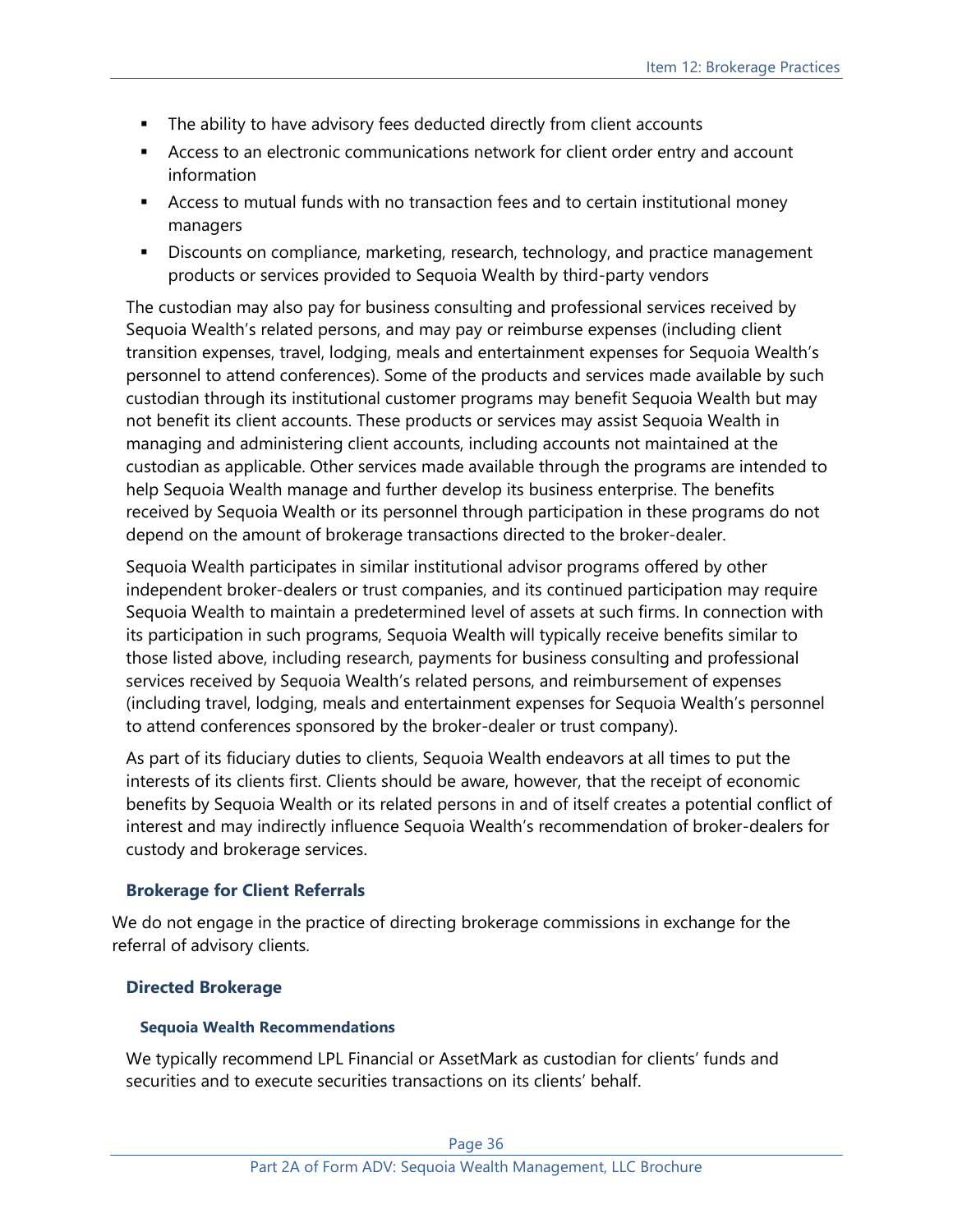#### **Client-Directed Brokerage**

Occasionally, clients may direct us to use a particular broker-dealer to execute portfolio transactions for their account or request that certain types of securities not be purchased for their account. Clients who designate the use of a particular broker-dealer should be aware that they will lose any possible advantage we derive from aggregating transactions. Such client trades are typically effected after the trades of clients who have not directed the use of a particular broker-dealer. Sequoia Wealth loses the ability to aggregate trades with other of our advisory clients, potentially subjecting the client to inferior trade execution prices as well as higher commissions.

#### *Special Considerations for ERISA Clients*

A retirement or ERISA plan client may direct all or part of portfolio transactions for its account through a specific broker or dealer in order to obtain goods or services on behalf of the plan. Such direction is permitted provided that the goods and services provided are reasonable expenses of the plan incurred in the ordinary course of its business for which it otherwise would be obligated and empowered to pay. ERISA prohibits directed brokerage arrangements when the goods or services purchased are not for the exclusive benefit of the plan. Consequently, we will request that plan sponsors who direct plan brokerage provide us with a letter documenting that this arrangement will be for the exclusive benefit of the plan.

## **B. Aggregating Securities Transactions for Client Accounts**

### **Best Execution**

Sequoia Wealth, pursuant to the terms of its investment advisory agreement with clients, has discretionary authority to determine which securities are to be bought and sold, and the amount of such securities. Our firm recognizes that the analysis of execution quality involves a number of factors, both qualitative and quantitative. We will follow a process in an attempt to ensure that it is seeking to obtain the most favorable execution under the prevailing circumstances when placing client orders. These factors include but are not limited to the following:

- The financial strength, reputation and stability of the broker
- The efficiency with which the transaction is effected
- **•** The ability to effect prompt and reliable executions at favorable prices (including the applicable dealer spread or commission, if any)
- **The availability of the broker to stand ready to effect transactions of varying degrees of** difficulty in the future
- **EXECT** The efficiency of error resolution, clearance and settlement
- Block trading and positioning capabilities
- Performance measurement
- Online access to computerized data regarding customer accounts
- Availability, comprehensiveness, and frequency of brokerage and research services
- Commission rates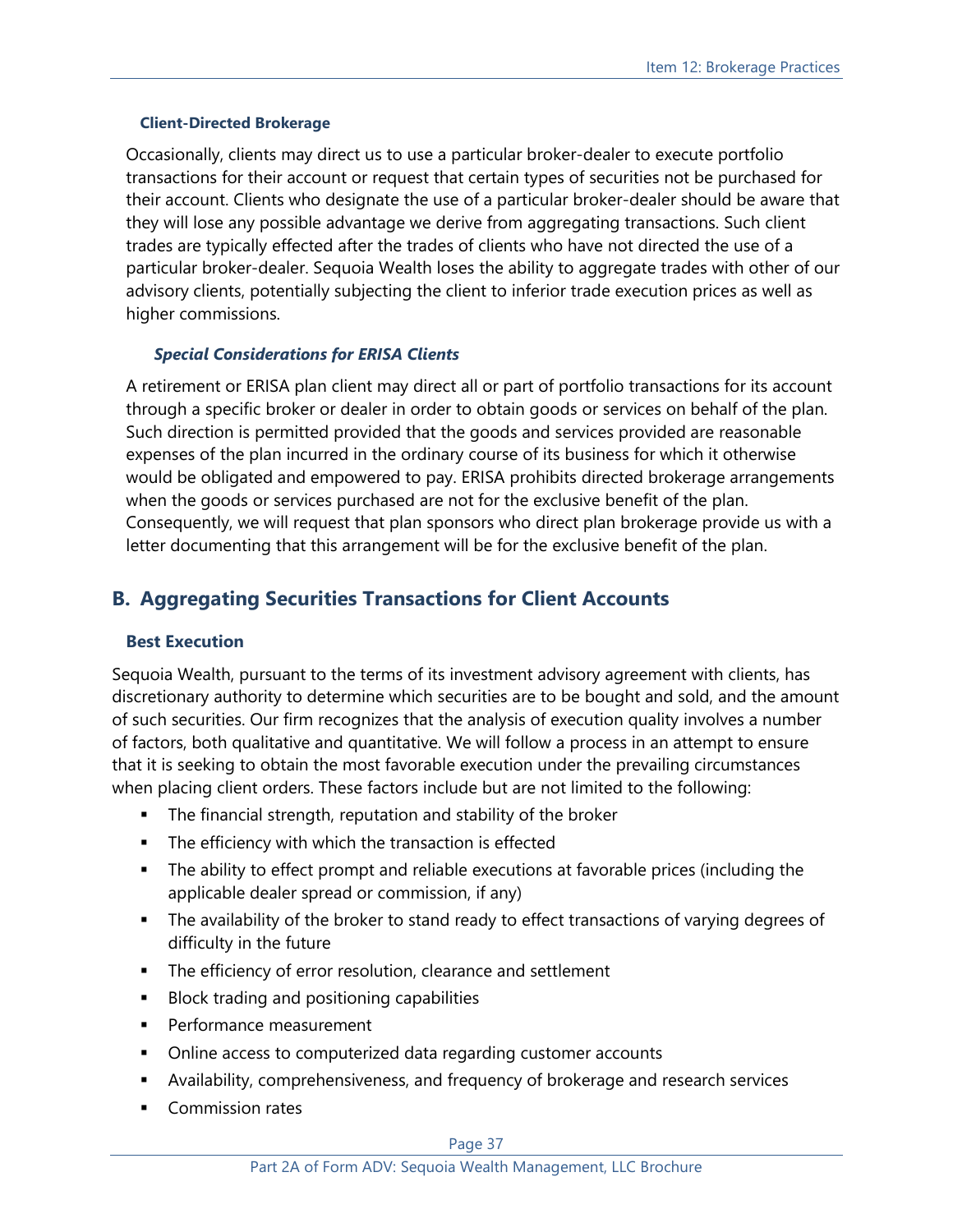- The economic benefit to the client
- Related matters involved in the receipt of brokerage services

Consistent with our fiduciary responsibilities, we seek to ensure that clients receive best execution with respect to clients' transactions by blocking client trades to reduce commissions and transaction costs. To the best of our knowledge, these custodians provide high-quality execution, and our clients do not pay higher transaction costs in return for such execution.

Commission rates and securities transaction fees charged to effect such transactions are established by the client's independent custodian and/or broker-dealer. Based upon our firm's own knowledge of the securities industry, we believe that such commission rates are competitive within the securities industry. Lower commissions or better execution may be able to be achieved elsewhere.

## **Security Allocation**

Since we may be managing accounts with similar investment objectives, we may aggregate orders for securities for such accounts. In such event, allocation of the securities so purchased or sold, as well as expenses incurred in the transaction, is made by our firm in the manner we consider to be the most equitable and consistent with our fiduciary obligations to such accounts.

Our allocation procedures seek to allocate investment opportunities among clients in the fairest possible way, taking into account the clients' best interests. We will follow procedures to ensure that allocations do not involve a practice of favoring or discriminating against any client or group of clients. Account performance is never a factor in trade allocations.

Our advice to certain clients and entities and the action of our firm for those and other clients are frequently premised not only on the merits of a particular investment, but also on the suitability of that investment for the particular client in light of his or her applicable investment objective, guidelines and circumstances. Thus, any action of our firm with respect to a particular investment may, for a particular client, differ or be opposed to the recommendation, advice, or actions to or on behalf of other clients.

### **Order Aggregation**

Orders for the same security entered on behalf of more than one client will generally be aggregated (i.e., blocked or bunched) subject to the aggregation being in the best interests of all participating clients. Subsequent orders for the same security entered during the same trading day may be aggregated with any previously unfilled orders. Subsequent orders may also be aggregated with filled orders if the market price for the security has not materially changed and the aggregation does not cause any unintended duration exposure. All clients participating in each aggregated order will receive the average price and, subject to minimum ticket charges and possible step outs, pay a pro rata portion of commissions.

To minimize performance dispersion, "strategy" trades should be aggregated and average priced. However, when a trade is to be executed for an individual account and the trade is not in the best interests of other accounts, then the trade will only be performed for that account. This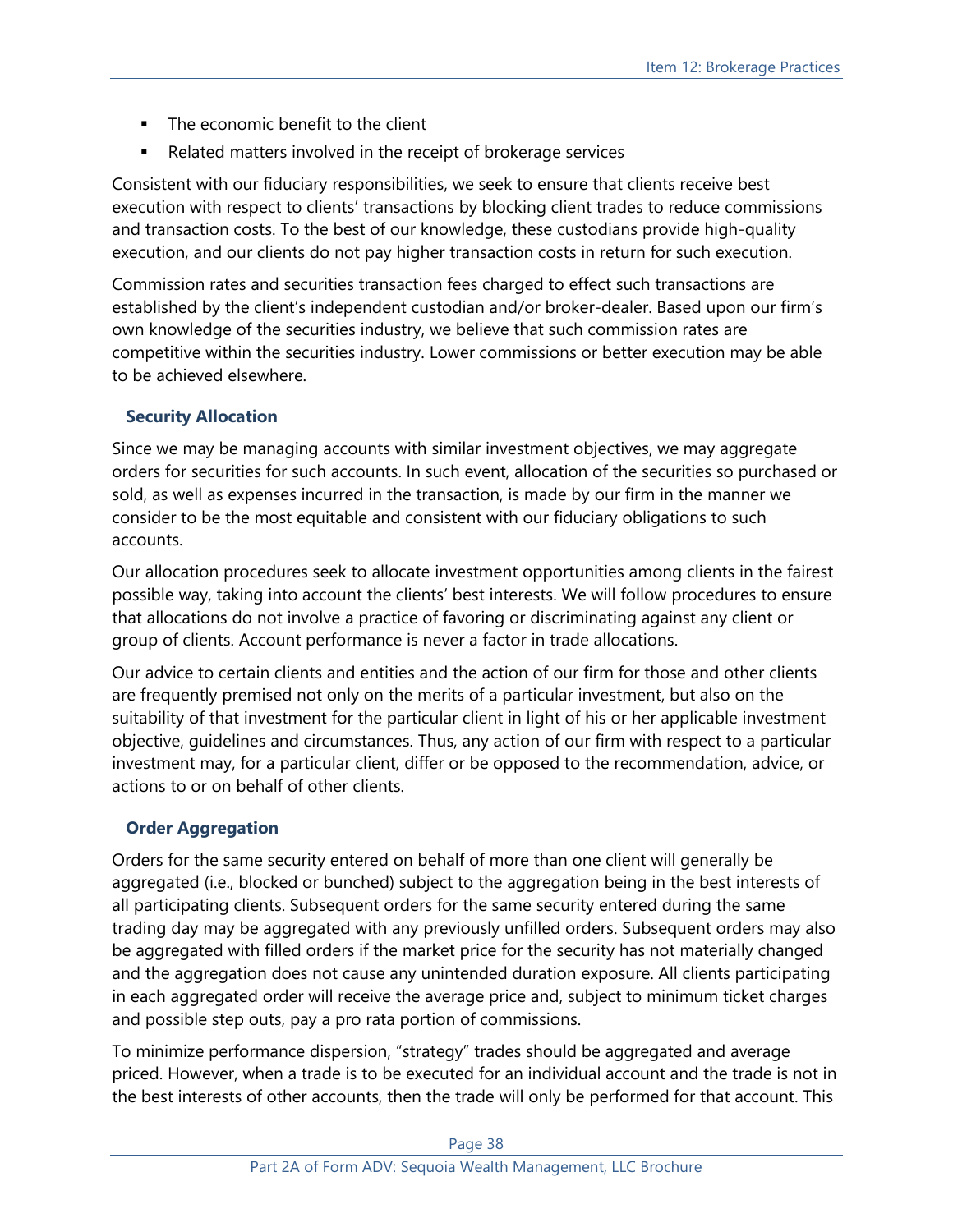is true even if we believe that a larger size block trade would lead to best overall price for the security being transacted.

### **Allocation of Trades**

All allocations will be made prior to the close of business on the trade date. In the event an order is "partially filled," the allocation will be made in the best interests of all the clients in the order, taking into account all relevant factors including, but not limited to, the size of each client's allocation, clients' liquidity needs and previous allocations. In most cases, accounts will get a pro forma allocation based on the initial allocation. This policy also applies if an order is "over-filled."

Sequoia Wealth acts in accordance with its duty to seek best price and execution and will not continue any arrangements if we determine that such arrangements are no longer in the best interest of our clients.

### **Trade Errors**

From time-to-time our firm may make an error in submitting a trade order on the client's behalf. When this occurs, we may place a correcting trade with the broker-dealer. If an investment gain results from the correcting trade, the gain will remain in client's account unless the same error involved other client account(s) that should have received the gain, it is not permissible for client to retain the gain, or our firm confers with client and client decides to forego the gain (e.g., due to tax reasons).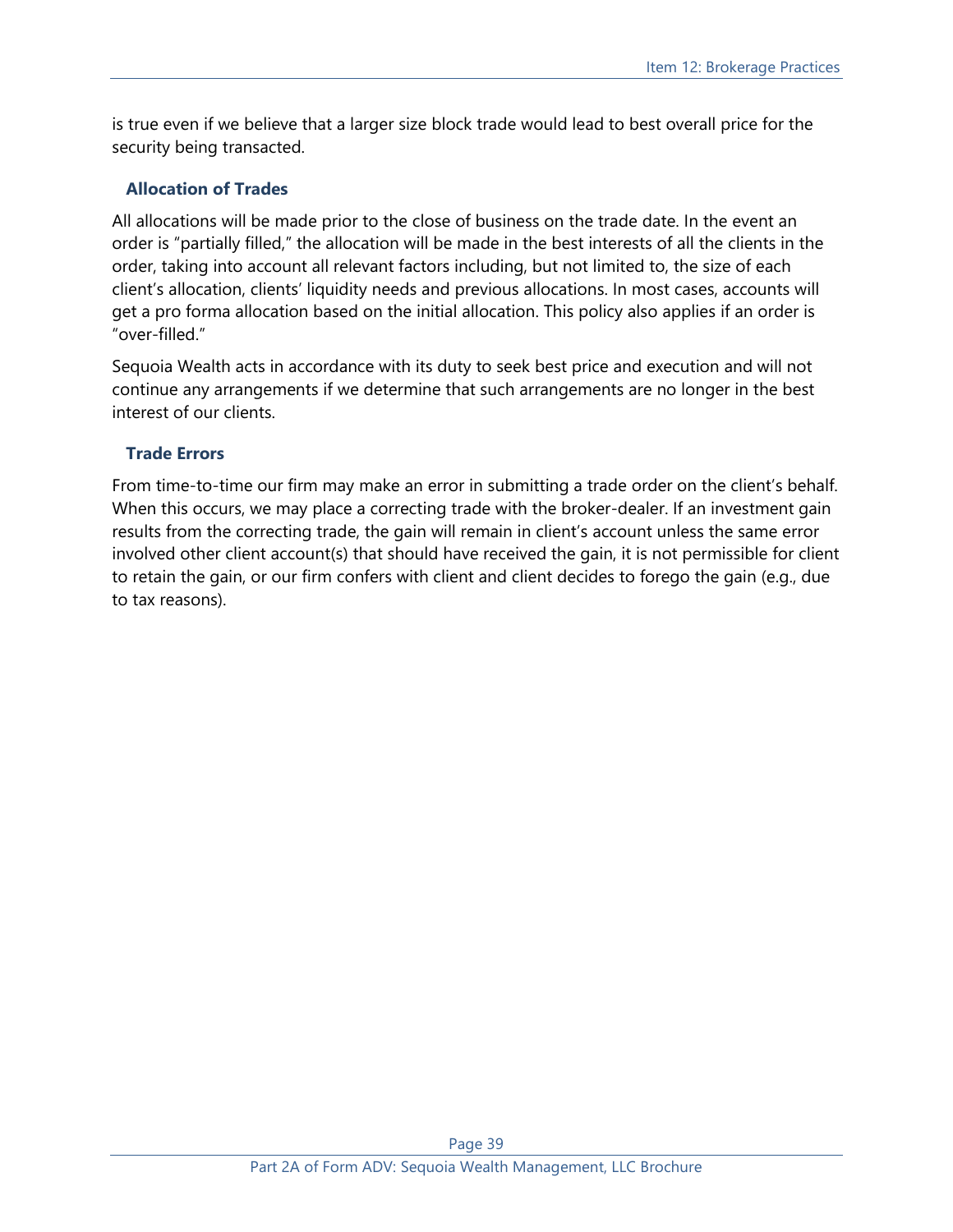# <span id="page-39-0"></span>**Item 13: Review of Accounts**

# **A. Schedule for Periodic Review of Client Accounts or Financial Plans and Advisory Persons Involved**

We review accounts no less frequently than annually for our clients subscribing to our Asset Management service. Third-party money management clients receive at least annual reviews. The nature of these reviews is to learn whether clients' accounts are in line with their investment objectives, appropriately positioned based on market conditions, and investment policies, if applicable. We do not provide written reports to clients unless asked to do so. Verbal reports to clients take place on at least an annual basis when we contact clients who subscribe to our asset management and third-party money management services. Only our portfolio managers will conduct reviews. We may review client accounts more frequently than described above. Among the factors which may trigger an off-cycle review are major market or economic events, the client's life events, requests by the client, etc.

For written financial planning engagements, we provide our clients with a written summary of their financial situation, observations, and recommendations. For financial consulting engagements, we usually do not provide our clients with a written summary of our observations and recommendations. Financial planning clients do not receive reviews of their written plans unless they take action to schedule a financial consultation with us. We do not provide ongoing services to financial planning clients, but are willing to meet with such clients upon their request to discuss updates to their plans, changes in their circumstances, etc. Financial Planning clients do not receive written or verbal updated reports regarding their financial plans unless they separately contract with us for a post-financial plan meeting or update to their initial written financial plan.

Retirement Plan Consulting clients receive reviews of their retirement plans for the duration of the service. Our firm provides ongoing services where clients are met with upon their request to discuss updates to their plans, changes in their circumstances, etc. Retirement Plan Consulting clients do not receive verbal reports on an annual basis.

## **B. Review of Client Accounts on Non-Periodic Basis**

Our firm may perform ad hoc reviews on an as-needed basis if there have been material changes in the client's investment objectives or risk tolerance, or a material change in how we formulate investment advice.

## **C. Content of Client-Provided Reports and Frequency**

The client's independent custodian provides account statements directly to the client no less frequently than quarterly. The custodian's statement is the official record of the client's securities account and supersedes any statements or reports created on behalf of the client by Sequoia Wealth.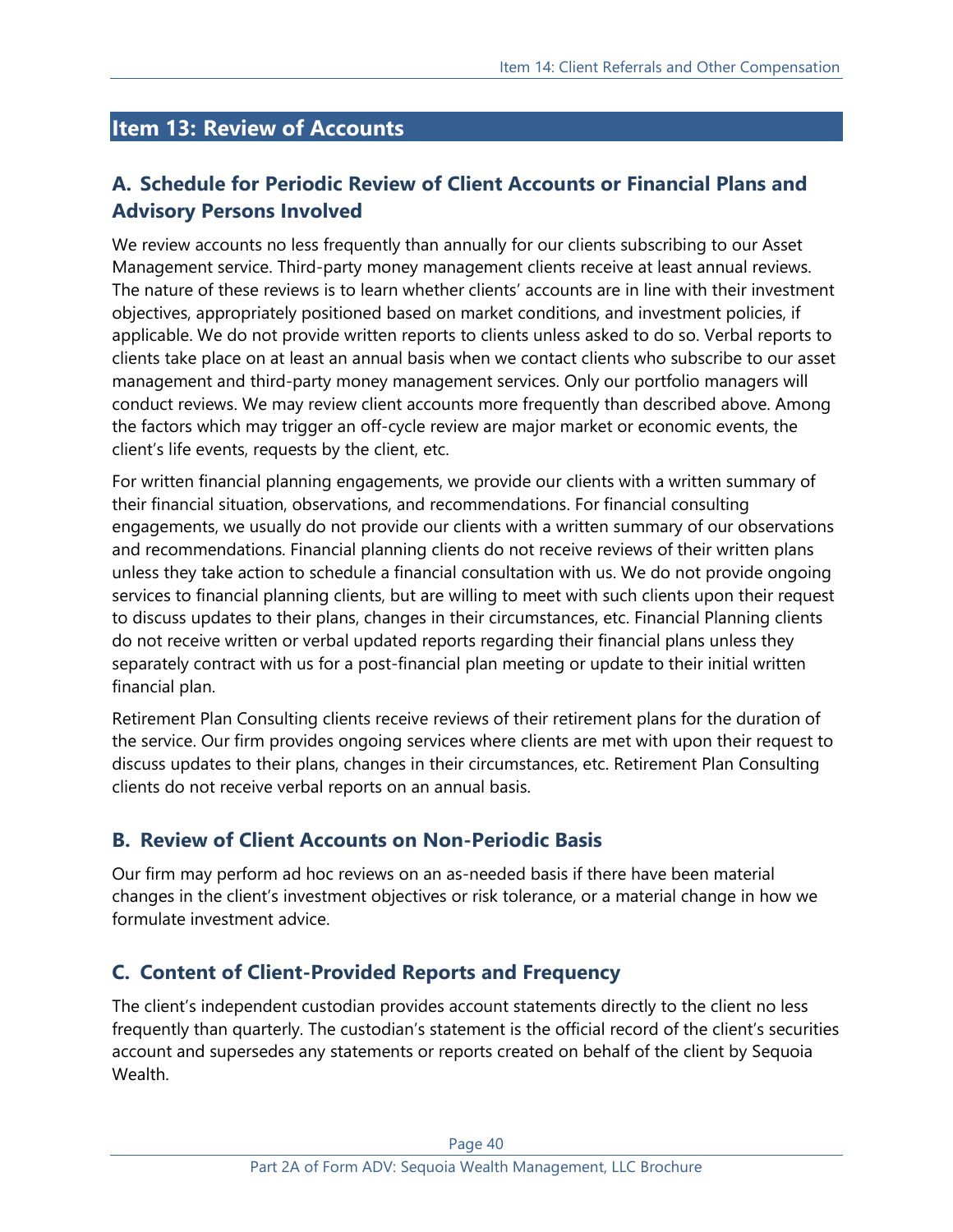# <span id="page-40-0"></span>**Item 14: Client Referrals and Other Compensation**

## **A. Economic Benefits Provided to the Advisory Firm from External Sources and Conflicts of Interest**

### **LPL Financial Expense Reimbursements**

Sequoia Wealth, or our investment adviser representatives in their capacity as Sequoia Wealth investment adviser representatives or LPL Financial registered representatives, may from time to time receive expense reimbursement for conference, travel and/or marketing expenses from distributors, product sponsors of investment and/or insurance products, and custodians. Expense reimbursements are typically a result of attendance at due diligence and/or investment training events hosted by distributors, product sponsors of investment and/or insurance products, and custodians. Marketing expense reimbursements are typically the result of informal expense sharing arrangements in which product sponsors may underwrite costs incurred for marketing, such as advertising, publishing, and seminar expenses. Although receipt of these travel and marketing expense reimbursements are not predicated upon specific sales quotas, the product sponsor reimbursements are typically made by those sponsors for whom sales have been made or it is anticipated sales will be made. This creates a conflict of interest in that there is an incentive to recommend certain products, investments, and custodians based on the receipt of this compensation instead of what is the in best interest of our clients. We attempt to control for this conflict by always basing investment decisions on the individual needs of our clients. A complete list of vendors offering marketing reimbursements is available upon request.

### **LPL Financial Transition Assistance and Forgivable Loans – Material Conflicts of Interest**

Certain investment adviser representatives of Sequoia Wealth may receive forgivable loans through our primary custodian, LPL Financial, in order to assist with transitioning their business onto the LPL Financial custodial platform. This loan may be forgiven by LPL Financial based on the scope of business such representatives engage in with LPL Financial, including the amount of their client assets with LPL Financial. This presents a conflict of interest in that such investment adviser representatives have a financial incentive to recommend that clients maintain their account with LPL Financial in order to benefit by having the loan forgiven. However, to the extent such representatives recommend clients use LPL Financial for such services, it is because the representatives believe it is in clients' best interest to do so based on the quality and pricing of the execution, benefits of an integrated platform for brokerage and advisory accounts, and other services provided by LPL Financial.

## **B. Advisory Firm Payments for Client Referrals**

Sequoia Wealth does not pay for client referrals.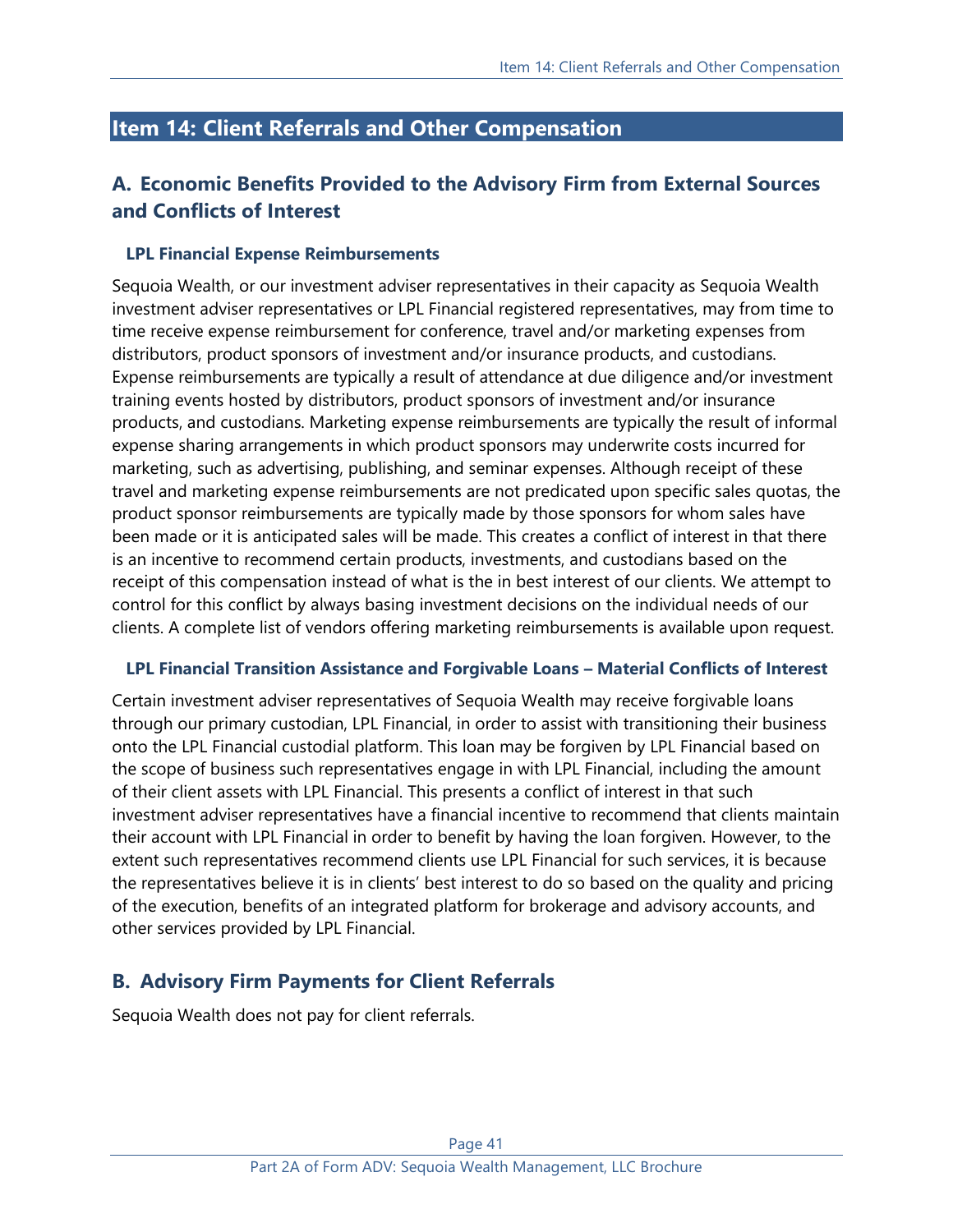# <span id="page-41-0"></span>**Item 15: Custody**

Sequoia Wealth is considered to have custody of client assets for purposes of the Advisers Act for the following reasons:

- **The client authorizes us to instruct their custodian to deduct our advisory fees directly** from the client's account. The custodian maintains actual custody of clients' assets.
- Our authority to direct client requests, utilizing standing instructions, for wire transfer of funds for first-party money movement and third-party money movement (checks and/or journals, ACH, Fed-wires). The firm has elected to meet the SEC's seven conditions to avoid the surprise custody exam, as outlined below:
	- 1. The client provides an instruction to the qualified custodian, in writing, that includes the client's signature, the third party's name, and either the third party's address or the third party's account number at a custodian to which the transfer should be directed.
	- 2. The client authorizes the investment adviser, in writing, either on the qualified custodian's form or separately, to direct transfers to the third party either on a specified schedule or from time to time.
	- 3. The client's qualified custodian performs appropriate verification of the instruction, such as a signature review or other method to verify the client's authorization, and provides a transfer of funds notice to the client promptly after each transfer.
	- 4. The client has the ability to terminate or change the instruction to the client's qualified custodian.
	- 5. The investment adviser has no authority or ability to designate or change the identity of the third party, the address, or any other information about the third party contained in the client's instruction.
	- 6. The investment adviser maintains records showing that the third party is not a related party of the investment adviser or located at the same address as the investment adviser.
	- 7. The client's qualified custodian sends the client, in writing, an initial notice confirming the instruction and an annual notice reconfirming the instruction.

Individual advisory clients will receive at least quarterly account statements directly from their custodian containing a description of all activity, cash balances, and portfolio holdings in their accounts. Clients are urged to compare the account balance(s) shown on their account statements to the quarter-end balance(s) on their custodian's monthly statement. The custodian's statement is the official record of the account.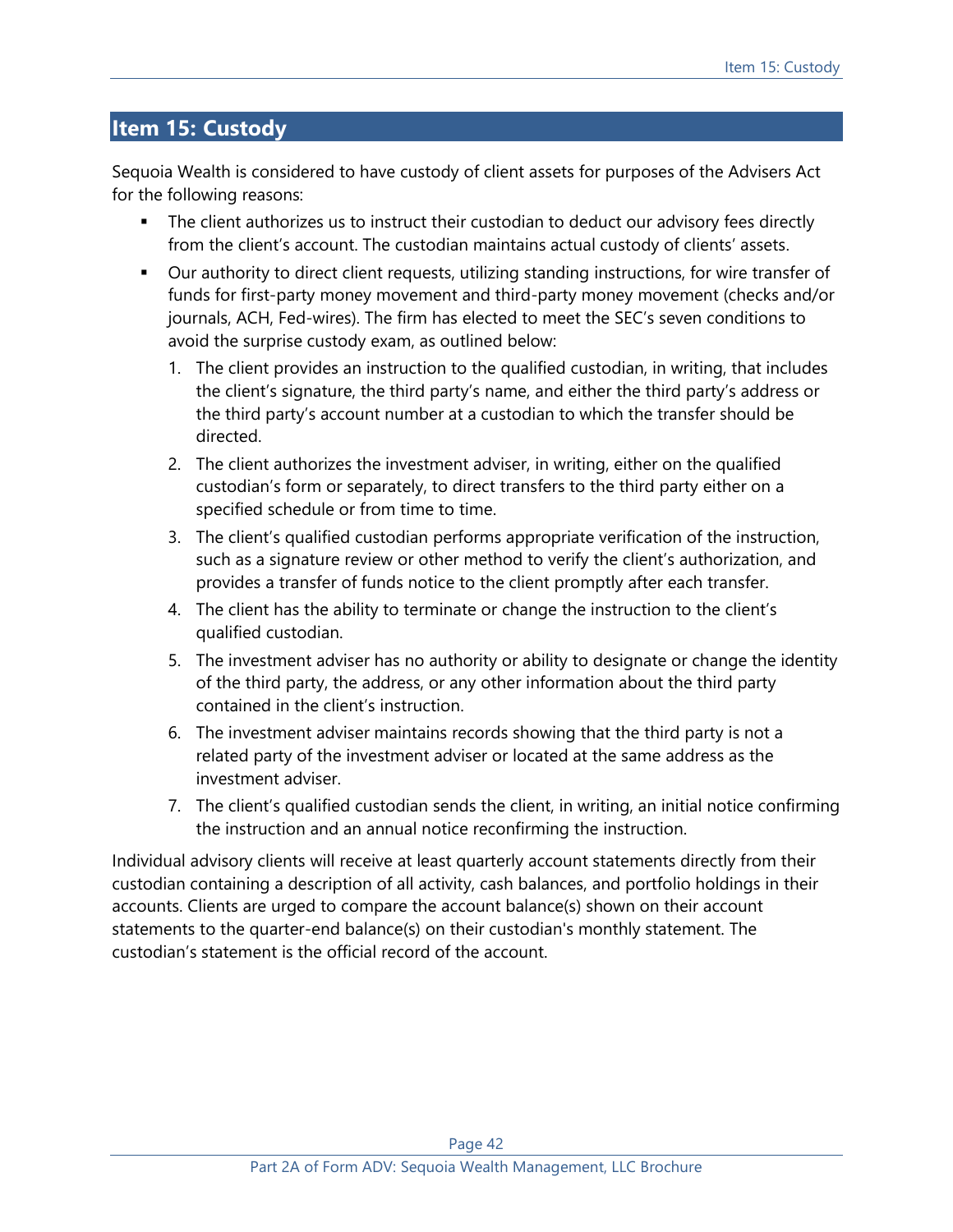## <span id="page-42-0"></span>**Item 16: Investment Discretion**

Clients may grant a limited power of attorney to Sequoia Wealth with respect to trading activity in their accounts by signing the appropriate custodian limited power of attorney form. In those cases, Sequoia Wealth will exercise full discretion as to the nature and type of securities to be purchased and sold, and the amount of securities for such transactions. Investment limitations may be designated by the client as outlined in the investment advisory agreement. In addition, subject to the terms of its investment advisory agreement, Sequoia Wealth may be granted discretionary authority for the retention of independent third-party investment management firms. Investment limitations may be designated by the client as outlined in the investment advisory agreement. Please see the applicable third-party manager's disclosure brochure for detailed information relating to discretionary authority.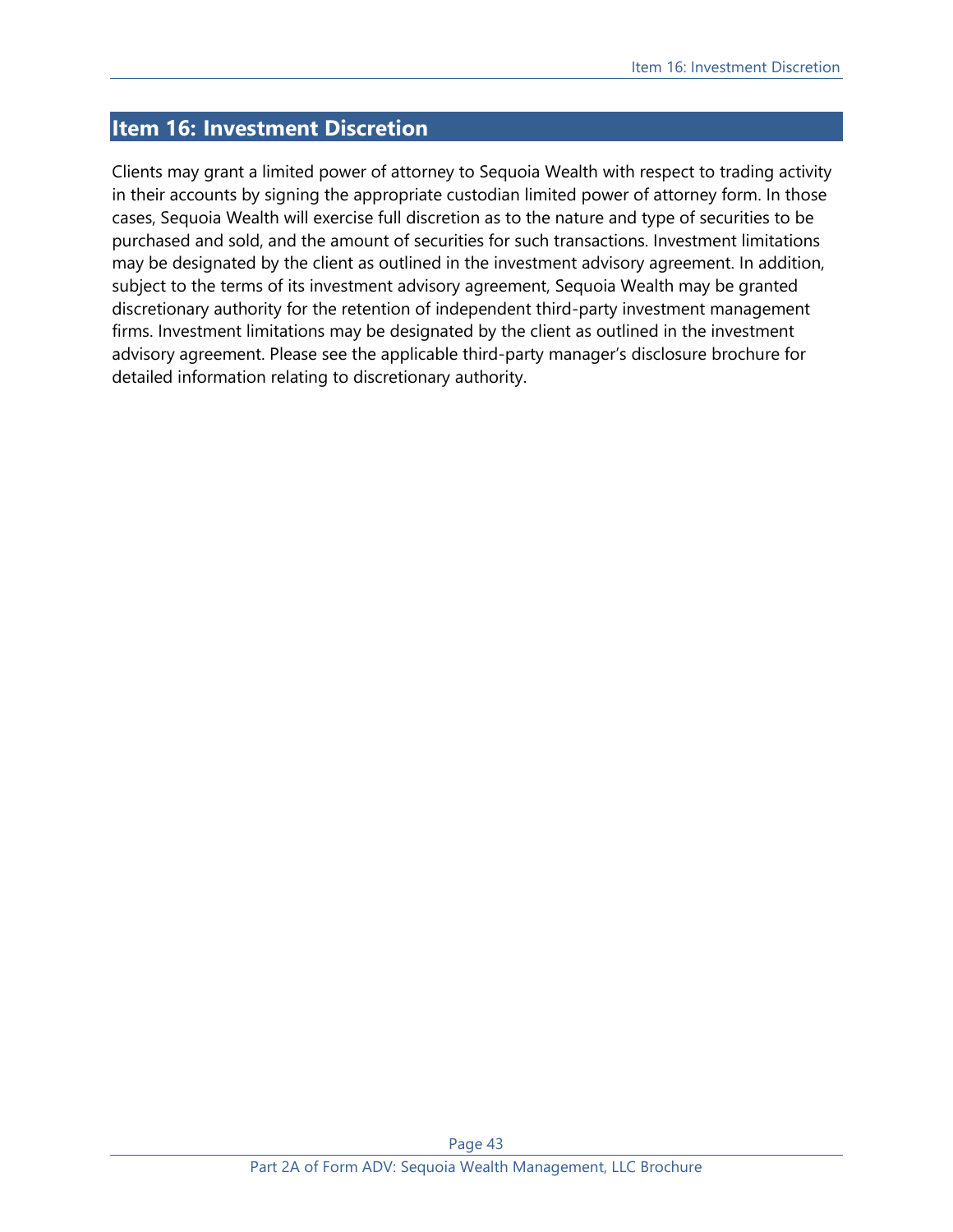# <span id="page-43-0"></span>**Item 17: Voting Client Securities**

Sequoia Wealth does not take discretion with respect to voting proxies on behalf of its clients.

Except as required by applicable law, Sequoia Wealth will not be obligated to render advice or take any action on behalf of clients with respect to assets presently or formerly held in their accounts that become the subject of any legal proceedings, including bankruptcies.

From time to time, securities held in the accounts of clients will be the subject of class action lawsuits. Sequoia Wealth has no obligation to determine if securities held by the client are subject to a pending or resolved class action lawsuit. We also have no duty to evaluate a client's eligibility or to submit a claim to participate in the proceeds of a securities class action settlement or verdict. Furthermore, we have no obligation or responsibility to initiate litigation to recover damages on behalf of clients who may have been injured as a result of actions, misconduct, or negligence by corporate management of issuers whose securities are held by clients.

Where Sequoia Wealth receives written or electronic notice of a class action lawsuit, settlement, or verdict affecting securities owned by a client, it will forward all notices, proof of claim forms, and other materials to the client. Electronic mail is acceptable where appropriate and where the client has authorized contact in this manner.